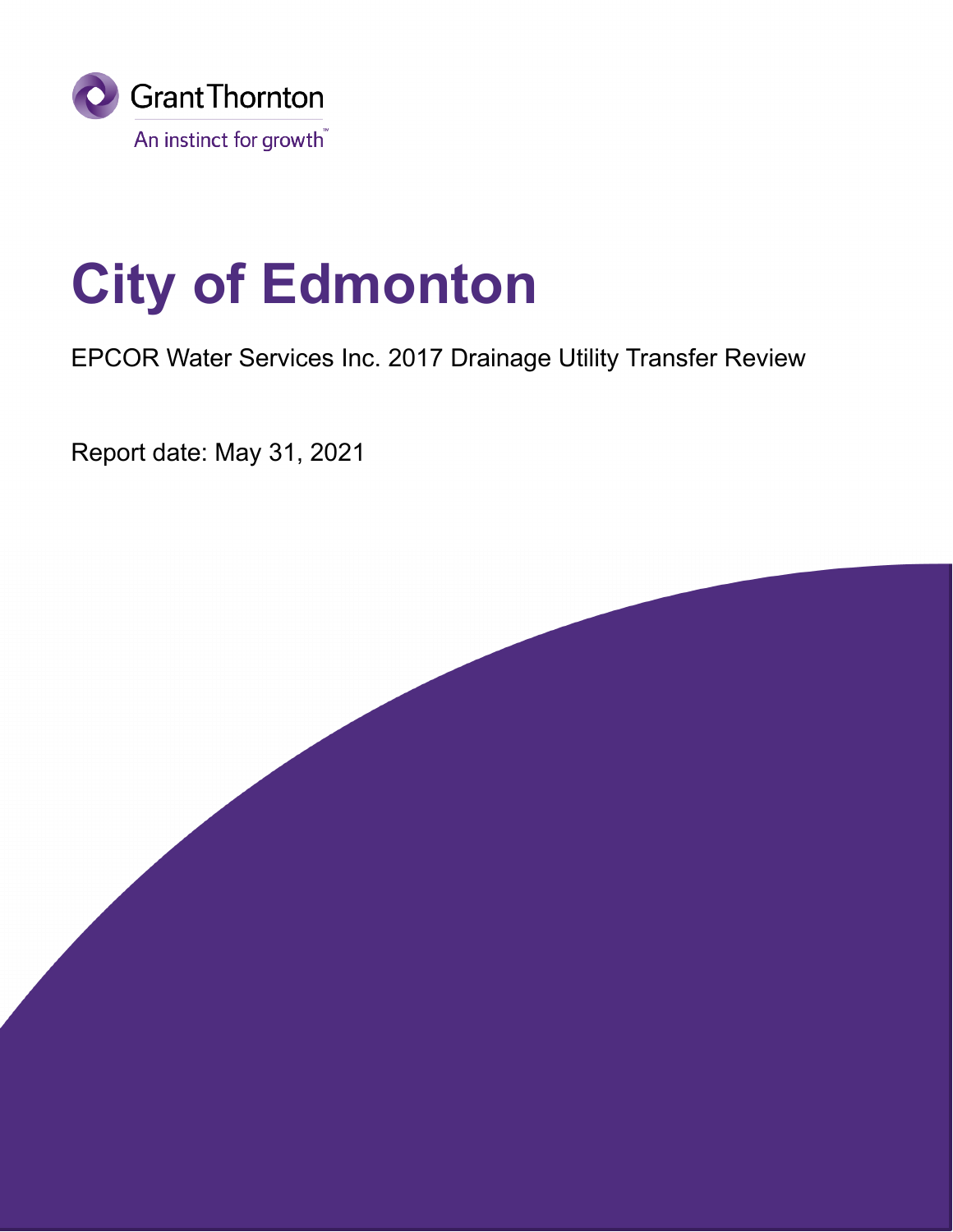# Table of Contents

| 1 |               | Executive summary |                                                                                                                                   |                |  |  |  |  |
|---|---------------|-------------------|-----------------------------------------------------------------------------------------------------------------------------------|----------------|--|--|--|--|
|   | 1.1           |                   | Project overview                                                                                                                  | 2              |  |  |  |  |
|   | 1.2           |                   | Scope of work                                                                                                                     | 2              |  |  |  |  |
|   | 1.3           |                   | Restrictions and limitations                                                                                                      | $\overline{2}$ |  |  |  |  |
|   | 1.4           |                   | Summary findings and observations                                                                                                 | 3              |  |  |  |  |
|   | 1.4.1         |                   | Guiding principles evaluation                                                                                                     | 3              |  |  |  |  |
|   |               | 1.4.2             | Further analysis under guiding principle #3                                                                                       | 4              |  |  |  |  |
|   | 1.4.3         |                   | Summary of outstanding items                                                                                                      | 5              |  |  |  |  |
| 2 |               | Introduction      |                                                                                                                                   | 9              |  |  |  |  |
|   | 2.1           | Purpose           |                                                                                                                                   | 9              |  |  |  |  |
|   | $2.2^{\circ}$ |                   | Objectives and scope of work                                                                                                      | 9              |  |  |  |  |
|   | 2.3           |                   | Review approach                                                                                                                   | 9              |  |  |  |  |
| 3 |               |                   | Findings and observations                                                                                                         | 10             |  |  |  |  |
|   | 3.1           |                   | Assessment of Letter of Intent commitments                                                                                        | 10             |  |  |  |  |
|   | 3.1.1         |                   | Guiding Principle 1: The public's interests must be a top priority                                                                | 10             |  |  |  |  |
|   |               | 3.1.2             | Guiding Principle 2: There must be value for the taxpayers and ratepayers                                                         | 10             |  |  |  |  |
|   | 3.1.3         |                   | Guiding Principle 3: Provide a net advantage to the City and maintain or enhance the City's<br>long-term financial sustainability | 12             |  |  |  |  |
|   |               | 3.1.3.1           | Capital savings                                                                                                                   | 12             |  |  |  |  |
|   |               | 3.1.3.2           | Operational savings                                                                                                               | 14             |  |  |  |  |
|   |               | 3.1.3.3           | Organizational focus                                                                                                              | 18             |  |  |  |  |
|   |               | 3.1.3.4           | Incremental dividend                                                                                                              | 19             |  |  |  |  |
|   |               | 3.1.3.5           | Commitment to hold rate increase                                                                                                  | 20             |  |  |  |  |
|   |               | 3.1.3.6           | Proven regulatory framework                                                                                                       | 23             |  |  |  |  |
|   |               | 3.1.3.7           | Transfer of liability                                                                                                             | 23             |  |  |  |  |
|   |               | 3.1.3.8           | Control over municipal development                                                                                                | 24             |  |  |  |  |
|   |               | 3.1.3.9           | Expansion of EPCOR's business                                                                                                     | 24             |  |  |  |  |
|   |               | 3.1.3.10          | Retained control                                                                                                                  | 25             |  |  |  |  |
|   |               | 3.1.3.11          | Summary of findings                                                                                                               | 25             |  |  |  |  |
|   |               |                   | $O_{\text{out}}$ die in Delen die Lands in FROODLet beleiden die Landscheiden                                                     | $211 - 1$      |  |  |  |  |

3.1.4 [Guiding Principle 4: EPCOR's existing electricity, water, and other business operations will be](#page-28-0)  [maintained.](#page-28-0) 26

3.1.5 [Guiding Principle 5: City Council will remain as regulator of drainage rates through a](#page-29-0)  [Performance Based Regulation, similar to water.](#page-29-0) 27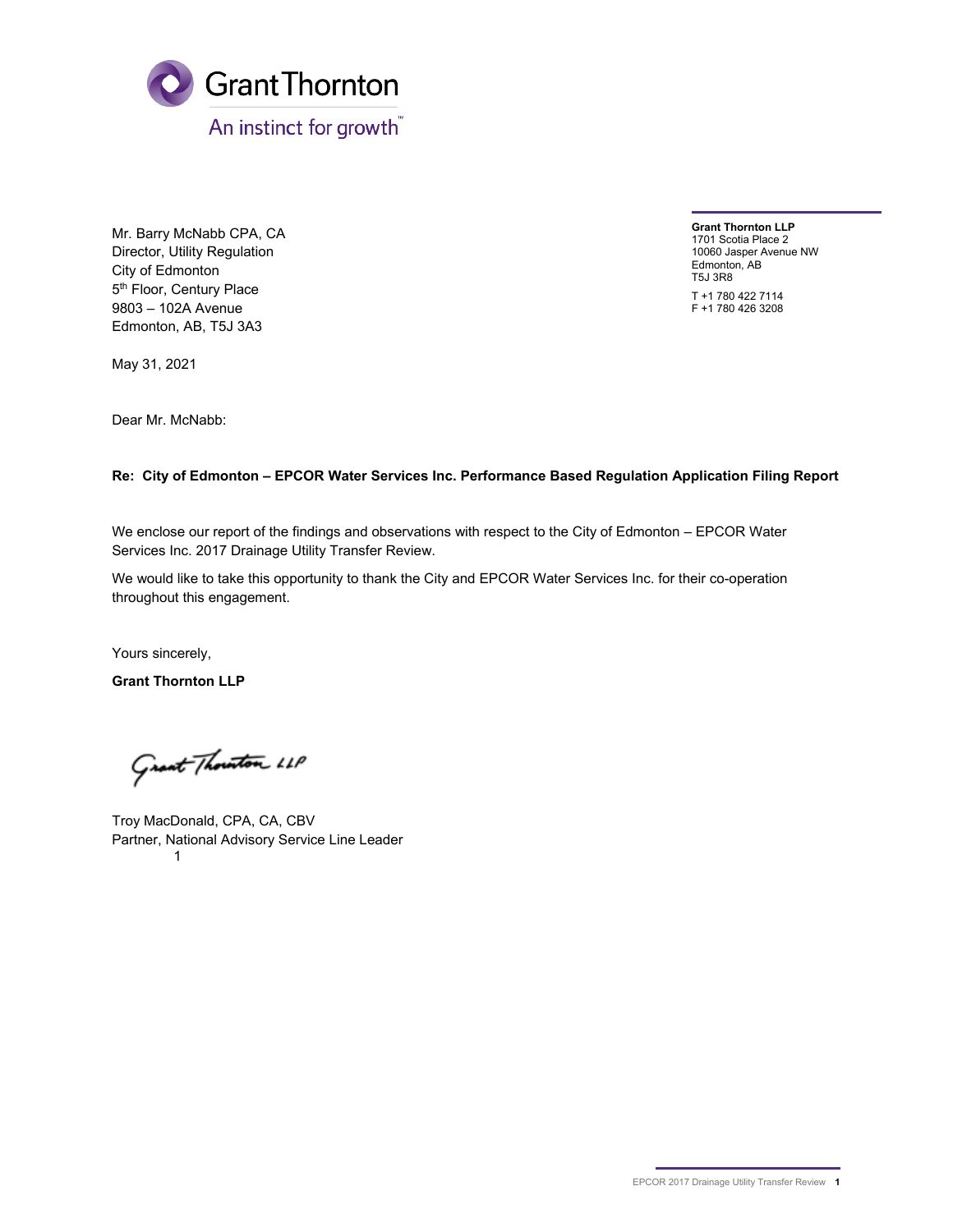# <span id="page-4-0"></span>1 Executive summary

## <span id="page-4-1"></span>1.1 Project overview

This report was prepared by Grant Thornton LLP ("we", "us", or "Grant Thornton") under an engagement as a Consultant to the City of Edmonton ("the City", "the Administration", or "Edmonton") for the review of the Drainage Utility Transfer ("Drainage Transfer", "the Transfer") that occurred September 1, 2017 following Grant Thornton's "*2016 EPCOR Proposal for Drainage Transfer Analysis*" ("2016 Grant Thornton Report"). Included in this report is a review of the Drainage Services Transfer from the City to EWSI, including the actual happenings of the Transfer as compared to the Letter of Intent, the realized benefits for the City (taxpayer) and the ratepayer compared to EWSI's 2016 proposal, any missing elements of the Transfer as well as EWSI's rationale as to why those elements are outstanding.

## <span id="page-4-2"></span>1.2 Scope of work

Grant Thornton has been engaged to complete a review and analysis of the transfer of Drainage Services from the City to EWSI. Specifically, we have performed the following:

- Consulted with stakeholders regarding the Transfer process and final outcomes;
- Reviewed EWSI's alignment to the Letter of Intent;
- Reviewed ratepayer and City benefits;
- Reviewed the outstanding elements of the Transfer; and
- Facilitated a findings' meeting between the City and EWSI.

The specific procedures performed are outlined in each section of this report.

# <span id="page-4-3"></span>1.3 Restrictions and limitations

Our scope of work is set out throughout this report and reflected in the scope that was agreed upon with the City. The procedures undertaken in the course of our review do not constitute an audit of EWSI's financial information and consequently, we do not express an opinion on the information provided by EWSI.

Information contained within this report may be considered commercially sensitive or confidential by the parties to the matter. Therefore, we defer to EWSI and the City to determine if some of the information contained in our report should be treated as confidential. We acknowledge that our report will be communicated to the parties to the matter and may become a public document accessible through the City's website. We have given the City our consent to use our report for this purpose. Our report is not to be reproduced or used for any purpose other than that outlined above without prior written permission in each specific instance. Grant Thornton recognizes no responsibility whatsoever to any third party who may choose to rely on this report or other material provided to the City.

Unless stated otherwise within the body of this report, Grant Thornton has relied upon information provided by EWSI, the City and third-party sources in the preparation of this report, whom Grant Thornton believe to be reliable. Specifically, much of the analysis performed by Grant Thornton was based on information presented in EWSI's 2022-2024 PBR Drainage Application, Information Request ("IR") responses, and supporting documents provided. We are not guarantors of the information upon which we have relied in preparing the report and, except as stated, we have not audited or otherwise attempted to verify any of the underlying information or data contained in this report. We have made efforts to ensure a conservative,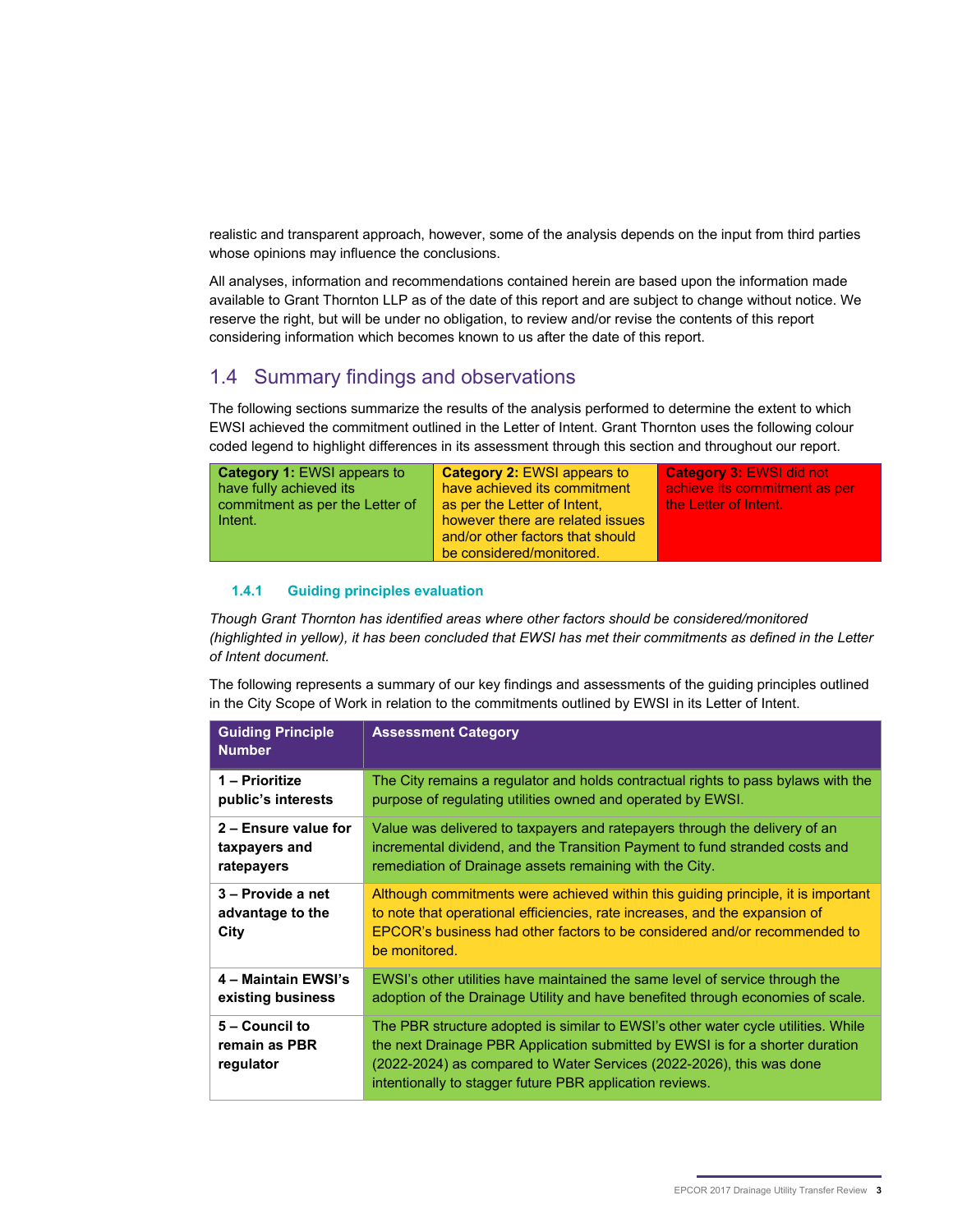| 6 – Limit rate<br>increase to support<br>quality metrics      | Through the basis from the previous metrics used in the City and other water<br>utilities metrics, new metrics were made with reasonable amounts of experience<br>and expertise. However, it is suggested that EWSI incorporate suggestions<br>associated from the performance metric review noted in the Grant Thornton PBR<br>Application Review Report (e.g. review and preform benchmarking on metrics,<br>review the methodology associated with bonus point allocation, etc.). |
|---------------------------------------------------------------|--------------------------------------------------------------------------------------------------------------------------------------------------------------------------------------------------------------------------------------------------------------------------------------------------------------------------------------------------------------------------------------------------------------------------------------------------------------------------------------|
| 7 - Ensure effect<br>asset management<br>for flood mitigation | Through the efforts of the Stormwater Integrated Resource Plan (SIRP), the<br>improvements to Edmonton's high-risk areas enhanced the drainage system.                                                                                                                                                                                                                                                                                                                               |
| 8 – Maintain<br>transferred staff<br>employment status        | No City Drainage staff who were transferred to EWSI were laid off, and interim<br>agreements were created to determine job classifications for transferred<br>employees.                                                                                                                                                                                                                                                                                                             |
| 9 - Additional<br><b>Mechanisms</b>                           | The additional mechanisms defined in the Letter of Intent appear to be upheld by<br>EWSI, where applicable. EWSI has assisted in the planning and organizational<br>roles that they had committed to, and have substantially taken over the roles that<br>the City Drainage utility previously completed.                                                                                                                                                                            |

#### <span id="page-6-0"></span>**1.4.2 Further analysis under guiding principle #3**

In addition to the overall summary of the guiding principles, further assessments were completed on the sub categories included in guiding principle 3 as follows:

*The following table summarizes and assesses the level of commitments achieved within guiding principle #3 along with our brief assessment. Following the summary, an overall level of commitment of all guiding principles is provided.* 

| <b>Item</b>                             | <b>Findings</b>                                                                                                                                                                                                                                    |
|-----------------------------------------|----------------------------------------------------------------------------------------------------------------------------------------------------------------------------------------------------------------------------------------------------|
| <b>Capital Savings</b>                  | EWSI has leveraged savings initiatives and prioritized capital<br>investments to achieve similar outcomes compared to the<br>City Drainage capital plan, meeting EWSI's 10% capital<br>efficiency commitment.                                      |
| <b>Operational Savings</b>              | A target for operational efficiencies was not specified within<br>the Letter of Intent, however some operational efficiencies<br>were generated. There are opportunities for EWSI to achieve<br>additional operational efficiencies in the future. |
| <b>Organizational Focus</b>             | EWSI has had the opportunity to focus on the entire water<br>cycle for the City as well as other municipalities.                                                                                                                                   |
| <b>Incremental Dividend</b>             | An incremental dividend of \$25 million was paid over 2017<br>and 2018, meeting the commitment of \$20 million for the first<br>year following the Transfer.                                                                                       |
| <b>Commitment to Hold Rate Increase</b> | A 3% annual rate increase was upheld throughout the period,<br>however the introductions of Non-Routine Adjustments (NRA)<br>in 2020 increased rates above 3% annually (approximately<br>4.4% on average from 2018 to March 2022).                 |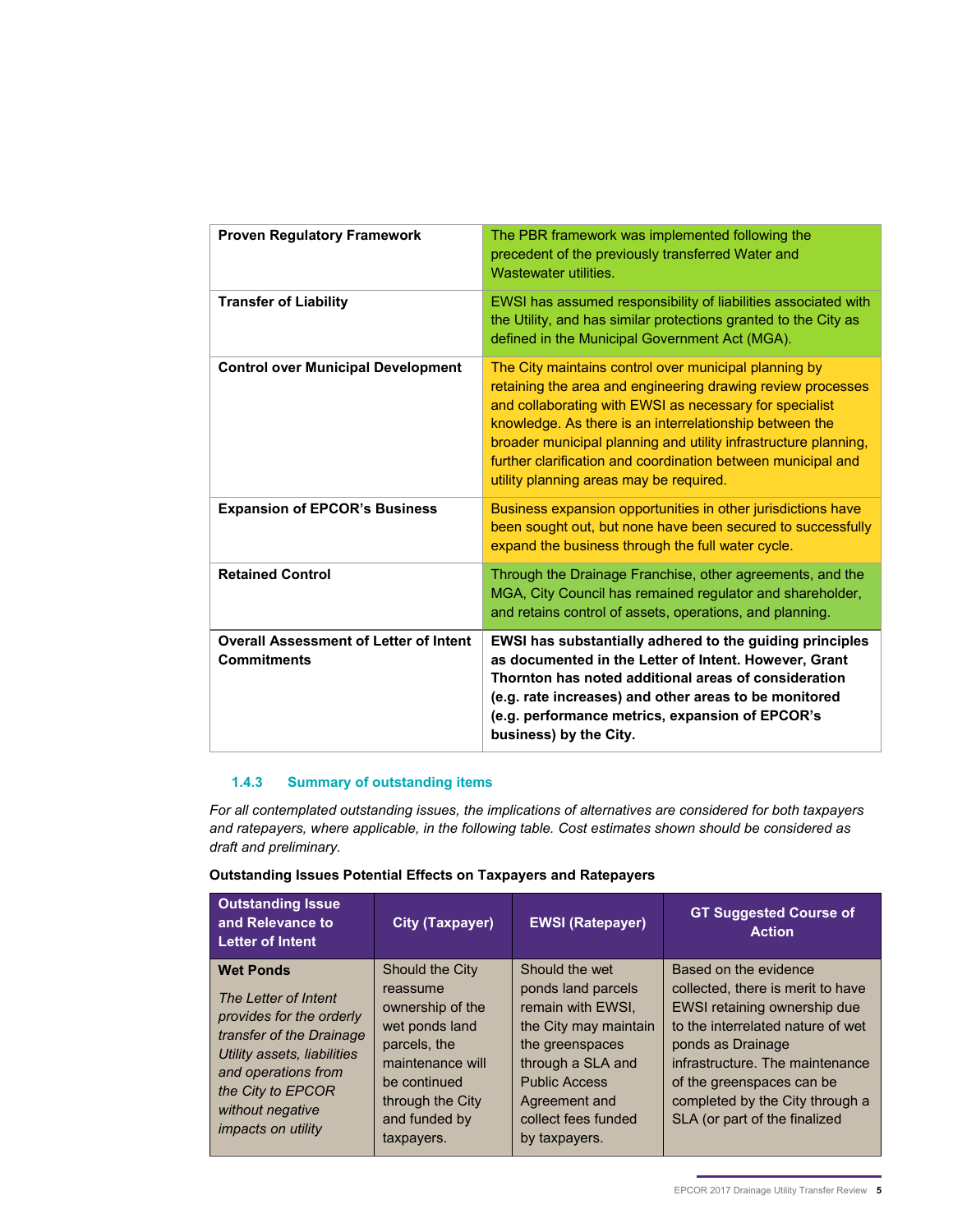| <b>Outstanding Issue</b><br>and Relevance to<br><b>Letter of Intent</b>                                                                                                                                                                                       | <b>City (Taxpayer)</b>                                                                         | <b>EWSI (Ratepayer)</b>                                                                                  | <b>GT Suggested Course of</b><br><b>Action</b>                                                                                                                                                                                             |
|---------------------------------------------------------------------------------------------------------------------------------------------------------------------------------------------------------------------------------------------------------------|------------------------------------------------------------------------------------------------|----------------------------------------------------------------------------------------------------------|--------------------------------------------------------------------------------------------------------------------------------------------------------------------------------------------------------------------------------------------|
| ratepayers or<br>taxpayers."                                                                                                                                                                                                                                  |                                                                                                |                                                                                                          | <b>Operations and Maintenance</b><br>Agreement).                                                                                                                                                                                           |
| "Transfer of Drainage<br>would result in transfer<br>of associated<br>environmental and<br>property damage<br>liabilities"                                                                                                                                    |                                                                                                |                                                                                                          | Next steps: Confirm the<br>intended approach with both<br>parties and develop agreements<br>(i.e. SLA, Public Access<br>Agreement, etc.).                                                                                                  |
| Assets to be<br>transferred are "Those"<br>stormwater<br>management facilities<br>(dry ponds, wet ponds,<br>etc.) that the parties<br>identify as having a<br>primary purpose of<br>management (quality<br>and quantity) and<br>conveyance of<br>stormwater." |                                                                                                |                                                                                                          | <b>Approximate annual costs</b><br>increase/decrease to<br>taxpayers and ratepayers: \$01                                                                                                                                                  |
| The following will<br>remain with the City<br><b>Stormwater</b><br>management facilities<br>which are primarily<br>utilized as parkland.                                                                                                                      |                                                                                                |                                                                                                          |                                                                                                                                                                                                                                            |
| <b>Ongoing Service</b><br>Agreements include<br>"Maintenance of certain<br>stormwater<br>management facilities"                                                                                                                                               |                                                                                                |                                                                                                          |                                                                                                                                                                                                                                            |
| <b>Stormwater Costs</b>                                                                                                                                                                                                                                       | Should the City                                                                                | Should the City pay                                                                                      | Based on the information                                                                                                                                                                                                                   |
| There must be value<br>for the taxpayers and<br>ratepayers.                                                                                                                                                                                                   | continue to pay its<br>current stormwater<br>costs, the City<br>would likely<br>continue to be | the increased costs<br>for stormwater, there<br>would likely be<br>increased equity<br>among ratepayers. | gathered, the City should pay<br>the stormwater costs associated<br>with City properties in order to<br>decrease cross subsidization.<br>EWSI is currently reviewing<br>EPCOR owned properties and<br>plans to introduce full rates to its |

<span id="page-8-0"></span><sup>1</sup> Given information provided to Grant Thornton, the City maintains most green spaces surrounding EWSI owned wet ponds, and as such, the City has an existing allocated budget for this activity. EWSI currently does not have any funds allocated in the proposed PBR revenue requirement to address green space maintenance of wet ponds (EWSI response, May 15, 2021). As a result, there is no assumed corresponding decrease in costs to taxpayers or ratepayers.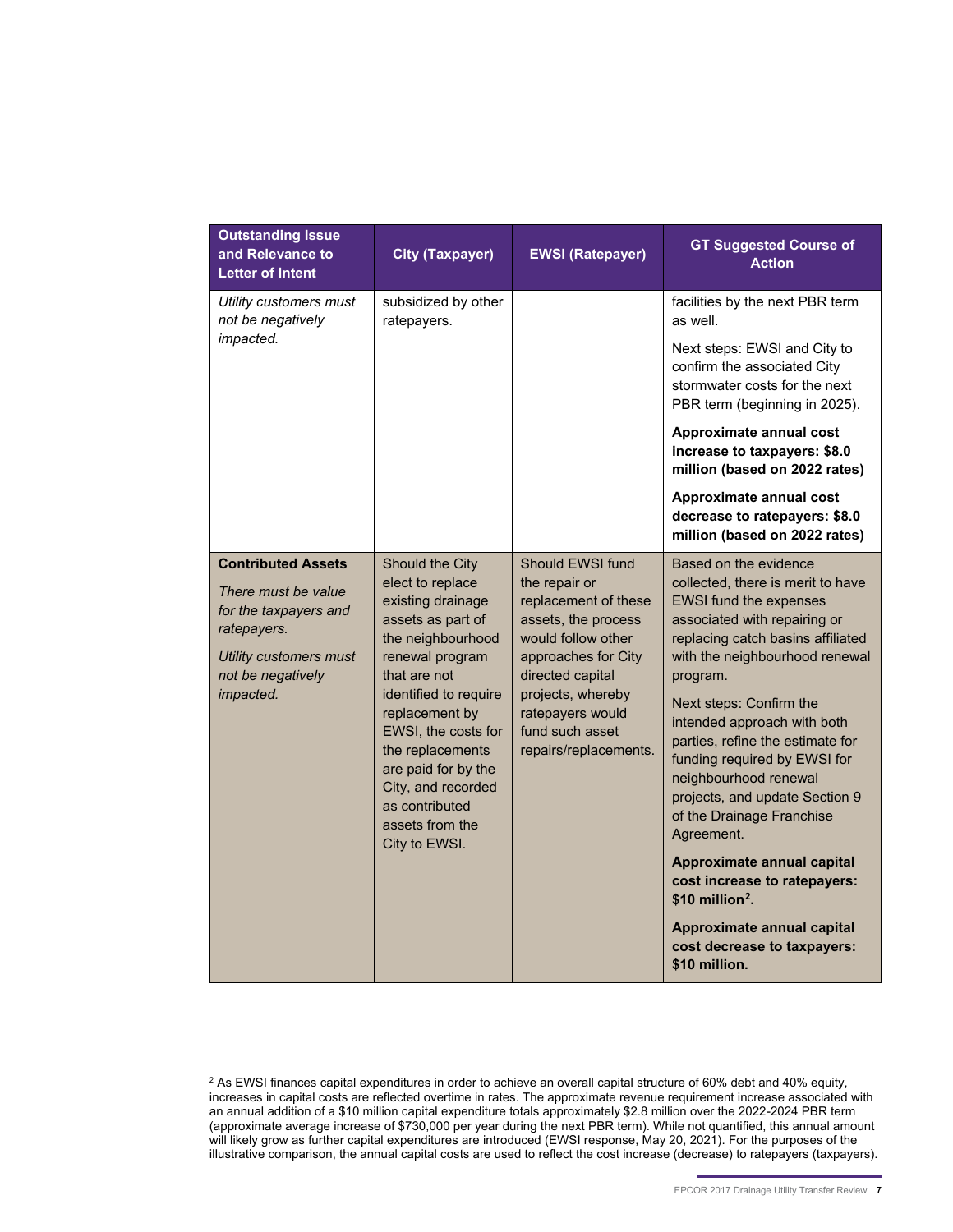| <b>Outstanding Issue</b><br>and Relevance to<br><b>Letter of Intent</b>                                                                                                                                                                                                                                                                          | <b>City (Taxpayer)</b>                                                                                                                                                                                                                                                                                                                                                                                                                                                                                                                                                                           | <b>EWSI (Ratepayer)</b>                                                                                                                                                                                                                                                                    | <b>GT Suggested Course of</b><br><b>Action</b>                                                                                                                                                                                                                                                                                                                                                                                                              |
|--------------------------------------------------------------------------------------------------------------------------------------------------------------------------------------------------------------------------------------------------------------------------------------------------------------------------------------------------|--------------------------------------------------------------------------------------------------------------------------------------------------------------------------------------------------------------------------------------------------------------------------------------------------------------------------------------------------------------------------------------------------------------------------------------------------------------------------------------------------------------------------------------------------------------------------------------------------|--------------------------------------------------------------------------------------------------------------------------------------------------------------------------------------------------------------------------------------------------------------------------------------------|-------------------------------------------------------------------------------------------------------------------------------------------------------------------------------------------------------------------------------------------------------------------------------------------------------------------------------------------------------------------------------------------------------------------------------------------------------------|
| <b>Service Agreement</b><br>Documentation and<br>Oversight<br>"A number of<br>agreements between<br>the City and EPCOR<br>will be required to<br>effect the transfer."                                                                                                                                                                           | EWSI and the City are both large<br>organizations that have frequent<br>are areas of complexity when it comes to<br>the governance and oversight of both<br>leadership committees to support a clear                                                                                                                                                                                                                                                                                                                                                                                             | touchpoints and communications due to the<br>nature of their interrelated operations. As a<br>result of these interrelated operations, there<br>organizations. It is beneficial that there are<br>documented agreements, as well as senior<br>understanding of roles and responsibilities. | There are still areas for further<br>understanding and clarifying<br>roles from which both parties<br>would benefit (including<br>finalizing outstanding<br>agreements). It is suggested<br>that strong documentation<br>processes are undertaken in<br>order to generate a<br>comprehensive organizational<br>memory for reference.                                                                                                                        |
| <b>Drainage Planning</b><br><b>Roles and</b><br><b>Responsibilities</b><br>The City would have<br>direct control over the<br>direction of municipal<br>development.<br><b>Ongoing Service</b><br><b>Agreements include</b><br>"City Planning Services<br>(land development<br>planning, engineering,<br>cost assessment<br>and infill support)." | Both the City and EPCOR have roles and<br>responsibilities at across various stages of<br>the drainage planning process. While the<br>City maintains authority over the City Plan,<br>there will continue to be an interrelationship<br>with EWSI to identify utility infrastructure<br>requirements to support the City Plan, and<br>also identify constraints to the City Plan<br>imposed by utility infrastructure planning.<br>As a result of this, and through the<br>Drainage Transfer, there has been a<br>perceived decrease in the clarity of City and<br>EWSI drainage planning roles. |                                                                                                                                                                                                                                                                                            | Further clarification and<br>coordination between municipal<br>and utility planning areas may<br>be required. Adding formalized<br>documentation (e.g. SLA) of the<br>roles and responsibilities of<br>each party should ensure that<br>planning functions run more<br>smoothly. Both parties should<br>ensure that the Drainage<br>knowledge that exists in either<br>organization is appropriately<br>leveraged at all stages of the<br>planning process. |
| Summary of approximate cost impacts to taxpayers and ratepayers                                                                                                                                                                                                                                                                                  |                                                                                                                                                                                                                                                                                                                                                                                                                                                                                                                                                                                                  |                                                                                                                                                                                                                                                                                            | Approximate annual cost<br>increase to Drainage<br>ratepayers: \$2 million<br>Approximate annual cost<br>decrease to taxpayers: \$2<br>million                                                                                                                                                                                                                                                                                                              |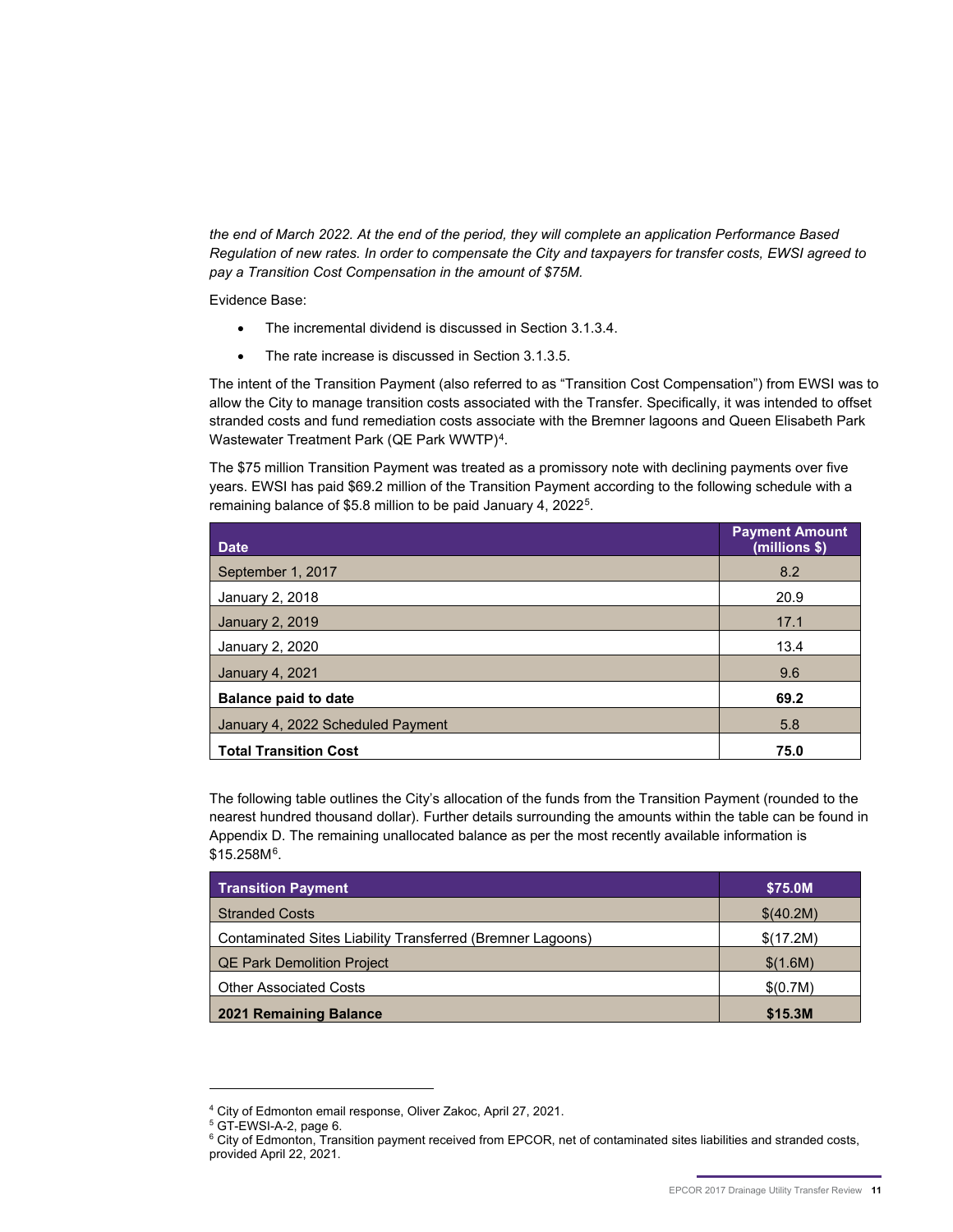With the remaining unallocated balance of \$15.258 million, nothing material would lead either the City or EWSI to believe that the Transition Payment of \$75 million was not sufficient to cover stranded and remediation costs.

GT Assessment:

The transition costs from EWSI to the City were intended to cover stranded costs associated with the Transfer and contaminated site liabilities that remained with the City. There has been no evidence provided that would suggest that the \$75 million provided was not sufficient to cover these stranded costs. It is further suggested that stranded costs be reviewed by the City to ensure they accurately reflect all direct and indirect costs that have remained with the City as a result of the Transfer. Although various assessments and studies have been completed for the Bremner lagoons liability, it is suggested that the City update the cost estimate as further information becomes available. Upon the conclusion of the Bremner lagoons remediation and reviews associated with stranded costs, it is suggested that the City and EWSI review the potential surplus/deficit of the Transition Payment account, and determine how best to allocate such amounts.

#### <span id="page-14-0"></span>**3.1.3 Guiding Principle 3: Provide a net advantage to the City and maintain or enhance the City's long-term financial sustainability**

*This guiding principle is subcategorized in several commitments as follows. Each subcategory is further detailed, followed by EWSI's level of achievement and Grant Thornton's assessment based on the evidence base gathered.* 

#### <span id="page-14-1"></span>3.1.3.1 Capital savings

*In the 10 years following the transfer, Drainage is expected to have a \$1.9B capital program, EWSI has identified a capital efficiency of 10% that can result in up to \$193M in savings over the period.* 

Evidence Base:

EWSI has outlined many projects that have been developed and implemented since the Drainage Transfer occurred that have allowed them to achieve capital savings within the organization. The most notable capital cost saving in comparison to the City plan is to be achieved through the implementation of the Stormwater Integrated Resource Plan (SIRP) in place of the City-Wide Flood Mitigation Plan (CWFM) that was presented to the Utility Committee in 2017. The implementation timeline of the CWFM project occurred over a 60 to 80-year timeline and forecast capital expenditures ranged from \$2.2 billion to \$4.7 billion. EWSI's SIRP Strategy focuses more on the high-risk areas of the drainage system to safety, social, and health risks associated with flooding. The SIRP strategy involves a lower level of capital investment than the CWFM traditional engineering approach<sup>[7](#page-14-2)</sup>.

| <b>SIRP Element</b> | <b>CWFM Low Risk</b><br><b>Storm</b><br>(millions \$) | <b>CWFM High Risk</b><br><b>Storm</b><br>$(millions $)$ | <b>SIRP Strategy</b><br>(millions \$) |
|---------------------|-------------------------------------------------------|---------------------------------------------------------|---------------------------------------|
| Slow                | 515                                                   | 635                                                     | 940                                   |
| Move                | 1,690                                                 | 4,045                                                   | 300                                   |
| Secure              | 0                                                     | 0                                                       | 190                                   |

#### **CWFM vs. SIRP Strategy Capital Costs**

<span id="page-14-2"></span><sup>7</sup> Drainage PBR 2022-2024, page 35.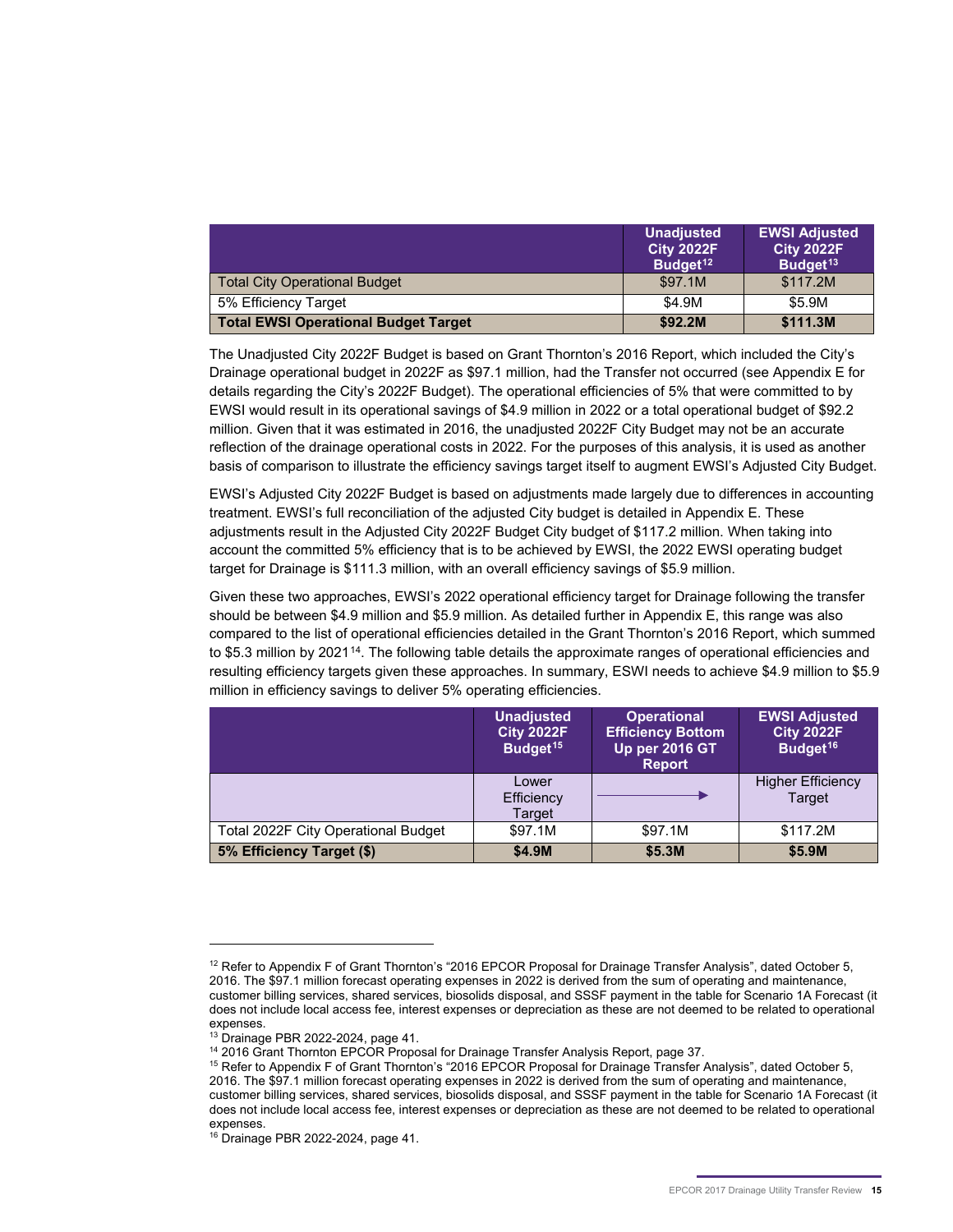#### **EWSI 2022 forecast operational budget**

The following tables detail EWSI's proposed revenue requirement for the entire Drainage Utility (i.e. stormwater and sanitary) from 2022 to 2024, excluding and including the costs associated with the SIRP and CORe programs<sup>[17](#page-18-0)</sup>. Note the total forecast operational cost forecast is \$110.6 million in 2022 (including the SIRP and CORe programs).

| <b>Drainage Utility (excluding SIRP and CORe)</b> |               | 2023  | 2024  |
|---------------------------------------------------|---------------|-------|-------|
|                                                   | (millions \$) |       |       |
| <b>Operating Costs</b>                            | 98.7          | 94.2  | 95    |
| <b>Franchise Fees and Property Taxes</b>          | 10.6          | 10.9  | 11.4  |
| Depreciation and Amortization                     | 38.8          | 39.9  | 42.1  |
| Return on Rate Base financed by Equity            | 31.3          | 31.1  | 33.3  |
| Return on Rate Base financed by Debt              | 34.6          | 43.7  | 54    |
| Revenue Requirement before Offsets                | 214           | 219.8 | 235.7 |

| <b>Drainage Utility (including SIRP and CORe)</b> |               | 2023  | 2024  |
|---------------------------------------------------|---------------|-------|-------|
|                                                   | (millions \$) |       |       |
| <b>Operating Costs</b>                            | 110.6         | 105.7 | 108.3 |
| <b>Franchise Fees and Property Taxes</b>          | 11.7          | 12.1  | 13    |
| Depreciation and Amortization                     | 42            | 46.1  | 51.1  |
| Return on Rate Base financed by Equity            | 34.5          | 36.3  | 40.7  |
| Return on Rate Base financed by Debt              |               | 54.7  | 69.4  |
| Revenue Requirement before Offsets                | 240           | 254.9 | 282.4 |

In order to create a common basis for comparison to the original forecast 2022 budget, EWSI made adjustments to their internal 2022 forecast for operating costs of \$110.6 million in order to determine savings as compared to what the City would have experienced, had the transfer not occurred<sup>[18](#page-18-1)</sup>. These are further detailed in Appendix E. Cumulatively, EWSI's net adjustments to the budget resulted in no change to its forecast operating costs, keeping the 2022 Drainage budget consistent at \$110.6 million<sup>19</sup>.

|                                                   | 2022 Forecast<br>(millions \$) |
|---------------------------------------------------|--------------------------------|
| <b>Forecast Operating Expenses</b>                | 110.6                          |
| Less: SIRP and CORe Expenses                      | (7.6)                          |
| Plus: Biosolids Management Program                | 12.6                           |
| Less: Additional Revenue                          | (2.1)                          |
| Less: Additional Capacity from Existing Resources | (2.4)                          |
| Less: Additional Cost Recoveries                  | (0.3)                          |
| Less: Customer Analytic Position                  | (0.2)                          |
| <b>Adjusted Forecast Operating Expenses</b>       | 110.6                          |

<span id="page-18-1"></span><span id="page-18-0"></span><sup>&</sup>lt;sup>17</sup> Refer to Table 4.0-1 and Table 4.0-2 in the Drainage PBR 2022-2024 (page 76-77) for the information in which these tables were derived. The sanitary and stormwater tables were combined to determine full Drainage Utility costs. <sup>18</sup> Drainage PBR 2022-2024, page 44. <sup>19</sup> Drainage PBR 2022-2024, page 45.

<span id="page-18-2"></span>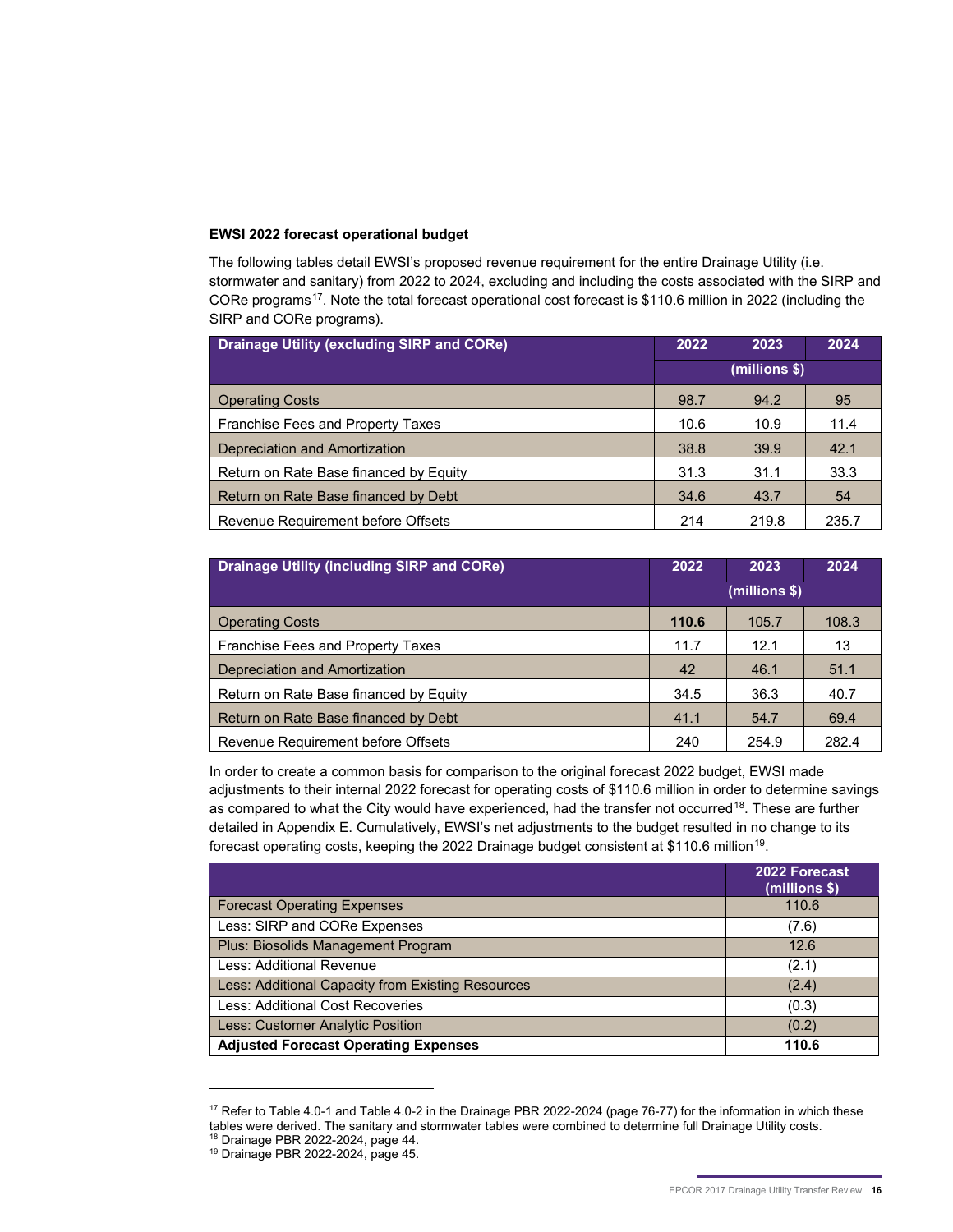The EWSI budget was decreased by \$7.6 million of expenses associated with SIRP and CORe programs. These costs are incremental to the City budget and therefore have a material impact.

In preparation for the Biosolids Management Program to be transferred to the Wastewater Utility in 2022, the budget has been increased by \$12.6 million to reflect the full year of operating expenses that EWSI will incur as a result.

Through the 2018-2021 transition period, EWSI noted errors in customer billing records due to incorrect rate classifications. By correcting these bills, the Drainage Utility experienced an unforeseen increase in revenues. By implementing new controls to ensure accuracy, the forecast budget is being reduced by \$2.1 million.

By using EWSI internal resources, the expenses associated with capital inspections and environmental consultations performed by external contractors could be reduced. Within 2022, additional savings of \$2.3 million for inspections and \$0.1 million for environmental consultation were removed from the forecast budget.

Additional cost recoveries include \$0.3 million in third party recoveries for services including inspections, and \$0.2 million in synergies in customer analytics which has eliminated the need for a position within Drainage, since the position has historically resided within the Water Services<sup>[20](#page-19-0)</sup>.

Per a high-level review of the EWSI forecast operational budget above, Grant Thornton created a normalized budget in which the additional revenues from customer billing adjustments and savings from the customer analytic position are excluded. While the additional revenues may not have been received if Drainage remained with the City, it does not appear to represent an operational saving.

It is also important to note that while Grant Thornton continued to include the customer analytic position as an operational efficiency, it does not appear to be aligned with the principle of no staff layoffs (i.e. though eliminated from Water Services, either the Drainage or Water Services position could have potentially been eliminated). Moreover, it was not a direct reduction to Drainage operational expenses. Nonetheless, given the overall savings to rate payers, and because Drainage staff were not eliminated, it was included.

#### **Grant Thornton normalized forecast operating expenses**

|                                                                   | 2022 Forecast<br>(millions \$) |
|-------------------------------------------------------------------|--------------------------------|
| <b>Forecast Operating Expenses</b>                                | 110.6                          |
| Less: SIRP and CORe Expenses                                      | (7.6)                          |
| Plus: Biosolids Management Program                                | 12.6                           |
| Less: Additional Capacity from Existing Resources                 | (2.4)                          |
| <b>Less: Additional Cost Recoveries</b>                           | (0.3)                          |
| Less: Customer Analytic Position                                  | (0.2)                          |
| Adjusted Forecast Operating Expenses (adjusted by Grant Thornton) | 112.7                          |

#### **Status of EWSI's achievement of operational efficiencies**

As noted in the EWSI Drainage PBR 2022-24 Application, EWSI planned to achieve the 5% operational efficiencies through targeting a 1% annual efficiency savings that would accumulate from 2017 to 2022<sup>[21](#page-19-1)</sup>. In general, EWSI stated to achieve operational savings by building synergies across utilities, reducing contractor and consultant costs, reducing lost time incidents, optimizing shift scheduling, strengthening financial controls over cost recoveries, and increasing fleet fuel efficiencies. These operational synergies

<span id="page-19-0"></span><sup>20</sup> Drainage PBR 2022-2024, page 45.

<span id="page-19-1"></span><sup>21</sup> Drainage PBR 2022-2024, page 40.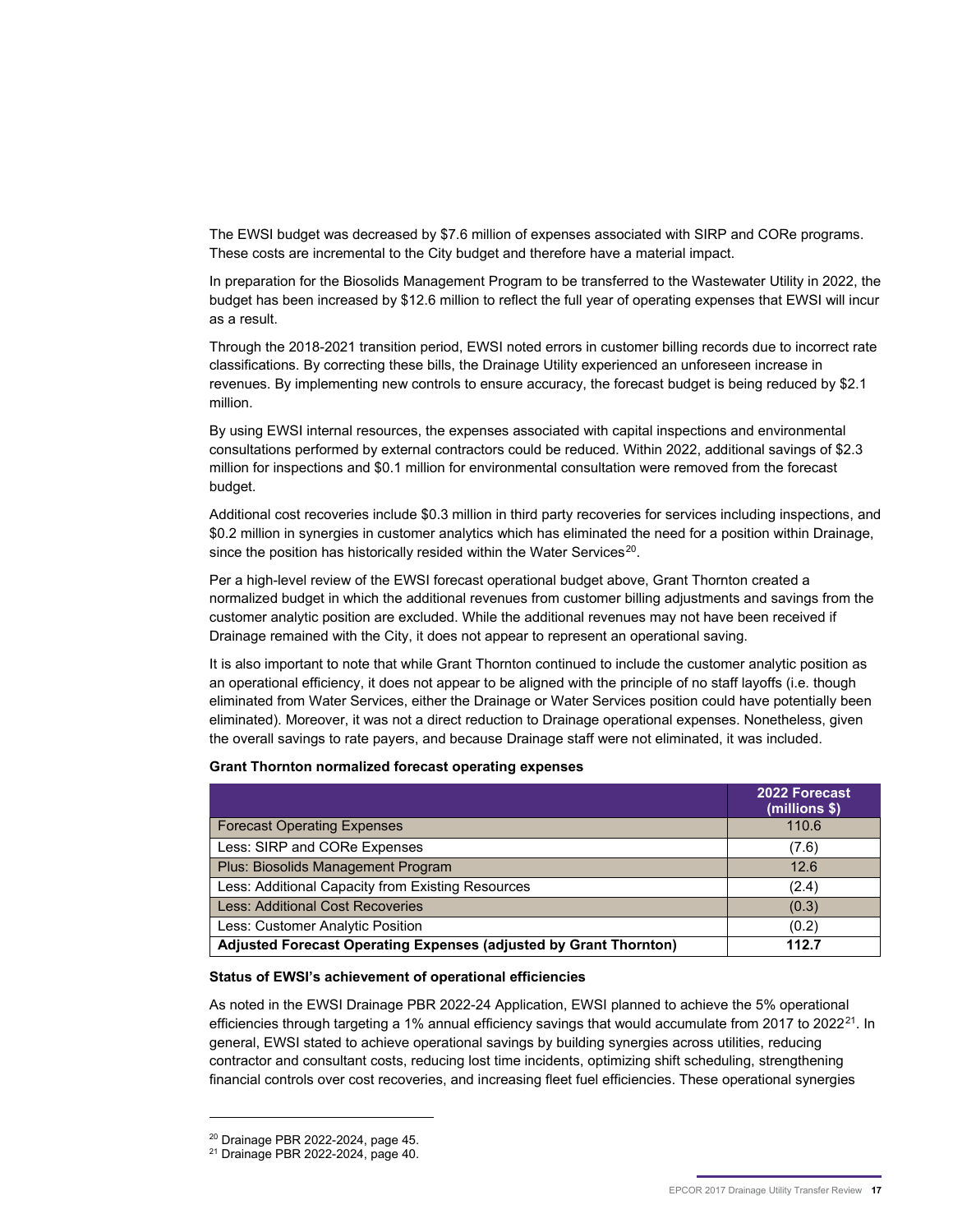were all noted and established without laying off any of the staff transferred along with the utility. Please refer to Appendix E for further qualitative details regarding how EWSI's achieved operational efficiencies.

In order to assess the level of achievement of operational efficiencies, we compared the budgeted forecast to determine the amount of efficiencies that have been achieved in comparison to the original and adjusted City budgets:

|                                                        | <b>EWSI Adjusted 2022F</b><br><b>Forecast Operating Expenses</b><br>(adjusted by Grant Thornton)<br>(millions \$) | <b>EWSI Adjusted 2022F Forecast</b><br><b>Operating Expenses</b><br>(unadjusted by Grant Thornton)<br>(millions \$) |
|--------------------------------------------------------|-------------------------------------------------------------------------------------------------------------------|---------------------------------------------------------------------------------------------------------------------|
| Total 2022F Adjusted EWSI<br><b>Operational Budget</b> | 112.7                                                                                                             | 110.6                                                                                                               |
| Total 2022F Adjusted City<br><b>Operational Budget</b> | 117.2                                                                                                             | 117.2                                                                                                               |
| <b>Efficiency Savings</b>                              | 4.5                                                                                                               | 6.6                                                                                                                 |
| <b>Efficiency %</b>                                    | 3.8%                                                                                                              | 5.6%                                                                                                                |

As noted earlier, the 5% operational efficiency target should result in savings between \$4.9 million and \$5.9 million. Based on the adjusted EWSI 2022F operational budget, EWSI is set to achieve a \$4.5 million savings, which is below this targeted amount. It is important to note that 2022 budget prepared for the City was completed in 2016, and thus several changes have occurred to make the comparison of operational costs a challenging comparison. Nonetheless, based on this analysis, it does appear there is potential for additional operational efficiencies to be achieved for the Drainage Utility in the future.

EWSI has outlined future plans to achieve additional operational cost efficiencies through its Real Estate Consolidation Plan, the implementation of a common information systems platform known as GeoFit, and the further consolidation of all water utilities through One Water Planning<sup>[22](#page-20-1)</sup>. The additional savings through the 2022-2023 period are forecast to total \$1.0 million for the Real Estate Consolidation Plan alone.

GT Assessment:

█ EWSI does appear to have generated a degree of operational efficiencies. Because the Letter of Intent does not specify a target for the operational efficiencies, we can conclude that EWSI satisfied this requirement. However, given the previous references to a 5% target, there is merit for EWSI to find additional operational efficiencies in the future. Plans to continue operational efficiencies in future PBR periods have been outlined and focus on One Water Planning and the Real Estate Consolidation Plan. As EWSI plans to continue these efficiencies in future PBR periods, it is suggested that the City continue to monitor EWSI's operational efficiency results. Specifically, the Grant Thornton PBR Report suggests that the City consider efficiency factors for EWSI's Drainage Utility within a range 0.25% to 0.50%.

#### <span id="page-20-0"></span>3.1.3.3 Organizational focus

*Since transitioning from the power generation business in 2009, EWSI has been focused on water utilities.* 

Evidence Base:

-

Since obtaining the Drainage Utility following the transfer in 2017, EWSI has assumed ownership and control of the City's entire water cycle through providing potable water, stormwater, and wastewater services to Edmontonians. Since the transfer, through the Drainage utility, EWSI collects and treats wastewater at the Gold Bar Wastewater Treatment Plant before discharging it back to the North Saskatchewan River. The

<span id="page-20-1"></span><sup>22</sup>Drainage PBR 2022-2024, page 46.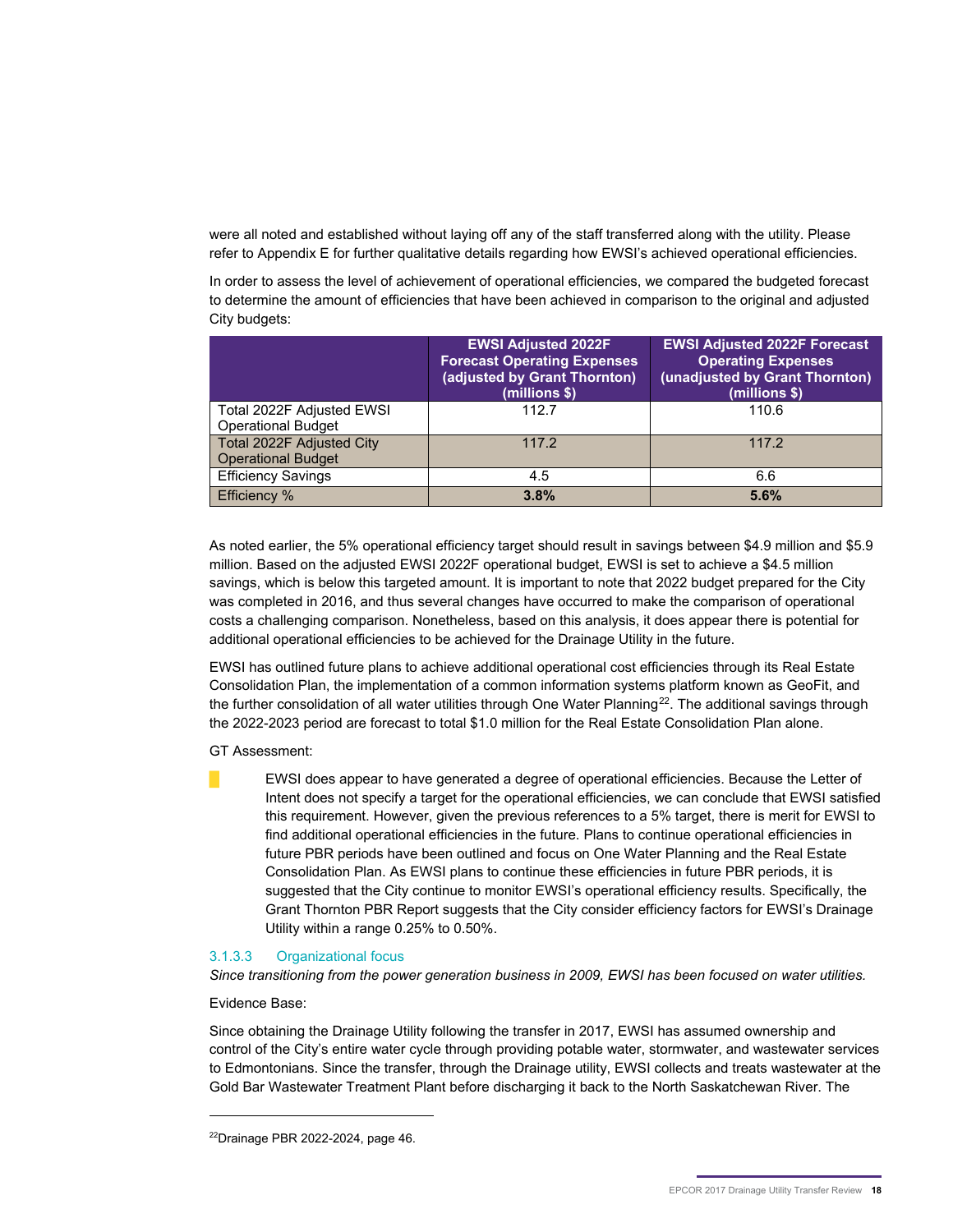Drainage utility also collects and manages stormwater surface drainage in order to minimize flooding. EWSI states to have an overarching goal of minimizing the environmental impacts associated with providing these services<sup>23</sup>.

The main goals provided by EWSI following the Drainage Transfer have been to focus on capturing operational synergies through the entire water cycle and leveraging ownership and management of the full water cycle within the City and through commercial opportunities across Canada<sup>24</sup>.

GT Assessment:

Following the review, EWSI has had the opportunity to focus on entire water cycle for the City and leveraging this local experience to provide similar services for other municipalities. In addition, EWSI has been able to focus on operational and organizational synergies presented as a result of the Transfer. Based on the evidence provided, it appears that as EWSI continues to mature, it has a stronger focus on water utilities with the inclusion of the Drainage Utility.

#### <span id="page-21-0"></span>3.1.3.4 Incremental dividend

*EWSI committed to increase the dividend to the City by \$20 million in the first year following the transfer.*

Evidence Base:

The total incremental dividend increase in 2017 and 2018 was \$25 million. Specifically, as the Utility was transfer September 1, 2017, the last full calendar year that the City assumed ownership of the Drainage Utility was in 2016, and 2018 was the first calendar year that EWSI assumed ownership of the utility. A prorated increase of the \$20 million dividend would result in the payment of an additional \$7 million in 2017 and \$13 million in 2018. The actual increases in dividends were \$12 million in 2017 (total annual dividend of \$153 million), and \$13 million in 2018 (total annual dividend of \$166 million). Compared to the 2016 dividend of \$141 million, EWSI paid an additional increase in dividend of \$25 million in 2017 and 2018 combined, resulting in a payment of \$5 million above the agreed upon dividend increase<sup>[25](#page-21-3)</sup>.

The following table details the total dividend paid by EWSI to the City. From 2012 to 2016, the dividend did not increase (i.e. remained stagnant at \$141 million per year). In 2018 (the first calendar year following the transfer) alone, the incremental dividend was less than \$20 million. However, following the Transfer, there was a total dividend increase of \$25 million collectively in years 2017 and 2018.

|                             | 2012  | 2013  | 2014  | 2015  | 2016  | 2017  | 2018  | 2019  |
|-----------------------------|-------|-------|-------|-------|-------|-------|-------|-------|
| <b>EWSI Dividend Paid</b>   | \$141 | \$141 | \$141 | \$141 | \$141 | \$153 | \$166 | \$17' |
| Annual Increase in Dividend | \$0   | \$0   | \$0   | \$0   | \$0   | \$12  | \$13  | \$5   |
| Annual % Change in Dividend |       | 0%    | 0%    | 0%    | 0%    | 9%    | 8%    | 3%    |

GT Assessment:

█ EWSI maintained its commitment to increase the dividend amount by \$20 million in the first year following the Transfer. Since the Transfer occurred in September 2017, it is reasonable to classify the first year following the transfer would be 2018. In total, EWSI paid an additional dividend amount of \$25 million, which is \$5 million above the commitment of an \$20 million increase.

While EWSI notes that the dividend is determined annually and usually maintains a 60% dividend pay-out ratio<sup>26</sup>, it is also reasonable for the City to expect that this incremental increase in the dividend should be sustainable (i.e. the dividend amount should at the very least should remain

<span id="page-21-1"></span><sup>23</sup> GT-EWSI-A-3, page 6.

<span id="page-21-2"></span><sup>24</sup> GT-EWSI-A-3, page 6.

<span id="page-21-3"></span><sup>25</sup> GT-EWSI-A-2, page 2.

<span id="page-21-4"></span><sup>26</sup> GT-EWSI-A-3, page 7.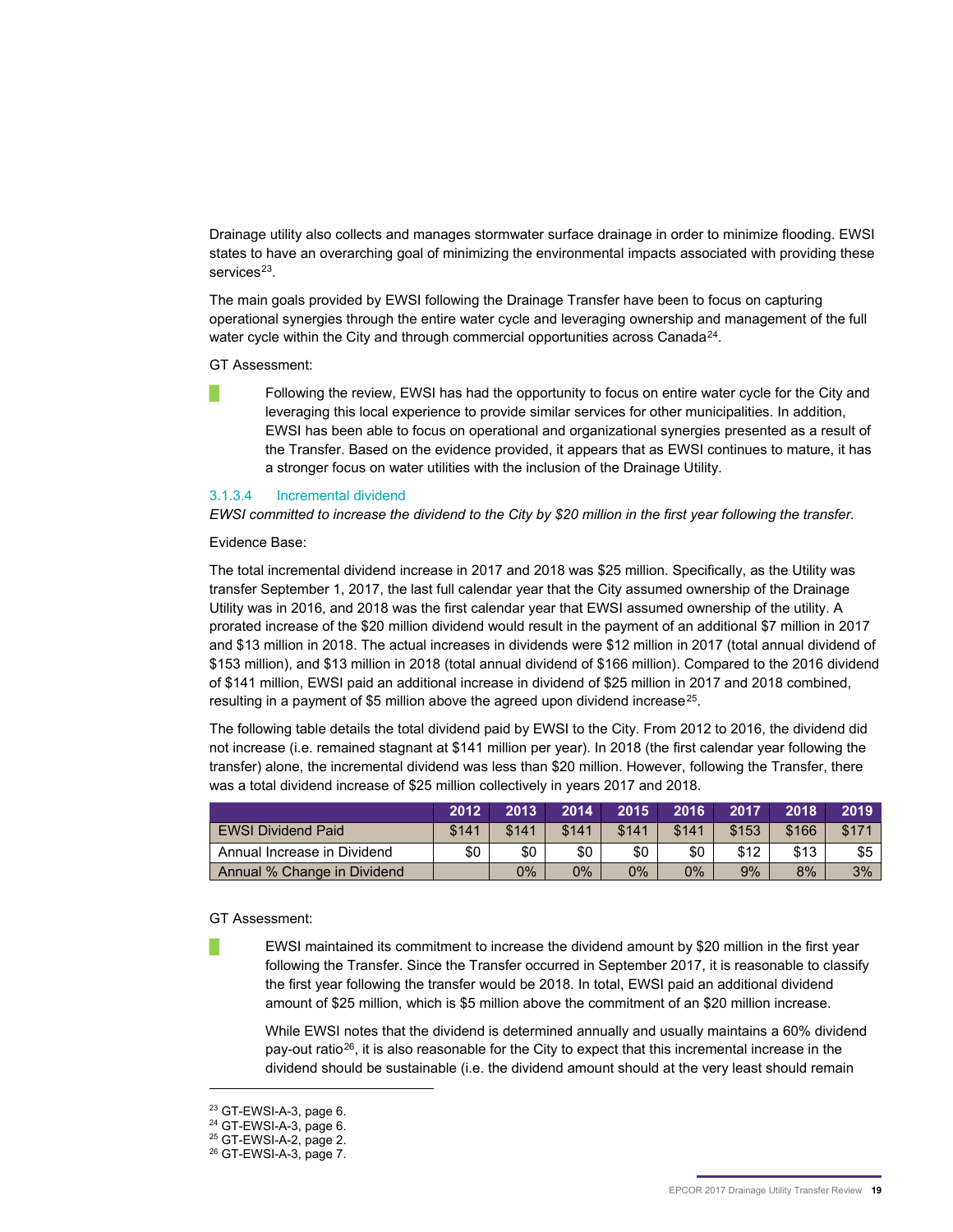consistent in the future, pending no substantial changes in EWSI's operations, etc.). Furthermore, EWSI has the potential to generate additional income from other business development opportunities from now having exposure to the full water cycle (see Section 3.1.3.3). Regardless, it is suggested that the City and EWSI review EPCOR's the Long Term Planning (LTP) Model in order to gain greater perspective on the growth of the dividend over the next 10 years with the most recently available information $27$ . It is also recommended that the City continue to track EWSI's net income and dividend payout ratio to measure the financial health and sustainability of the dividend policy (i.e. a material change in dividend payout ratio can help assess if the dividend increase was driven by the Drainage Transfer, or from other organizational growth in EPCOR).

#### <span id="page-22-0"></span>3.1.3.5 Commitment to hold rate increase

*EWSI has committed to hold annual rate increases at 3% between the years of 2017-2021 followed by a Performance Based Regulation application for new rates. The Utility does not appear to be financially selfsufficient over the long-term with a 3% annual increase of monthly Drainage rates.*

*A mechanism for non-routine rate adjustments, examples of which are costs related to accelerated flood mitigation capital spend and other emergent City directed needs. Such nonroutine adjustments will be similar to the one in Bylaw 17698 EPCOR Water and Wastewater Treatment Bylaw[28](#page-22-2).*

Evidence Base:

-

The following tables contain the percentage increase in Stormwater, Sanitary, and Large Wholesale rates through the 2017-2021 PBR period, with and without the introduction of Non-Routine Adjustments (NRA) beginning in 2020 for SIRP, CORe, and the City's LRT expansion. Excluding NRAs, stormwater rates increased between 4.1% to 4.6% annually, while the sanitary variable rates saw an increase between 1.8% to 2.1% annually $^{29}$  $^{29}$  $^{29}$ .

| <b>Average Rate Increases for</b><br><b>Excluding NRAs (2018 to</b><br>March 31, 2022) | 2018 | 2019 | 2020    | 2021 | Jan 1 -<br><b>March</b><br>31 2022 | Average |
|----------------------------------------------------------------------------------------|------|------|---------|------|------------------------------------|---------|
| <b>Stormwater Rate</b>                                                                 | 4.5% | 4.6% | 4.1%    | 4.3% | 4.4%                               | 4.4%    |
| Sanitary Flat Charge (all)                                                             | 3.0% | 3.0% | $3.0\%$ | 3.0% | 3.0%                               | 3.0%    |
| <b>Sanitary Variable Rate</b>                                                          | 1.9% | 1.8% | 2.1%    | 1.9% | 1.9%                               | 1.9%    |
| Large Wholesale Rate                                                                   | 2.8% | 1.8% | 2.1%    | 1.9% | 1.9%                               | 2.1%    |

| <b>Average Rate Increases for</b><br>Including NRAs (2018 to<br>March 31, 2022) | 2018 | 2019 | 2020 | 2021 | Jan 1 -<br><b>March</b><br>31 2022 | Average |
|---------------------------------------------------------------------------------|------|------|------|------|------------------------------------|---------|
| <b>Stormwater Rate</b>                                                          | 4.5% | 4.6% | 9.4% | 6.9% | 5.4%                               | 6.2%    |
| Sanitary Flat Charge (all)                                                      | 3.0% | 3.0% | 3.0% | 3.0% | 3.0%                               | 3.0%    |
| <b>Sanitary Variable Rate</b>                                                   | 1.9% | 1.8% | 6.4% | 6.0% | 3.3%                               | 3.9%    |
| Large Wholesale Rate                                                            | 2.8% | 1.8% | 6.4% | 6.0% | 3.3%                               | 4.1%    |

<span id="page-22-2"></span><span id="page-22-1"></span> $^{27}$  In the 2016 Grant Thornton EPCOR Proposal for Drainage Transfer Analysis Report (page 46), EPCOR forecasted an additional \$202M in dividends to the City from 2017 to 2026 following the Transfer.

<sup>&</sup>lt;sup>28</sup> Letter of Intent Between the City of Edmonton and EPCOR, CR\_4436 Attachment 1.

<span id="page-22-3"></span> $^{29}$  For period from September 1 to December 31, 2017, EPCOR operated the Drainage Utility and collect rates, fees and charges in accordance with City Bylaw 16200 (i.e. the existing Drainage Bylaw prior to the Transfer) as per the Interim Regulatory Framework Agreement (EPCOR Utility Committee Presentation, 2017 slide 2).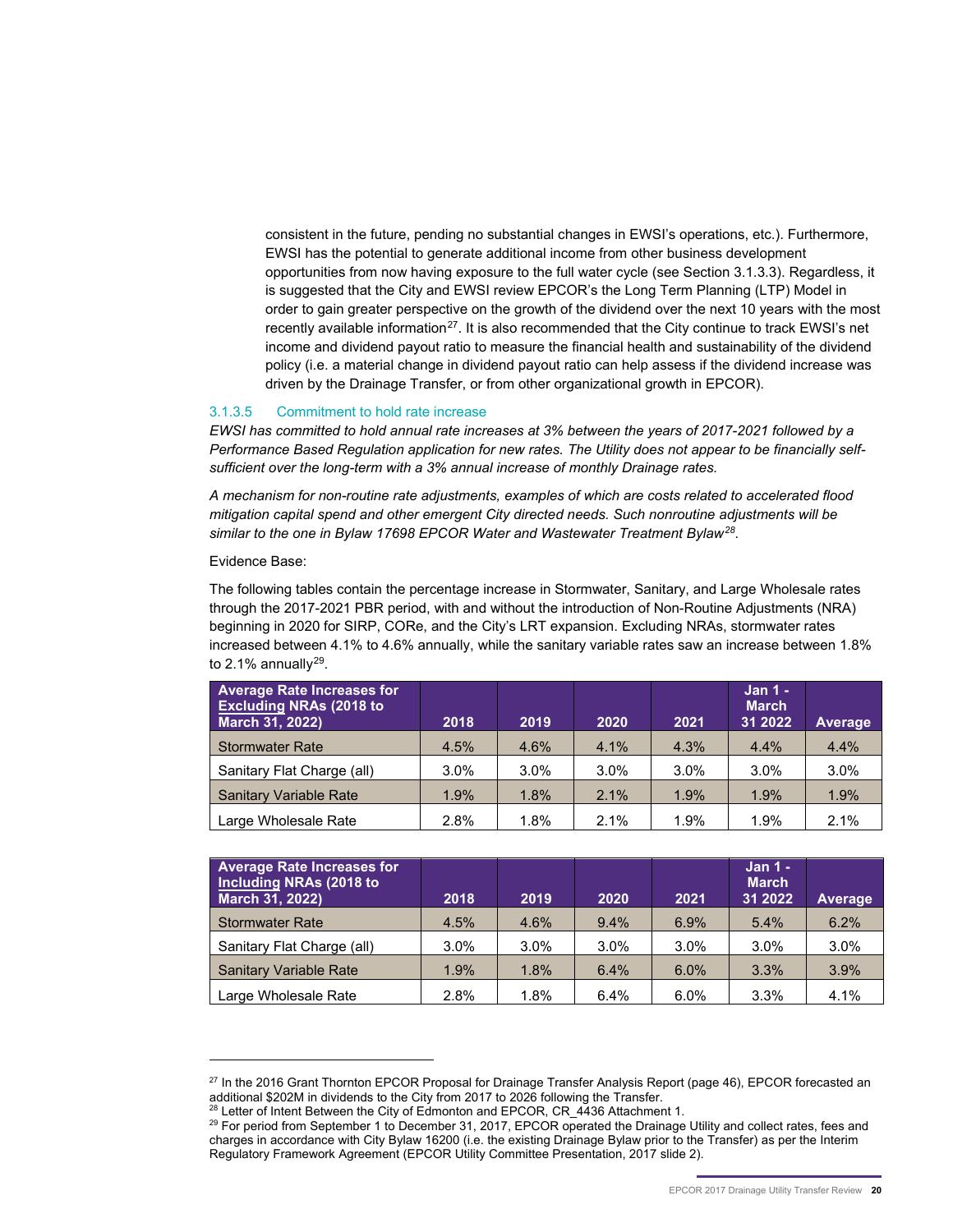In order to fully examine the combined storm and sanitary rate increase, Grant Thornton used the average proportion of storm and sanitary bill components for an average residential rate customer. The details of this analysis are shown in Appendix F. This resulted in average combined annual rate increase for an average residential customer of 3.02% from 2018 to March 31, 2022 without NRAs, and 4.40% with NRAs.

The implementation of NRA through the commitment period (i.e. up to March 31, 2022) been completed in a similar way to the Water and Wastewater utilities. The implementation of NRA's requires the cost to be "significant and out of the scope of control of EWSI", and a revenue requirement of over \$500,000 annually<sup>[30](#page-23-0)</sup>. Should the total cost be under \$3 million, the City Manager may approve the NRA, but if the cost is above this threshold it requires Council approval.

Also included within the Drainage Bylaw are NRAs for City initiatives (i.e. costs to comply with the City's directions/projects/initiatives) as well as Flood Mitigation costs above the City's 10-year forecast at the time of the Transfer. The 3% annual rate increase includes costs associated with Flood Mitigation efforts forecast by the City. This was forecast to be approximately \$55.2 million annually (i.e. the annual average of the City 10-year forecast). An NRA to accommodate rate increases above the 3% commitment was used where EWSI has expended Flood Mitigation costs above this amount $31$ .

It is important to note that Letter of Intent does not indicate a requirement to maintain a specified average customer bill increase, only an average annual rate increase. Furthermore, given declines in overall consumption, some customers may benefit from sanitary bill increases at a rate less than 3%. The following table details the annual drainage bill increase for average residential customers with and without consumption forecast adjustments, and non-routine adjustments. By adjusting the customer consumption forecasts (i.e. all years of the 2017-2021 PBR Application), the average annual bill increase was 2.5% from 2018 to March 2022 prior to NRAs.

| <b>Average Total Drainage Bill</b><br><b>Increases for Average</b><br><b>Residential Customers (2018)</b><br>to March 31, 2022) | 2018 | 2019 | 2020    | 2021 | $Jan 1 -$<br><b>March</b><br>31 2022 | <b>Average</b> |
|---------------------------------------------------------------------------------------------------------------------------------|------|------|---------|------|--------------------------------------|----------------|
| <b>Unadjusted consumption</b><br>forecast $32$                                                                                  |      |      |         |      |                                      |                |
| <b>Prior to Non-Routine</b><br><b>Adjustments</b>                                                                               | 3.0% | 3.0% | 3.0%    | 3.0% | 3.0%                                 | 3.0%           |
| Post Non-Routine<br>Adiustments                                                                                                 | 3.2% | 3.0% | 6.4%    | 5.5% | 3.9%                                 | 4.4%           |
| <b>Adjusted Consumption</b><br>Forecast $33$                                                                                    |      |      |         |      |                                      |                |
| <b>Prior to Non-Routine</b><br><b>Adjustments</b>                                                                               | 2.4% | 2.4% | $2.2\%$ | 2.5% | 3.0%                                 | 2.5%           |
| Post Non-Routine<br>Adiustments                                                                                                 | 2.6% | 2.4% | 5.6%    | 4.9% | 4.0%                                 | 3.9%           |

Following the 2017-2021 commitment period, EWSI has submitted a Performance Based Regulation application for new rates, inclusive of its proposed ROE ramp up. The following tables contain the percentage increase in Stormwater, Sanitary, and Large Wholesale rates through the 2022 to 2024 period, with and without the introduction of Special Rate Adjustments (SRAs) for SIRP and CORe. By using a

<sup>&</sup>lt;sup>30</sup> EPCOR Utility Committee Presentation, 2017 slide 8.<br><sup>31</sup> EPCOR Utility Committee Presentation, 2017 slide 8.

<span id="page-23-2"></span><span id="page-23-1"></span><span id="page-23-0"></span>

<sup>32</sup> Consumption forecast based on the first year of the 2017-2021 Water PBR Application (Follow Up Questions Drainage Rate Increases, page 5).

<span id="page-23-3"></span><sup>33</sup> Consumption forecast based on all years of the 2017-2021 PBR Application (Follow Up Questions Drainage Rate Increases, page 6).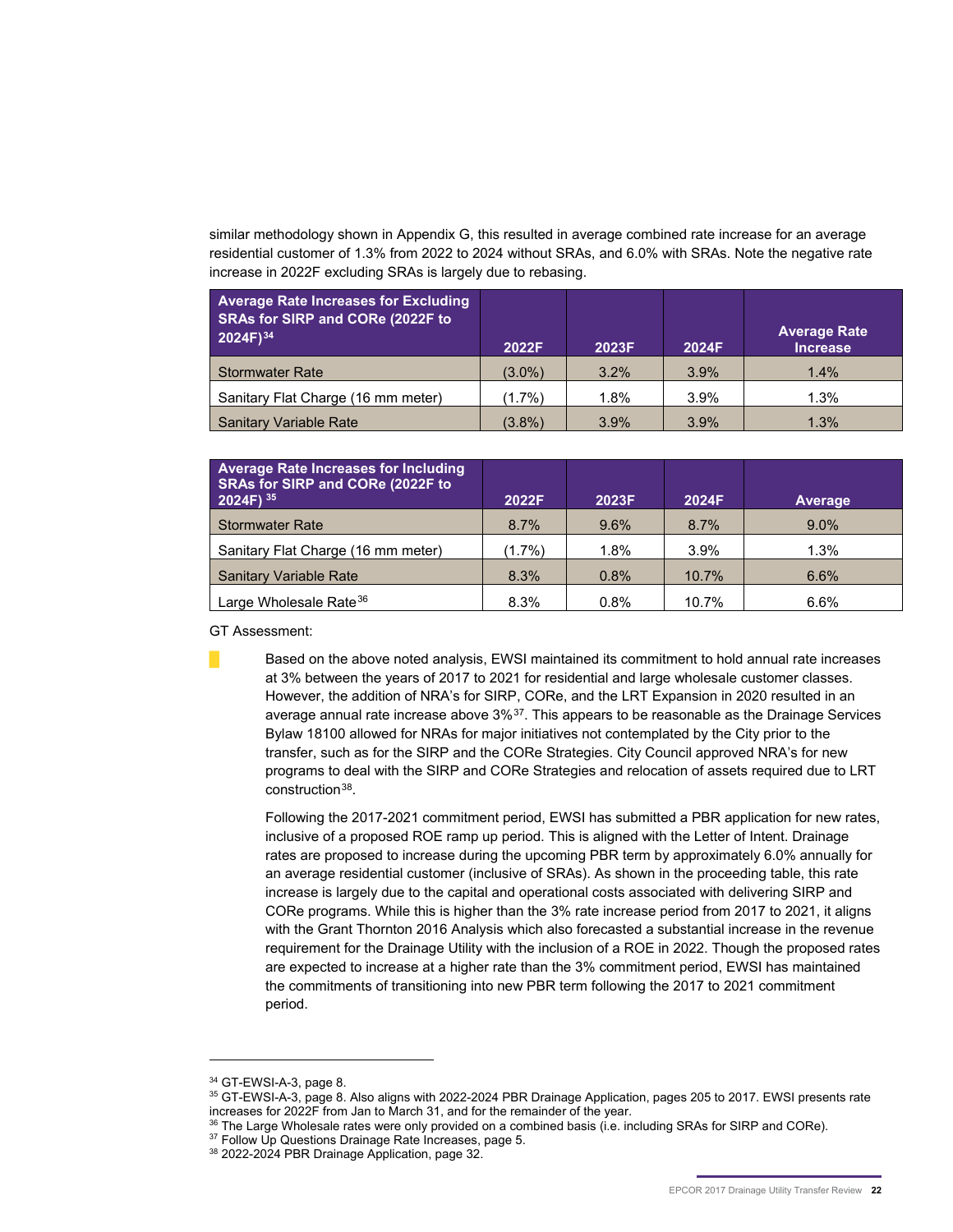Overall, EWSI maintained their commitments regarding rate increases and the approach following the 2017 to 2021 commitment period. However, we highlight this commitment for the City and EWSI's attention because actual rate increases (due to NRAs) increased beyond 3% annually.

#### <span id="page-25-0"></span>3.1.3.6 Proven regulatory framework

*Similar to the water and wastewater, EWSI intends to use a PBR approach for the Drainage Utility.* 

Evidence Base:

The 2022-2024 PBR Application for the Drainage Utility was developed with the same methodology as the Water and Wastewater utilities. All applications are based on the Performance Based Rate structure, with underlying constructs such as formulaic rate increase mechanisms, performance metrics with financial penalties, non-routine adjustment mechanisms, and the same level of risk assumption by the utility. The general terms and conditions of the Drainage bylaw are similar to those used in wastewater<sup>[39](#page-25-2)</sup>.

GT Assessment:

The framework used in the development of legislation and procedures surrounding the Drainage Utility were based on the precedent of the Water and Wastewater utilities that have previously been transferred to EWSI from the City. It is reasonable to assume that following the historical regulatory framework of EWSI's water cycle utilities will be sufficient for the reporting of the Drainage Utility.

#### <span id="page-25-1"></span>3.1.3.7 Transfer of liability

*Following the Transfer, EWSI would assume environmental and property damage liabilities. However, similar to EPCOR's Water Services and Wastewater Treatment businesses, EWSI would be eligible for municipal protection offered by the Municipal Government Act through a bylaw.*

Evidence Base:

With respect to environmental liabilities, EWSI assumed liability for claims resulting from a breach, violation, or proceeding in accordance with the Environmental Protection and Enhancement Act for the periods before and after the transfer date. This assumption of liability is subject to the City's indemnification of EPCOR if any loss relates to the period before the transfer date is not recoverable with drainage utility rates. The City remains indirectly liable for environmental claims through the Asset and Liability Transfer Agreement. If a claim arises that occurred prior to the transfer date, EWSI may seek recovery through a non-routine adjustment.

Prior to the Drainage Utility Transfer, the City was liable for property damages if its conduct as the utility owner led to a loss. Following the transfer, EWSI assumed the same liabilities that the City had previously held. Both parties were subject to the limited liability protection through either the Municipal Government Act, or the City of Edmonton Drainage Bylaw 18100, like the other utilities that EWSI operates<sup>40</sup>.

GT Assessment:

█ EWSI has assumed responsibility of liabilities associated with the Drainage transfer to the same extent that the City had assumed prior to the transfer. The two entities have also received the same level of limited liability protection under the Municipal Government Act. It is reasonable to assume that following the transfers of the other water cycle utilities from the City to EWSI, that all water cycle utilities have similar liabilities.

<span id="page-25-2"></span><sup>39</sup> GT-EWSI-A-3, page 9.

<span id="page-25-3"></span><sup>40</sup> GT-EWSI-A-3, page 9-11.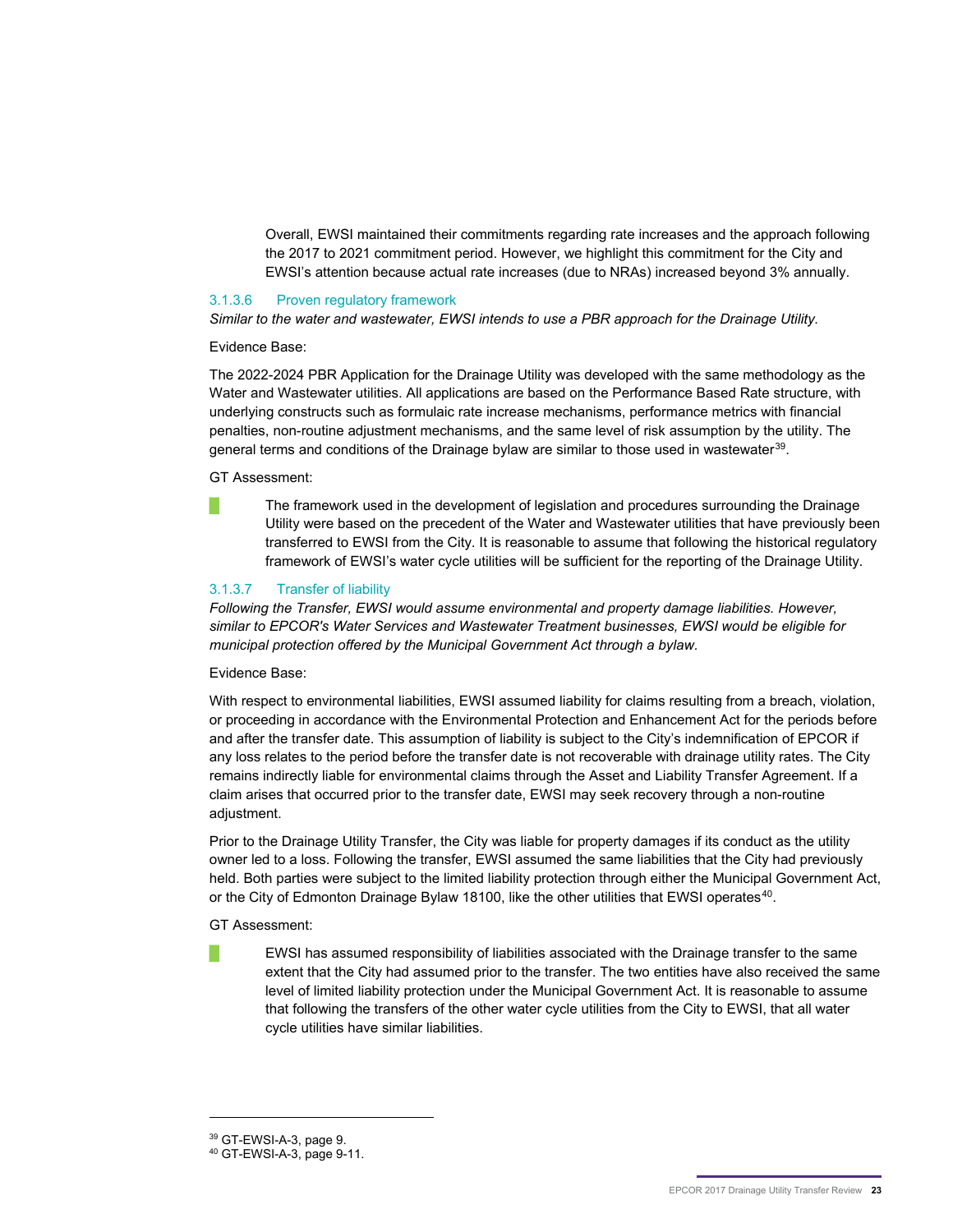#### <span id="page-26-0"></span>3.1.3.8 Control over municipal development

*The role of area and detailed drawing review are to remain with the City and not be transferred with the utility.* 

Evidence Base:

As per the Letter of Intent, the area and detailed engineering drawing review processes have remained with the City following the Transfer. The City staff resources are funded by EWSI, and a Service Level Agreement exists between both parties to support the process. However, the City may work collaboratively with EWSI Drainage to provide resources to support area planning and engineering drawing review that involve sewer lift stations when requiring detailed assessments. EWSI noted that the City may not have internal resources to review specialized sewer lifts given these reviews often require input from operational staff. In addition, EWSI and the City Urban Planning group have been exploring opportunities to improve the review process in order to meet the development needs within the City<sup>41</sup>.

The City still holds the final approval authority of development within the City, but EWSI holds an active role in the circular review process of development activities. The overarching planning and approval roles remain solely with City Council with advising from Planning Coordination within City Administration. Additional collaborative sharing groups between the two entities have begun involving senior leaders from the City and EWSI[42.](#page-26-3) Furthermore, broader planning (e.g. City Plan) informs EWSI utility infrastructure planning, however, there may be constraints and limitations imposed by utility requirements that are important to consider.

GT Assessment:

The City maintains control over municipal planning by retaining the area and engineering drawing review processes and collaborating with EWSI as necessary for specialist knowledge. While the City maintains authority over broader municipal planning (e.g. City Plan), there will continue to be an interrelationship with EWSI to identify utility infrastructure requirements, and also identify constraints imposed by utility infrastructure planning. As a result of this, and through the Drainage Transfer, there has been a perceived decrease in the clarity of City and EWSI drainage planning roles. In order to achieve a high level of understanding and cooperation between the two parties, further clarification and coordination between municipal and utility planning areas may be required. See Section 4.1.5 regarding greater details and suggestions regarding the roles and responsibilities for drainage planning.

#### <span id="page-26-1"></span>3.1.3.9 Expansion of EPCOR's business

*Full cycle or drainage related business can be leveraged to create new opportunities for EWSI. These opportunities may lead to an increase in the City's dividend.* 

Evidence Base:

EWSI has pursued full water cycle business opportunities in Ontario, and by leveraging their business credentials they have been able to pre-qualify for opportunities. However, the municipal council they had been negotiating with decided not to proceed with the project. Although they did not win the project, EWSI's recent stormwater initiative to address the impact of climate change on stormwater management has generated interest and has strengthened their reputation as a full water cycle company<sup>43</sup>.

GT Assessment:

<span id="page-26-2"></span><sup>&</sup>lt;sup>41</sup> GT-EWSI-A-3, page 12.<br><sup>42</sup> GT-EWSI-A-3, page 12.

<span id="page-26-4"></span><span id="page-26-3"></span> $43$  GT-EWSI-A-3, page 13.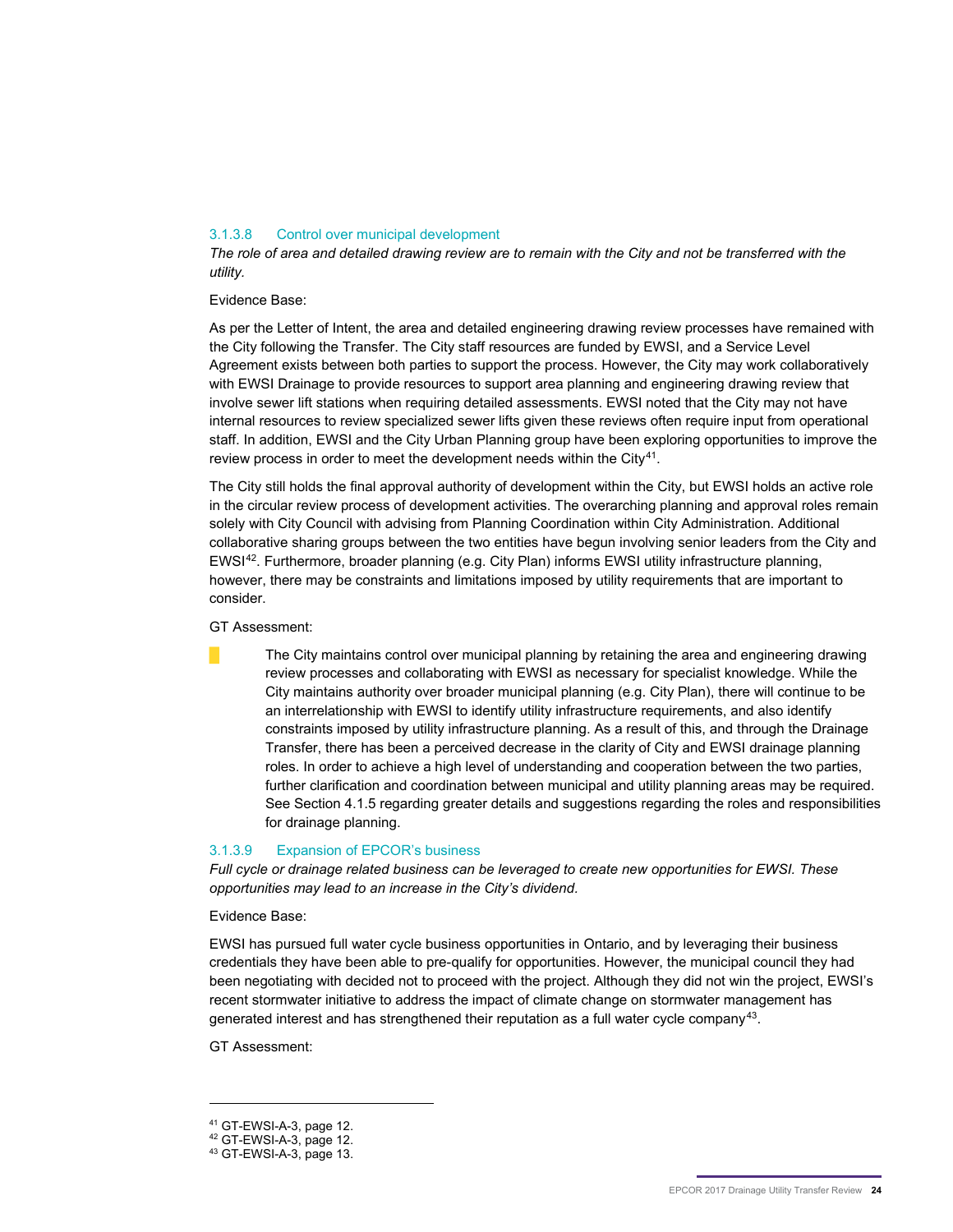█ EWSI has applied for different projects in attempt to leverage a full water cycle opportunity for the business. Although no opportunities have been won, EWSI has demonstrated its capabilities and has generated interest. Due to the current economic environment new projects may be difficult to acquire. At this time, no business development opportunities have been acquired, and thus there has been no increased dividend to the City as a result of these efforts. It is suggested that EWSI report on further business development initiatives as part of its shareholder meetings with the City to further monitor this principle.

#### <span id="page-27-0"></span>3.1.3.10 Retained control

*Through the Council's position, and as a shareholder and regulator, the City would retain control over the assets, operations, and planning of the Drainage Utility.* 

Evidence Base:

As noted above in Section 3.1.1, the City remains a regulator through City Council as defined in Section 3 of the MGA. The natural person powers outlined in this legislation allow City Council to enter into contracts and agreements. The City also has authorities provided to it as a result of the Drainage Franchise Agreement.

GT Assessment:

The City and Council remains a regulator and holds contractual rights through the MGA and the rights outlined within Section 3 that grants municipalities to pass bylaws with the purpose of regulating utilities for the public. It is reasonable to assume that through the MGA the regulation is held to the same standard as it was prior to the Transfer.

#### <span id="page-27-1"></span>3.1.3.11 Summary of findings

*The following table summarizes and assesses the level of commitments achieved within guiding principle #3 along with our brief assessment. Following the summary, an overall level of commitment of this guiding principle is provided.* 

| <b>Item</b>                             | <b>Findings</b>                                                                                                                                                                                                                                    |
|-----------------------------------------|----------------------------------------------------------------------------------------------------------------------------------------------------------------------------------------------------------------------------------------------------|
| <b>Capital Savings</b>                  | EWSI has leveraged savings initiatives and prioritized<br>capital investments to achieve similar outcomes compared<br>to the City Drainage capital plan, meeting EWSI's 10%<br>capital efficiency commitment.                                      |
| <b>Operational Savings</b>              | A target for operational efficiencies was not specified within<br>the Letter of Intent, however some operational efficiencies<br>were generated. There are opportunities for EWSI to<br>achieve additional operational efficiencies in the future. |
| <b>Organizational Focus</b>             | EWSI has had the opportunity to focus on the entire water<br>cycle for the City as well as other municipalities.                                                                                                                                   |
| <b>Incremental Dividend</b>             | An incremental dividend of \$25 million was paid over 2017<br>and 2018, meeting the commitment of \$20 million for the<br>first year following the Transfer.                                                                                       |
| <b>Commitment to Hold Rate Increase</b> | A 3% annual rate increase was upheld throughout the<br>period, however the introductions of Non-Routine<br>Adjustments (NRA) in 2020 increased rates above 3%<br>annually (approximately 4.4% on average from 2018 to<br>March 2022).              |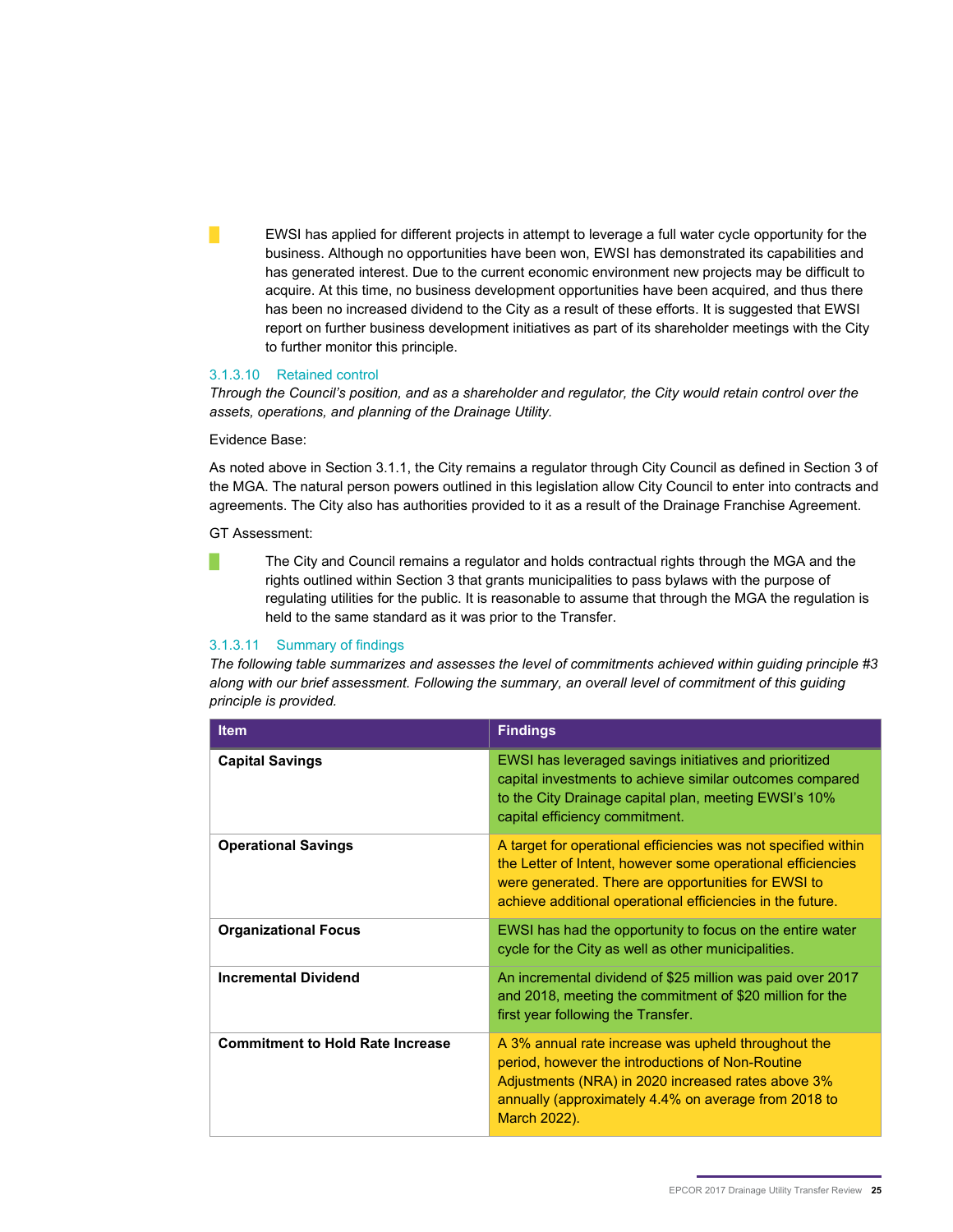| <b>Proven Regulatory Framework</b>        | The PBR framework was implemented following the<br>precedent of the previously transferred Water and<br>Wastewater utilities.                                                                                                                                                                                                                                                                                               |
|-------------------------------------------|-----------------------------------------------------------------------------------------------------------------------------------------------------------------------------------------------------------------------------------------------------------------------------------------------------------------------------------------------------------------------------------------------------------------------------|
| <b>Transfer of Liability</b>              | EWSI has assumed responsibility of liabilities associated<br>with the Utility, and has similar protections granted to the<br>City as defined in the Municipal Government Act (MGA).                                                                                                                                                                                                                                         |
| <b>Control over Municipal Development</b> | The City maintains control over municipal planning by<br>retaining the area and engineering drawing review<br>processes and collaborating with EWSI as necessary for<br>specialist knowledge. As there is an interrelationship<br>between the broader municipal planning and utility<br>infrastructure planning, further clarification and coordination<br>between municipal and utility planning areas may be<br>required. |
| <b>Expansion of EPCOR's Business</b>      | Business expansion opportunities in other jurisdictions have<br>been sought out, but none have been secured to<br>successfully expand the business through the full water<br>cycle.                                                                                                                                                                                                                                         |
| <b>Retained Control</b>                   | Through the Drainage Franchise, other agreements, and the<br>MGA, City Council has remained regulator and shareholder,<br>and retains control of assets, operations, and planning.                                                                                                                                                                                                                                          |

| Legend                                                                                                      |                                                                                                                                                                                                        |                                                                                           |  |  |  |  |  |
|-------------------------------------------------------------------------------------------------------------|--------------------------------------------------------------------------------------------------------------------------------------------------------------------------------------------------------|-------------------------------------------------------------------------------------------|--|--|--|--|--|
| <b>Category 1: EWSI appears to</b><br>have fully achieved its<br>commitment as per the Letter of<br>Intent. | <b>Category 2: EWSI appears to</b><br>have achieved its commitment<br>as per the Letter of Intent.<br>however there are related issues<br>and/or other factors that should<br>be considered/monitored. | <b>Category 3: EWSI did not</b><br>achieve its commitment as per<br>the Letter of Intent. |  |  |  |  |  |

#### <span id="page-28-0"></span>**3.1.4 Guiding Principle 4: EPCOR's existing electricity, water, and other business operations will be maintained.**

*Transferring the Drainage Utility to EWSI is not expected to negatively impact their existing business. EWSI has committed to reflecting economies of scale saving in shared service costs as part of the 2017-2021 Water and Wastewater PBR Approval.* 

Evidence Base:

Although no criteria or metrics were determined at the time of the transfer, EWSI's non-drainage business units have maintained performance expectations in the period following the transfer. Financial and regulatory internal performance have been maintained throughout EWSI's business units. The Water and Wastewater utilities have continued to meet the expectations outlined in their 2017-2021 PBR Applications and the Drainage Transfer has increased their level of visibility of operations through increased reporting<sup>[44](#page-28-1)</sup>. In addition to the maintained performance levels, EWSI has noticed enhanced business development

<span id="page-28-1"></span><sup>44</sup> GT-EWSI-A-4, page 2.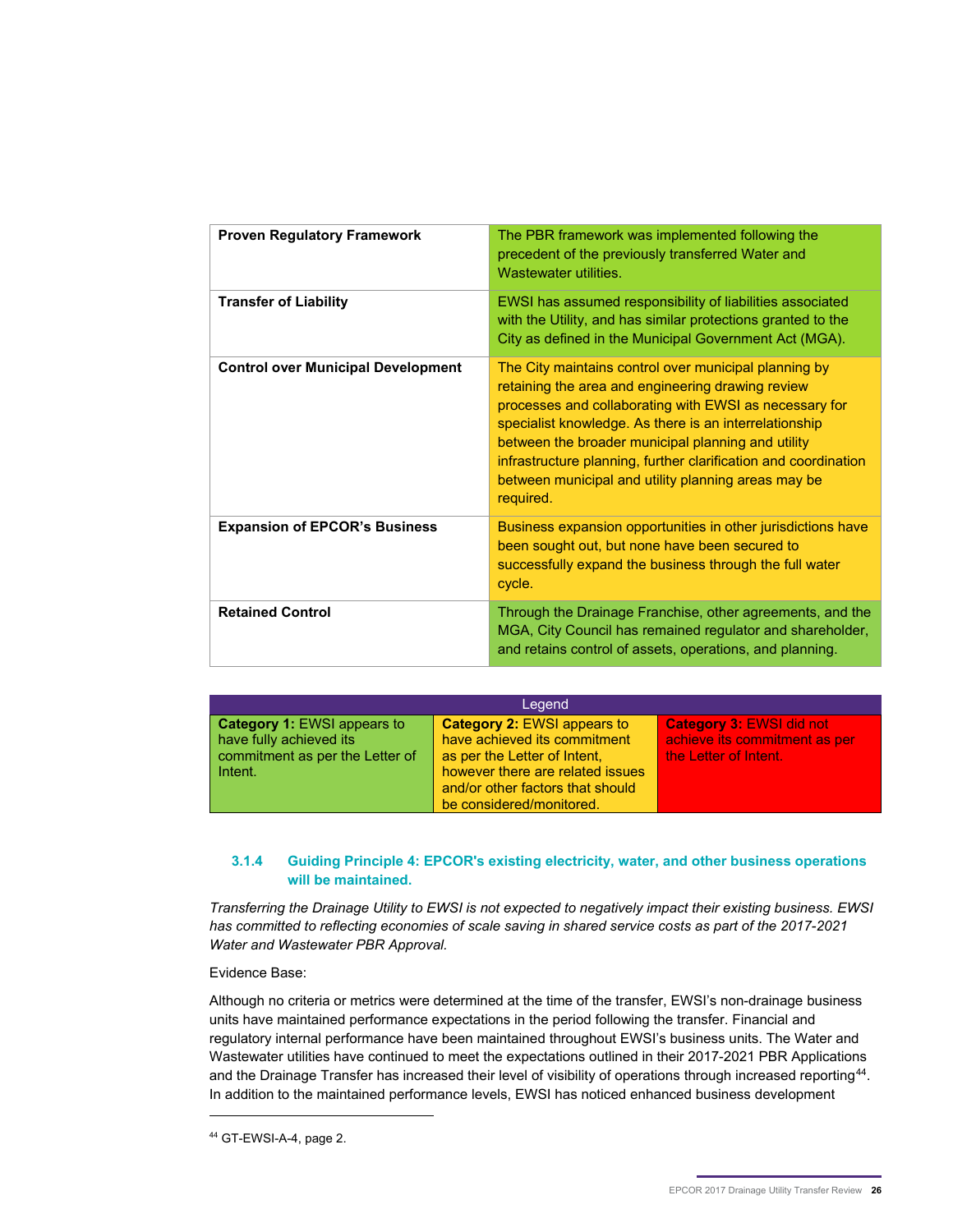opportunities involving all water-related utilities, including total water cycle rate management and the prospect of full water cycle projects<sup>45</sup>.

EWSI has identified economies of scale arising from administrative operational cost savings. The Drainage transfer broadened the bases under which different costs were allocated, without significantly raising the total amount of administrative costs incurred by EPCOR Utilities Inc. In turn, the amount of administrative costs incurred by the Water and Wastewater utilities decreased as a result of the transfer. EWSI requested permission from the City Manager to reflect these reduced costs as non-routine adjustments through the Water and Wastewater utilities in February 2018. The request was approved, and rate reductions were applied to ratepayer bills beginning April 1, 2018 and ending March 31, 2019. The rate reductions provided an annual savings of \$3.72 per average customer<sup>[46](#page-29-2)</sup>.

GT Assessment:

█ Through our review, there have been no material issues that would lead us to believe that EWSI's other water cycle utilities have been unable to maintain the same level of service through the adoption of the Drainage Utility. The ability to offer full cycle services gives EWSI greater opportunity to expand through new projects and benefits from economies of scale. Measurable economies of scale have been achieved resulting in non-routine adjustment billing decreases for ratepayers through the reduction in administrative costs incurred by EWSI's other utilities.

#### <span id="page-29-0"></span>**3.1.5 Guiding Principle 5: City Council will remain as regulator of drainage rates through a Performance Based Regulation, similar to water.**

*Utility Committee and Council are to continue regulating the rates, terms and conditions of service, and major capital initiatives (SIRP, for example) as they had with the City. Prior to the development of a new EWSI Drainage Bylaw, EWSI will operate in accordance with the City Drainage Bylaw. Rates, fees, and charges are to be adjusted January 1 each year, and follow EWSI's commitment to hold annual rate increase at 3% through to the end of March 2022.* 

Evidence Base:

- The rate increase is discussed in Section 3.1.3.5.
- The position of City Council as a regulator is discussed in Section 3.1.1.
- The capital initiatives undertaken are discussed in Section 3.1.3.1

For the interim period prior to the EWSI Drainage Bylaw, EWSI operates under the terms of the City's Drainage bylaw. This included maintaining volumetric rates, fixed rates, service fees and charges, and the terms and conditions outlined in this bylaw<sup>[47](#page-29-3)</sup>.

The Drainage Utility has adopted a Performance Based Regulation process similar to the other water cycle utilities as has submitted their 2022-2024 application. The PBR process for the next period (2022-2024) will reflect only 3 years as opposed to the usual 5 years that EWSI's other business units observe, as Drainage has undertaken capital projects such as SIRP and CORe that require closer regulation to mitigate risks associated with these projects<sup>48</sup>.

<span id="page-29-1"></span><sup>45</sup> GT-EWSI-A-4, page 3.

<span id="page-29-3"></span><span id="page-29-2"></span>

<sup>&</sup>lt;sup>46</sup> GT-EWSI-A-4, page 5.<br><sup>47</sup> GT-EWSI-A-5, page 2.

<span id="page-29-4"></span><sup>&</sup>lt;sup>48</sup> Drainage PBR 2022-2024, page 5.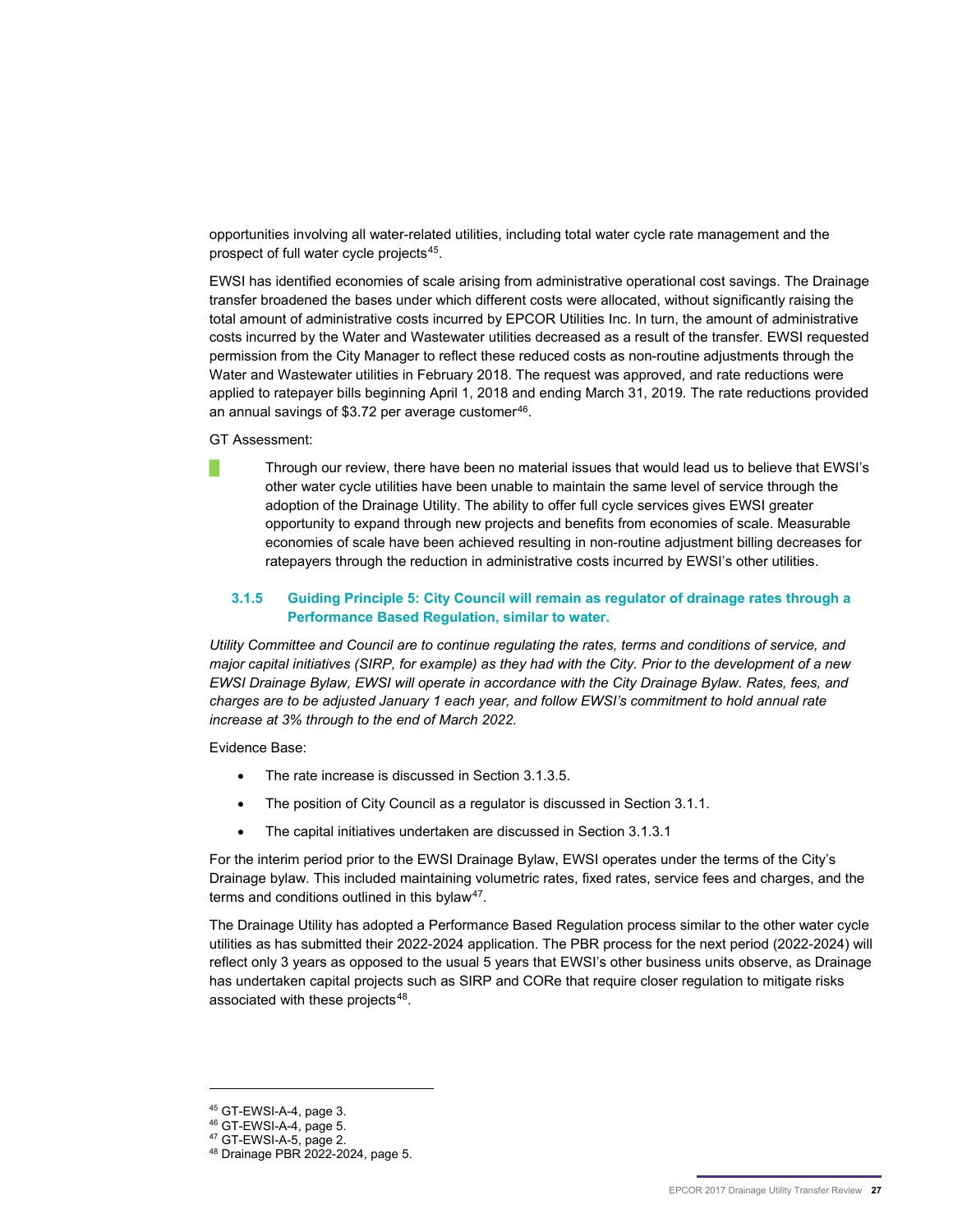#### GT Assessment:

█ EWSI has submitted its PBR application for the next period in a similar manner to EWSI's other water cycle utilities. City Council and the Utility Committee continue to act as regulators throughout the shorter 2022-2024 PBR term, in order to mitigate risks associated with the major capital initiatives that the City had outlined such as SIRP and CORe. Through the similar PBR structure and the retained control of Utility Committee and City Council it is reasonable to assume that EWSI has delivered on their commitment.

#### **3.1.6 Guiding Principle 6: Utility customers must not be negatively impacted. EPCOR to maintain no more than the rate increases required to support the service and quality metrics in the current Drainage Services Utility plan.**

*EWSI committed to hold annual rate increases at 3% through to the end of March 2022. New Drainage bylaws are to include service quality metrics approved by Council for the Drainage Utility.* 

The rate increase is discussed in Section 3.1.3.5.

Following the Drainage Transfer, EWSI maintained the City of Edmonton performance program for two years in order to gain a base track record which they could use to form new PBR style metrics. In late 2019, the new metrics were set and approved by Council following a PBR program that resembled that of the Water and Wastewater Utilities. As of January 1, 2020, EWSI began reporting its actual performance measures as part of their PBR Progress Report under provisions of the bylaw<sup>49</sup>.

The metrics outlined by EWSI are composed of four indices: Environmental, Customer Service, Reliability and Optimization, and Safety. Each Index is composed of 3-4 measures<sup>[50](#page-30-1)</sup>.

| <b>Index</b>                              | <b>Measures</b>                                  |
|-------------------------------------------|--------------------------------------------------|
| Environmental Index                       | <b>Stormwater Flow Monitoring</b>                |
|                                           | <b>Environmental Incidents</b>                   |
|                                           | <b>Green Hectares</b>                            |
| <b>Customer Service Index</b>             | Service Maintenance Calls                        |
|                                           | Emergency Dig Ups - Service Restored             |
|                                           | <b>Service Connections</b>                       |
|                                           | Sewer Outdoor Hotspots                           |
| <b>Reliability and Optimization Index</b> | <b>Blocked Sewers</b>                            |
|                                           | <b>Sewer Renewals</b>                            |
|                                           | Minimum Level of Infrastructure Condition Rating |
|                                           | <b>Full Property Flood Inspections</b>           |
| Safety Index                              | <b>Near Miss Reporting</b>                       |
|                                           | Worksite Inspections and Observations            |
|                                           | Lost Time Frequency Rate                         |
|                                           | All Injury Frequency Rate                        |

It is noted that if the standards are not met for the measures above, Drainage may be penalized up to \$1 million for non-compliance in the form of rate rebates to customers. In addition, no financial rewards are given to EWSI for the achievement of these performance standards. These measures are intended for the purpose of maintaining customer standards throughout the PBR period<sup>51</sup>.

GT Assessment:



-

The new quality metrics were developed following the use of the City's previous metrics immediately following the Transfer. EWSI also had the knowledge of the other water cycle utilities

<span id="page-30-2"></span><span id="page-30-1"></span><span id="page-30-0"></span><sup>&</sup>lt;sup>49</sup> GT-EWSI-A-6, page 2.<br><sup>50</sup> GT-EWSI-A-6, page 3.

<sup>51</sup> Drainage PBR 2022-2024, page 209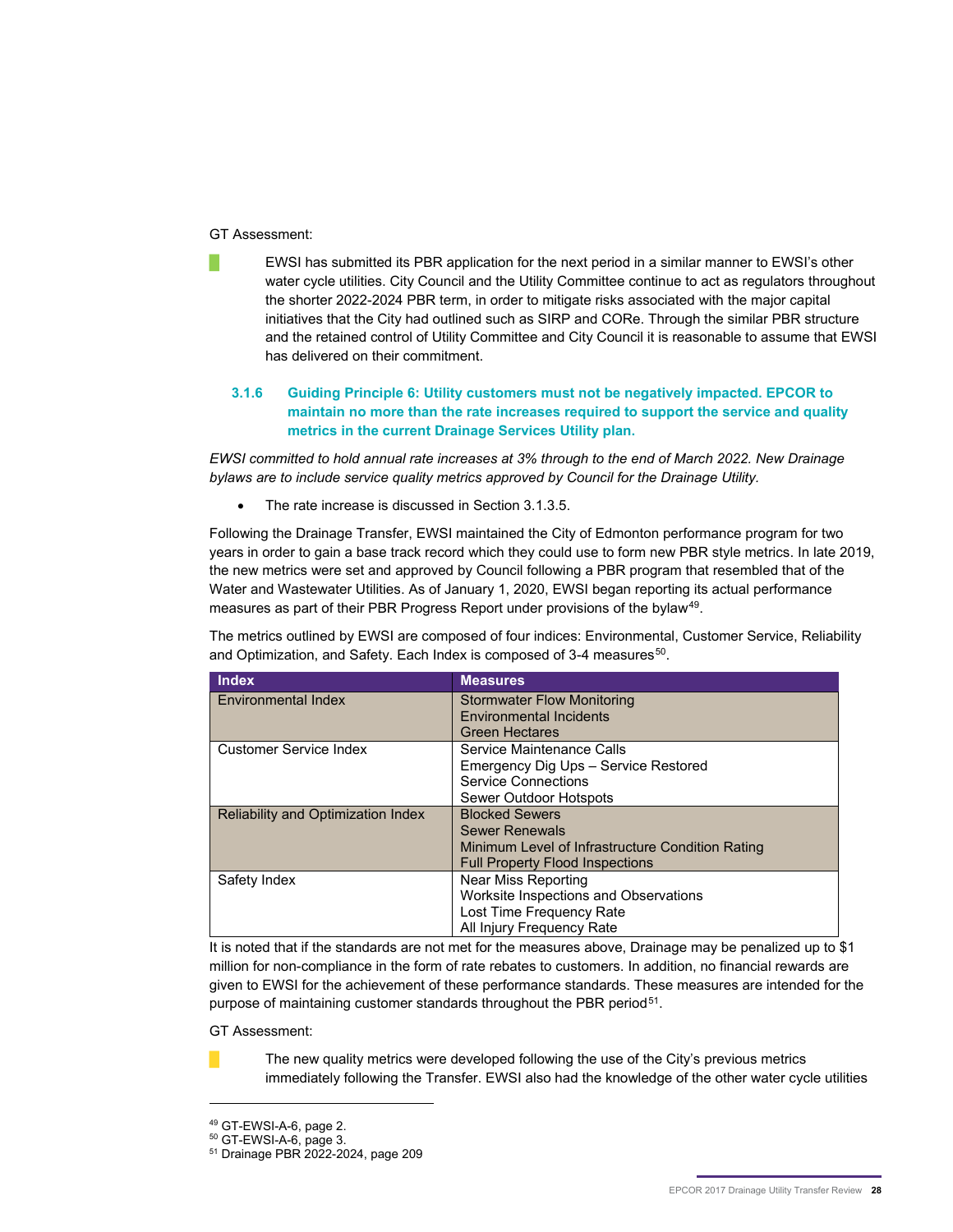that allowed them to create new metrics for the Drainage Utility. Although these new metrics have been created with a reasonable amount of experience and expertise from the other utilities, it is suggested that they incorporate the recommendations in the Grant Thornton PBR Application Review Report (e.g. review and preform benchmarking on the Stormwater Flow Monitoring metric once a historical record is established; review the methodology associated with bonus point allocation for the calculation of performance metrics).

#### **3.1.7 Guiding Principle 7: Ensure ongoing effective asset management practices and continued commitment to current council for flood mitigation.**

*EWSI has committed to provide the Utility Committee with both annual and periodic performance reporting. Audit reports may be requested by the Committee. In addition, EWSI has committed to develop a Stormwater Integrated Resource Plan, overseen and reviewed by the Utility Committee. This plan outlines capital investment strategies and priorities of the Utility.*

#### Evidence Base:

In terms of planning and prioritizing, in addition to the periodic PBR Applications, EWSI also presented a Regulatory Framework and Timeline proposal to the Utility Committee in February 2018 that focus on the development of consistent reporting across all three water utilities to assist the Utility Committee in their role as a regulator. The framework for EWSI's Regulatory Framework focused on principles such as Reporting Basis, Ongoing Improvement, Visibility and Transparency, Consistency and Comparability, and incorporating a Collaborative Approach. EWSI intends to achieve these principles through the following:

#### **Reporting Basis:**

All PBR applications would be set out in terms of three to five years and include operational and capital initiatives along with their forecast financial performance. Additional reporting may be included in order to further explain high profile projects or initiatives with significant material impact on operational or capital forecasts.

#### **Ongoing Improvement:**

As the transfer of the Drainage Utility was centred around the "potential to yield net benefits to the City, taxpayers, and ratepayers", EWSI believes that ongoing shareholder reporting is the best way to convey benefits to the Council. The areas that are to be included in future Utility Committee reporting include capital and operational savings, commitment to hold rate increases, service metrics, asset management practices, SIRP planning, and odour reduction.

#### **Visibility and Transparency:**

In order to provide transparency and visibility, EWSI has agreed to present all their initiatives or issues in a clear and concise manner to limit misunderstanding, however the Utility Committee and direct EWSI towards a level of clarity in the reporting required to assist in their role as a regulator.

#### **Consistency and Comparability:**

EWSI plans to ensure that the format and structure of reporting in consistent across the utilities PBR Applications in accordance with the Minimum Filing Requirements (MFR) approved in 2013 by the Utility Committee and introduced in the 2017-2021 PBR process.

#### **Collaborative Approach:**

To increase collaboration, the materials presented to the Utility Committee and Council are to be passed through to City Administration and presented along with a Covering report. Throughout this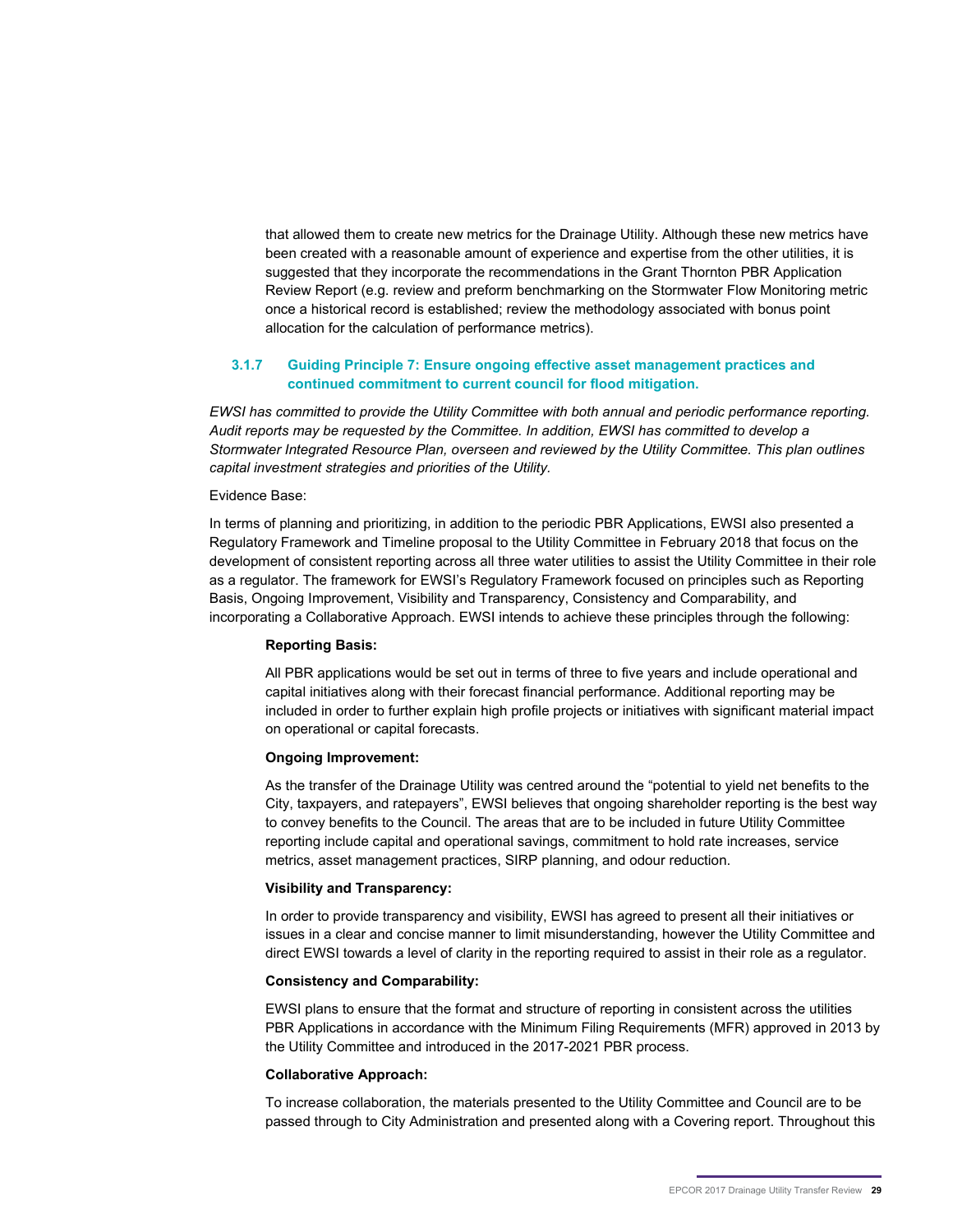new reporting framework, EWSI has provided the Utility Committee with Annual Operational Plans each February, and PBR Progress reports each June<sup>[52](#page-32-0)</sup>.

The SIRP strategy development started in 2017 with a team of EPCOR employees that had previous experience in the development of the Water Integrated Resource Plan (IRP). Using information from other communities and the insurance sector regarding the best practices for flood mitigation and the City Climate Change adaptational risk directions, EWSI ensures that the new plan aligned with public priorities. The SIRP strategy relies on the themes of Slow, Move, Secure, Predict, and Respond in relation to the stormwater. The plan has been recognized by parties including the Intact Centre on Climate Adaptation and Clean50 for their innovative approach<sup>[53](#page-32-1)</sup>. In addition, Edmonton's flood planning rating rose from a C to a B+ in a national report, now tied for the top ranking in Canada<sup>[54](#page-32-2)</sup>.

The Utility Committee played an active role in the development of the SIRP strategy and received multiple presentations from EWSI through 2018 to develop the strategy, and in 2019 and 2020 to discuss risk, nonroutine adjustment, and PBR performance measures. Involving the Utility Committee throughout the process ensured that alignment to their goals were considered during the strategy development. EWSI plans to continue presenting SIRP related investments to the Committee in the future<sup>55</sup>.

GT Assessment:

█ Through the efforts of the Stormwater Integrated Resource Plan, the improvements to Edmonton's high-risk areas effectively enhanced the Drainage system and has been recognized for its efforts in clean stormwater management. The active role of the Utility Committee throughout the development process of the SIRP strategy ensured alignment to City of Edmonton Climate Change goals and initiatives. The regulatory framework reasonably indicate that the Utility Committee maintains the same regulatory position that it had prior to the Drainage Transfer, and through EWSI's reporting all water cycle utilities have consistent regulatory principles in place.

#### **3.1.8 Guiding Principle 8: All staff impacted by the proposal will be treated respectfully and their employment statuses will be maintained.**

*EWSI committed to the following in relation to Drainage staff:*

- o *There will be no layoffs,*
- o *All employees can transfer to EWSI with comparable salaries, benefits, and seniority,*
- o *Existing union agreements will be honoured,*
- o *New agreements will be negotiated with EWSI after existing agreements expire,*
- o *No assumptions will be made without discussions with the unions.*

#### Evidence Base:

EWSI was able to deliver on their commitment to not lay off any employees. More specifically, during the Transfer 605 permanent employees, and 58 temporary employees transferred from the City to EWSI along with the Utility. As of 2021, 516 of the permanent employees transferred remain with EWSI as of April 2021 (approximately 85% of the original 605 permanent employees transferred). The level of turnover within the Drainage utility has been consistently lower than the other EWSI operated utilities since 2017 when the

<sup>52</sup> GT-EWSI-A-7, page 5.

<span id="page-32-1"></span><span id="page-32-0"></span> $53$  GT-EWSI-A-7, page 6.

<span id="page-32-3"></span><span id="page-32-2"></span><sup>&</sup>lt;sup>54</sup> EPCOR PBR Reader's Guide, page 18.<br><sup>55</sup> GT-EWSI-A-7, page 9.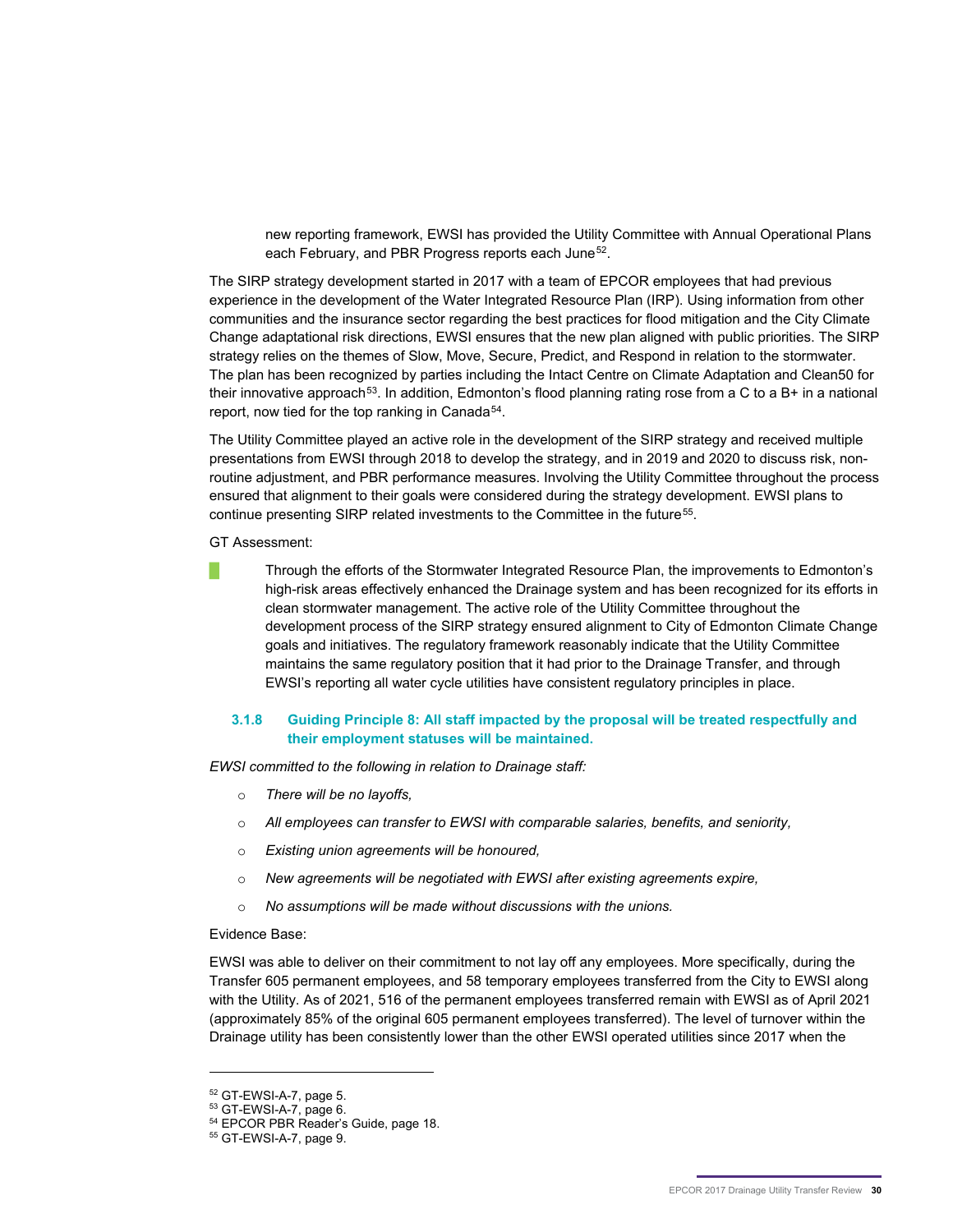transfer occurred. On average, the turnover within Drainage is 3.4% lower than EWSI as a which has had an average turnover rate of 6.7% since 2017 as seen in the table below<sup>56</sup>.

| Year                      | 2017 | 2018 | 2019 | 2020 |
|---------------------------|------|------|------|------|
| <b>All EPCOR Turnover</b> | 6.8% | 6.1% | 8.6% | 5.4% |
| Drainage Turnover         | 0.8% | 4.0% | 4.2% | 4.1% |

EWSI entered into Memorandums of Understanding (MOU) with union groups IBEW 1007, CUPE 30, and CSU 52 to capture specific terms that the City staff included in their agreements that pertained specifically to the Drainage staff. The terms related to Drainage employees that were included in the MOU's were discussed in collective bargaining and some terms were removed or added as needed while bargaining new collective agreements in 2018<sup>57</sup>.

GT Assessment:

Interim agreements were created to determine job classifications for transferred employees and harmonize wages and terms of employment for the transferred staff and existing EWSI employees. All employees were transferred with similar benefits and kept their pension plans. Based on the lowered level of turnover in the Drainage Utility in comparison to the rest of EUI, it is reasonable that the commitments outlined in the Letter of Intent have been met.

#### **3.1.9 Guiding Principle 9: Additional mechanisms**

*EWSI has committed to seven additional mechanisms to be addressed and implemented following the Drainage Transfer. These commitments are outlined in the left-hand side of the below table, with the evidence base of how they were achieved in the right-hand side. Following the evidence base included in the table is our assessment.* 

| Evidence Base: |  |
|----------------|--|
|                |  |

| <b>Commitment</b> |                                                                                                                             | <b>Achievement</b>                                                                                                                                                                                                                                                                                                                                                                                                                 |
|-------------------|-----------------------------------------------------------------------------------------------------------------------------|------------------------------------------------------------------------------------------------------------------------------------------------------------------------------------------------------------------------------------------------------------------------------------------------------------------------------------------------------------------------------------------------------------------------------------|
| 1.                | Operate utilities in a<br>highly transparent<br>manner.                                                                     | As noted in section 3.1.7, the Reporting Framework was<br>developed following the principles outlined as Reporting<br>Basis, Ongoing Improvement Demonstration, Visibility and<br>Transparency, Consistency and Comparability, and<br>implementing a Collaborative Approach.                                                                                                                                                       |
| 2.                | <b>Provide the Utility</b><br>committee with the same<br>amount of information it<br>received with the City.                | Through the principle of consistency, the Utility Committee<br>may direct EWSI to provide a level of reporting that is<br>required to perform their role as a regulator <sup>58</sup> . Since the<br>utility committee has the option of asking for increased<br>clarity of levels of reporting, they can ensure that they are<br>receiving the same amount of information that they would<br>have prior to the Drainage Transfer. |
| 3.                | Provide an annual,<br>periodic, and audit<br>reports as determined in<br>consultation with the<br><b>Utility Committee.</b> | Throughout the initial years following the Transfer, audit<br>reports were not provided since the rates had been<br>predetermined by the bylaw and metrics program before<br>the PBR style program began.                                                                                                                                                                                                                          |
| 4.                | Involve the community in<br>decisions.                                                                                      | In June 2018, EWSI presented "EPCOR's Approach to<br>Public Engagement, a Report to Utility Committee" to                                                                                                                                                                                                                                                                                                                          |

<span id="page-33-1"></span><span id="page-33-0"></span><sup>56</sup> GT-EWSI-A-3, page 6.

<sup>57</sup> GT-EWSI-A-8, page 1.

<span id="page-33-2"></span><sup>58</sup> GT-EWSI-A-7, page 3.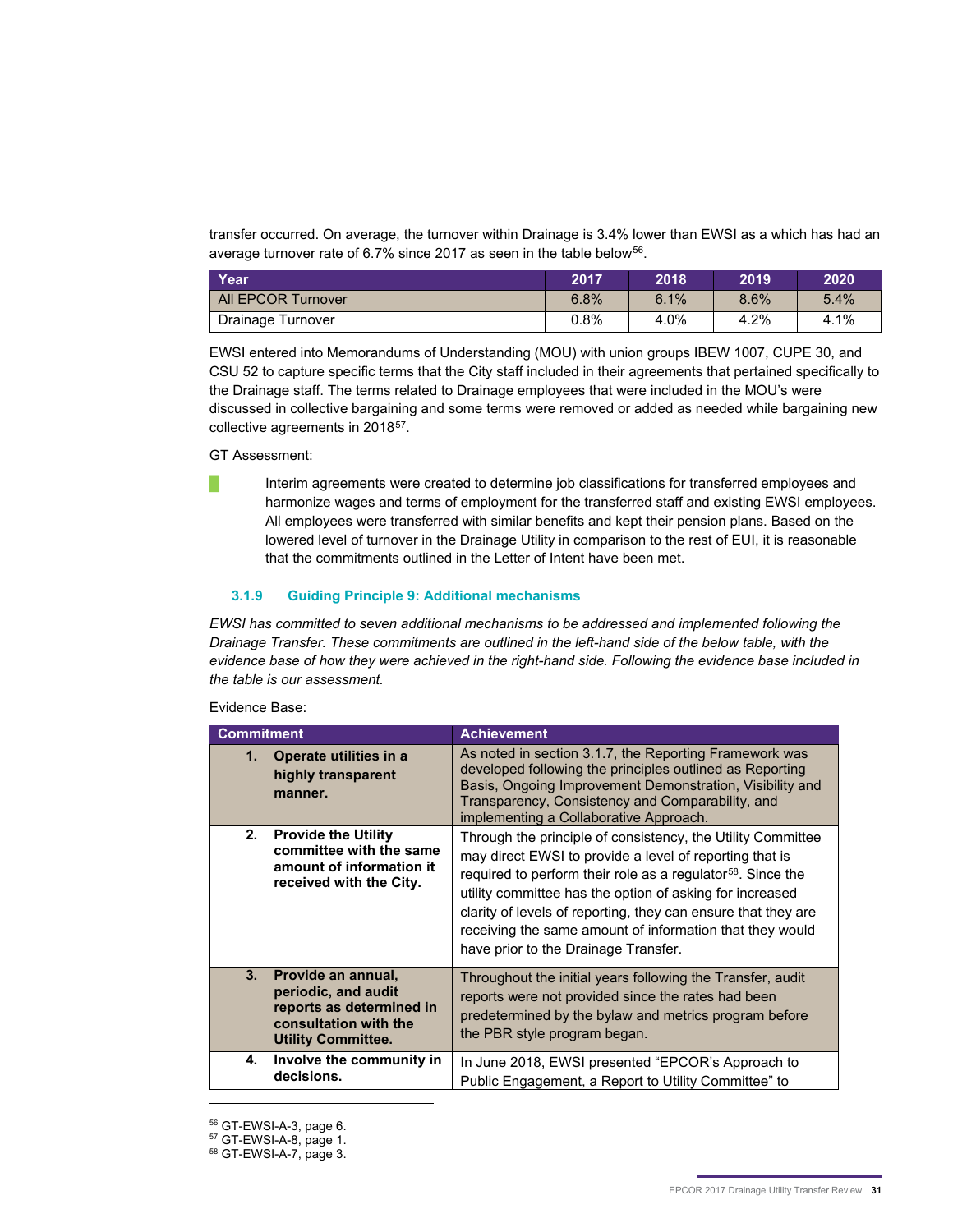| <b>Commitment</b> |                                                                                                                       | <b>Achievement</b>                                                                                                                                                                                                                                                                                                                                                                                                                                                                                                                                                                                                                                                                                                                                                   |
|-------------------|-----------------------------------------------------------------------------------------------------------------------|----------------------------------------------------------------------------------------------------------------------------------------------------------------------------------------------------------------------------------------------------------------------------------------------------------------------------------------------------------------------------------------------------------------------------------------------------------------------------------------------------------------------------------------------------------------------------------------------------------------------------------------------------------------------------------------------------------------------------------------------------------------------|
|                   |                                                                                                                       | ensure that the expectations of stakeholder consultation<br>and engagement between the Utility Committee and<br>Council were in alignment. This report included overall<br>engagement strategy and approach, and specially outlined<br>the alignment between EWSI and City Council's Initiative<br>on Public Engagement. Many stakeholder consultation and<br>engagement initiatives have been developed and taken<br>place based on this report. Most notably, activities such as<br>the PBR Renewal, the Stormwater Integrated Resource<br>Plan (SIRP), and the Corrosion and Odour Reduction<br>Strategy have begun. Stakeholder engagement programs<br>have also been ongoing for capital programs, as well as for<br>stormwater wet pond safety <sup>59</sup> . |
| 5.                | <b>Participate in the Open</b><br>Data initiative similarly to<br><b>EWSI's other utilities.</b>                      | EWSI has continued to participate in the City's Open Data<br>for Initiative similar to the Water and Wastewater utilities<br>which the last drainage update being provided in February<br>2021.                                                                                                                                                                                                                                                                                                                                                                                                                                                                                                                                                                      |
| 6.                | Allow the City the right to<br>audit records and<br>accounts in relation to<br>the Drainage Franchise<br>Agreement.   | The City maintains the right to audit the records and EWSI<br>accounts in relation to the Drainage Transfer Agreement,<br>however no audit has been requested.                                                                                                                                                                                                                                                                                                                                                                                                                                                                                                                                                                                                       |
| 7.                | <b>Attend Utility Committee</b><br>meetings with reporting<br>on operational matters<br>and capital plan<br>progress. | EWSI has attended Utility Committee meetings and has<br>regularly reported on operational matters and progress on<br>capital plans. They have also been supporting the City<br>Administration and Urban Planning group for initiatives that<br>involve EWSI at the Executive and Planning Committees<br>for City Council.                                                                                                                                                                                                                                                                                                                                                                                                                                            |

GT Assessment:

The additional mechanisms defined in the Letter of Intent appear to be upheld by EWSI. EWSI has assisted in the planning and organizational roles that they had committed to and have substantially taken over the roles that the City Drainage utility previously completed.

#### **3.1.10 Status on equity injections**

*The status on equity injections was not contemplated in the letter of intent, however is was included within the City Scope of Work. Although this was not included as a guiding principle, we will review the status of these injections in a similar manner to the other areas within this section by including EWSI's explanation and evidence base on their perspective of the item, as well as our assessment on the overall treatment of each item following the Transfer.*

Prior to the Drainage Transfer, within the 2016 Grant Thornton Report, EWSI provided an assessment on forecast equity injections and the tentative injection schedule was as follows $60$ :

<span id="page-34-1"></span><span id="page-34-0"></span>

 $59$  GT-EWSI-A-9, page 5.<br> $60$  2016 Drainage Report Final Appendices, page 119.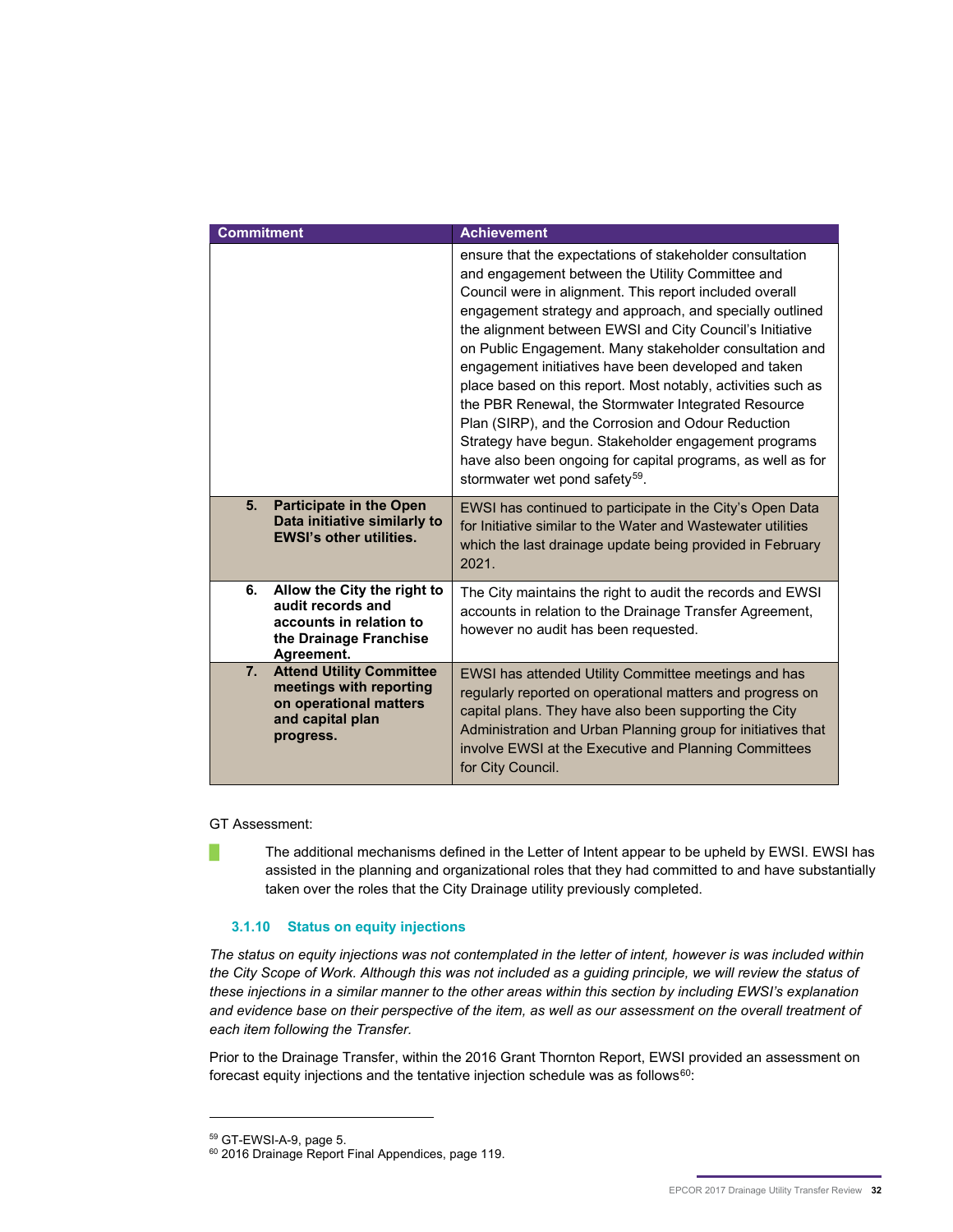| <b>Smillions</b>         | 2017 | $2018$ 2019 2020 2021 2022 |    |    |    | $\sim 2023$ | $\blacksquare$ 2024 |
|--------------------------|------|----------------------------|----|----|----|-------------|---------------------|
| <b>Equity Injections</b> |      |                            | つに | ገበ | 20 | 30          | 40                  |

Evidence Base:

Following the Drainage Transfer, an equity injection of \$50M was made in July 2018 and no additional injections have been made since. The equity injections forecast in 2016 were made assuming the projected financial information prior to the Transfer, and the changes in actual financial occurrence changed the needs to inject equity<sup>[61](#page-35-0)</sup>. EWSI believes that they continue to provide sufficient equity as they had intended to prior to the transfer in order to maintain their target capital structure of 60% debt and 40% equity<sup>62</sup>.

As at mid-year 2018, EWSI had a capital structure of 34% debt and 66% equity. The capital structure was expected to meet the target of 60% debt and 40% equity forecast year 2021 as shown in the following table<sup>[63](#page-35-2)</sup>. With an additional equity injection forecast of \$70 million in 2022 and \$10 million in 2024, this targeted capital structure is expected to be maintained during the upcoming PBR term as well.

| Mid-Year Capital Structure | 2018 | 2019 | 2020F 2021F |     | 2022F | 2023F | 2024F |
|----------------------------|------|------|-------------|-----|-------|-------|-------|
| Debt                       | 34%  | 51%  | 56%         | 60% | 60%   | 60%   | 60%   |
| Equity                     | 66%  | 49%  | 44%         | 40% | 40%   | 40%   | 40%   |

GT Assessment:

Although the equity injections did not occur as per the schedule outlined before the transfer, equity injections appear to be reasonable based on their purpose of maintaining EWSI's capital structure. The total equity injection through the end of 2021 was forecast to be \$45 million prior to the transfer, and the actual injection made has been \$50 million since the transfer. Although the injection occurred sooner than anticipated, it has reasonably provided sufficient equity in similar amounts within the same time period. By the end of the 2021 forecast year, the capital structure for Drainage Utility is 60% debt and 40% equity which is consistent with EWSI's target.

#### **3.1.11 Summary of findings**

*The following represents a summary of our key findings and assessments of the guiding principles outlined in the City Scope of Work in relation to the commitments outlined by EWSI in its Letter of Intent.* 

| <b>Guiding Principle</b><br><b>Number</b> | <b>Assessment Category</b>                                                        |
|-------------------------------------------|-----------------------------------------------------------------------------------|
| 1 – Prioritize                            | The City remains a regulator and holds contractual rights through the MGA to      |
| public's interests                        | pass bylaws with the purpose of regulating utilities for the public.              |
| 2 – Ensure value for                      | Value was delivered to taxpayers and ratepayers through the delivery of an        |
| taxpayers and                             | incremental dividend, and the Transition Payment to fund stranded costs and       |
| ratepayers                                | remediation of Drainage assets remaining with the City.                           |
| 3 – Provide a net                         | Although commitments were achieved within this guiding principle, it is important |
| advantage to the                          | to note that operational efficiencies, rate increases, and EPCOR business had     |
| City                                      | other factors to be considered and/or recommended to be monitored.                |
| 4 - Maintain EWSI's                       | EWSI's other utilities have maintained the same level of service through the      |
| existing business                         | adoption of the Drainage Utility and have benefited through economies of scale.   |

<span id="page-35-2"></span><span id="page-35-1"></span><span id="page-35-0"></span>

 $61$  GT-EWSI-B, page 2.<br> $62$  Drainage PBR 2022-2024, page 95, item 237.

<sup>63 2022-2024</sup> Drainage PBR Application Model, Tab R-8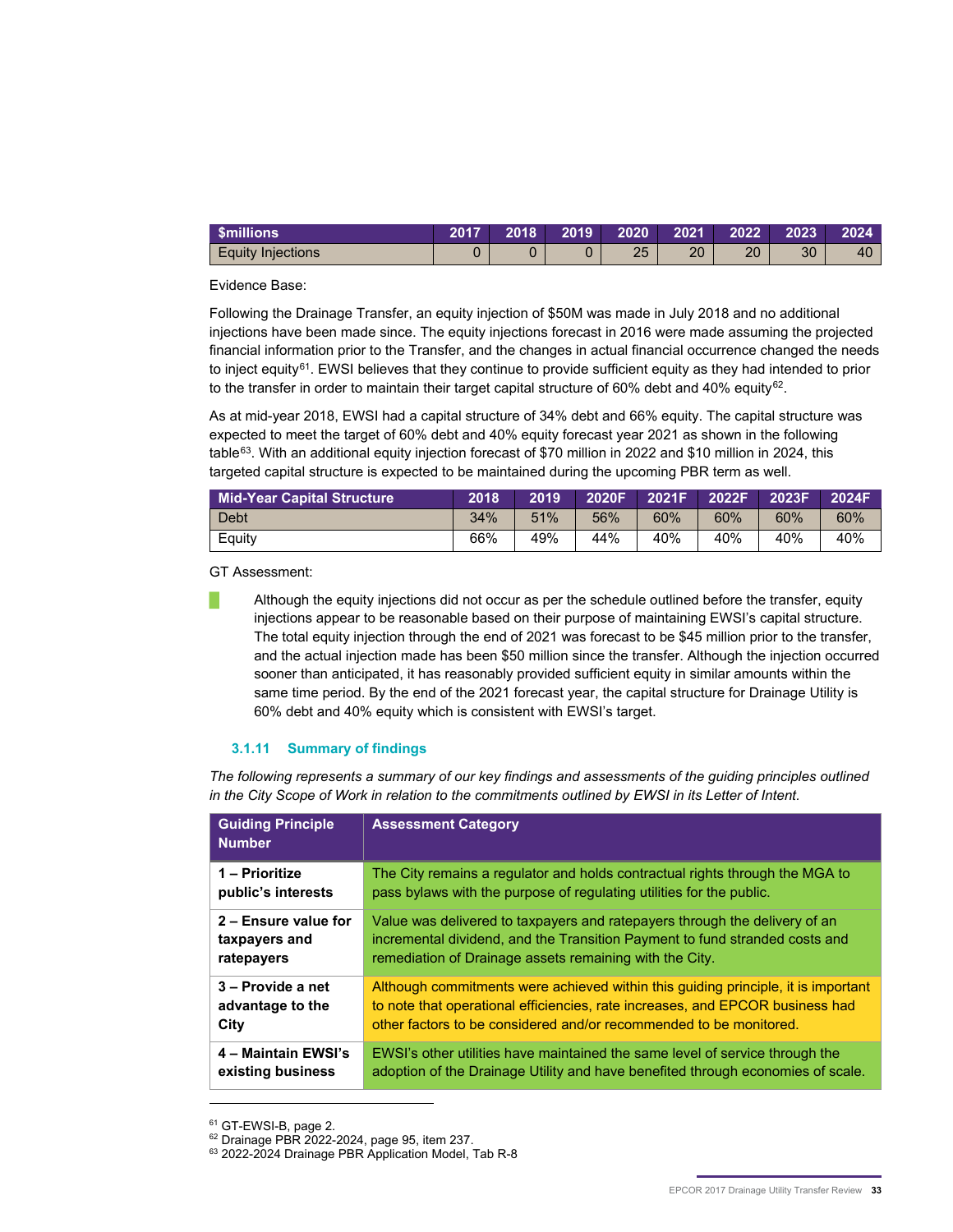| 5 - Council to<br>remain as PBR<br>regulator                      | The PBR structure adopted is similar to EWSI's other water cycle utilities. The<br>Drainage Utility implemented a shorter period for the 2022-2024 term in order to<br>mitigate risks associated with major capital investments.                                                                                                                                                                                                                                                     |
|-------------------------------------------------------------------|--------------------------------------------------------------------------------------------------------------------------------------------------------------------------------------------------------------------------------------------------------------------------------------------------------------------------------------------------------------------------------------------------------------------------------------------------------------------------------------|
| 6 - Limit rate<br>increase to support<br>quality metrics          | Through the basis from the previous metrics used in the City and other water<br>utilities metrics, new metrics were made with reasonable amounts of experience<br>and expertise. However, it is suggested that EWSI incorporate suggestions<br>associated from the performance metric review noted in the Grant Thornton PBR<br>Application Review Report (e.g. review and preform benchmarking on metrics,<br>review the methodology associated with bonus point allocation, etc.). |
| 7 - Ensure effect<br>asset management<br>for flood mitigation     | Through the efforts of the Stormwater Integrated Resource Plan, the<br>improvements to Edmonton's high-risk areas enhanced the drainage system.                                                                                                                                                                                                                                                                                                                                      |
| 8 - Maintain<br>transferred staff<br>employment status            | No City Drainage staff who were transferred to EWSI were laid off, and interim<br>agreements were created to determine job classifications for transferred<br>employees.                                                                                                                                                                                                                                                                                                             |
| 9 - Mechanisms to<br>address and include                          | The additional mechanisms defined in the Letter of Intent appear to be upheld by<br>EWSI, where applicable. EWSI has assisted in the planning and organizational<br>roles that they had committed to, and have substantially taken over the roles that<br>the City Drainage utility previously completed.                                                                                                                                                                            |
| <b>Status on equity</b><br>injections (additional<br>review item) | Although the equity injections did not occur as per the forecast plan in the 2016<br>Drainage Transfer Report, EWSI made injections consistent with its needs in<br>relation to its capital structure.                                                                                                                                                                                                                                                                               |
| <b>Overall Assessment</b>                                         | EWSI has substantially adhered to the guiding principles as documented<br>in the Letter of Intent. However, Grant Thornton has noted additional areas<br>of consideration (e.g. rate increases) and other areas to be monitored (e.g.<br>performance metrics, expansion of EPCOR's business) by the City.                                                                                                                                                                            |

| Legend                                                                                                      |                                                                                                                                                                                                        |                                                                                           |  |  |
|-------------------------------------------------------------------------------------------------------------|--------------------------------------------------------------------------------------------------------------------------------------------------------------------------------------------------------|-------------------------------------------------------------------------------------------|--|--|
| <b>Category 1: EWSI appears to</b><br>have fully achieved its<br>commitment as per the Letter of<br>Intent. | <b>Category 2: EWSI appears to</b><br>have achieved its commitment<br>as per the Letter of Intent,<br>however there are related issues<br>and/or other factors that should<br>be considered/monitored. | <b>Category 3: EWSI did not</b><br>achieve its commitment as per<br>the Letter of Intent. |  |  |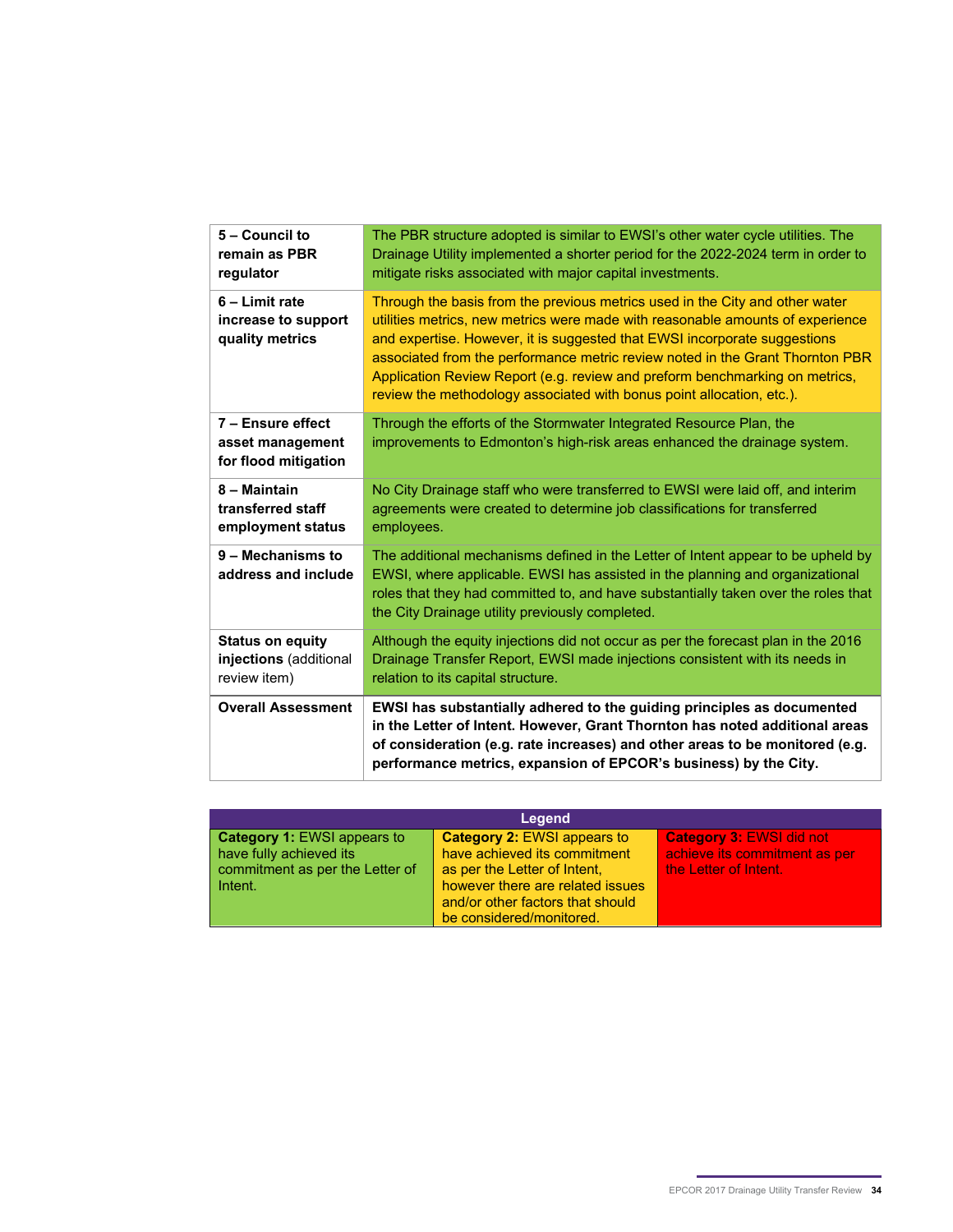# 4 Outstanding areas for resolution

### 4.1 Methodology

*Additional focus areas were outlined in the City's description of work for examination. Most of these areas identified are yet to have full resolution following the Drainage Transfer and/or require further clarity. Grant Thornton has taken a consultative approach to the topics and determined historical and current state of each item, weighing potential benefits and impacts surrounding the current state, and our suggestions for further resolutions.* 

*Information and perspectives on all areas were received from both the City and EWSI through both information requests and through one on one meetings. Grant Thornton facilitated a draft finding meeting (May 18, 2021) with City and EWSI stakeholders to confirm our understanding of current state and review potential alternatives for areas that require further resolution.*

#### **4.1.1 Ownership of wet pond land parcels**

**Historical state**: Owned by City Drainage Services prior to the Drainage Transfer in September 2017.

**Relevant References from the Letter of Intent:** 

*The Letter of Intent provides for the orderly transfer of the Drainage Utility assets, liabilities and operations from the City to EPCOR without negative impacts on utility ratepayers or taxpayers." [64](#page-37-0) "Transfer of Drainage would result in transfer of associated environmental and property damage liabilities"[65](#page-37-1)*

*Assets to be transferred are "Those stormwater management facilities (dry ponds, wet ponds, etc.) that the parties identify as having a primary purpose of management (quality and quantity) and conveyance of stormwater." [66](#page-37-2)*

*The following will remain with the City Stormwater management facilities which are primarily utilized as parkland. [67](#page-37-3)*

*Ongoing Service Agreements include "Maintenance of certain stormwater management facilities"[68](#page-37-4)*

**Current state following Drainage Transfer:** Over two hundred wet ponds (also referred to as stormwater management facilities) have been transferred to EWSI since September 2017 in accordance with the Asset Transfer Agreement<sup>69</sup>. These stormwater management facilities include the wet pond land parcel, and any "park-like" attributes such as trees, walkways, benches, and turf. The land wet ponds were transferred as they play a vital role in the stormwater management.

These assets were typically contributed by land developers, except for three wet pond parcels where the Drainage Utility has debt associated with them. These parcels are Millwoods (\$1.5M), Pylypow (\$1.5M) and Hurstwood (\$2.3M). This debt was transferred to EWSI as part of the Drainage Transfer<sup>[70](#page-37-6)</sup>.

EWSI is the legal land owner for any incidents that occur in the water. The original intention was for the City to continue to keep ownership of the "park-like" features, but both parties agreed that is was not feasible to

<span id="page-37-1"></span><span id="page-37-0"></span>

<span id="page-37-2"></span>

 $64$  EWSI Letter of Intent, page 3.<br> $65$  EWSI Letter of Intent, page 4.<br> $66$  EWSI Letter of Intent Attachment 1, page 2.

<span id="page-37-3"></span> $67$  EWSI Letter of Intent Attachment 1, page 10.<br> $68$  EWSI Letter of Intent Attachment 1, page 7.

<span id="page-37-5"></span><span id="page-37-4"></span><sup>69</sup> EWSI was transferred 106 wet ponds and 88 constructed wetlands, while the City retained ownership of 106 wet ponds and 14 constructed wetlands. City of Edmonton response questions, April 14, 2021, Item #1.<br><sup>70</sup> GT-EWSI-A, page 1.

<span id="page-37-6"></span>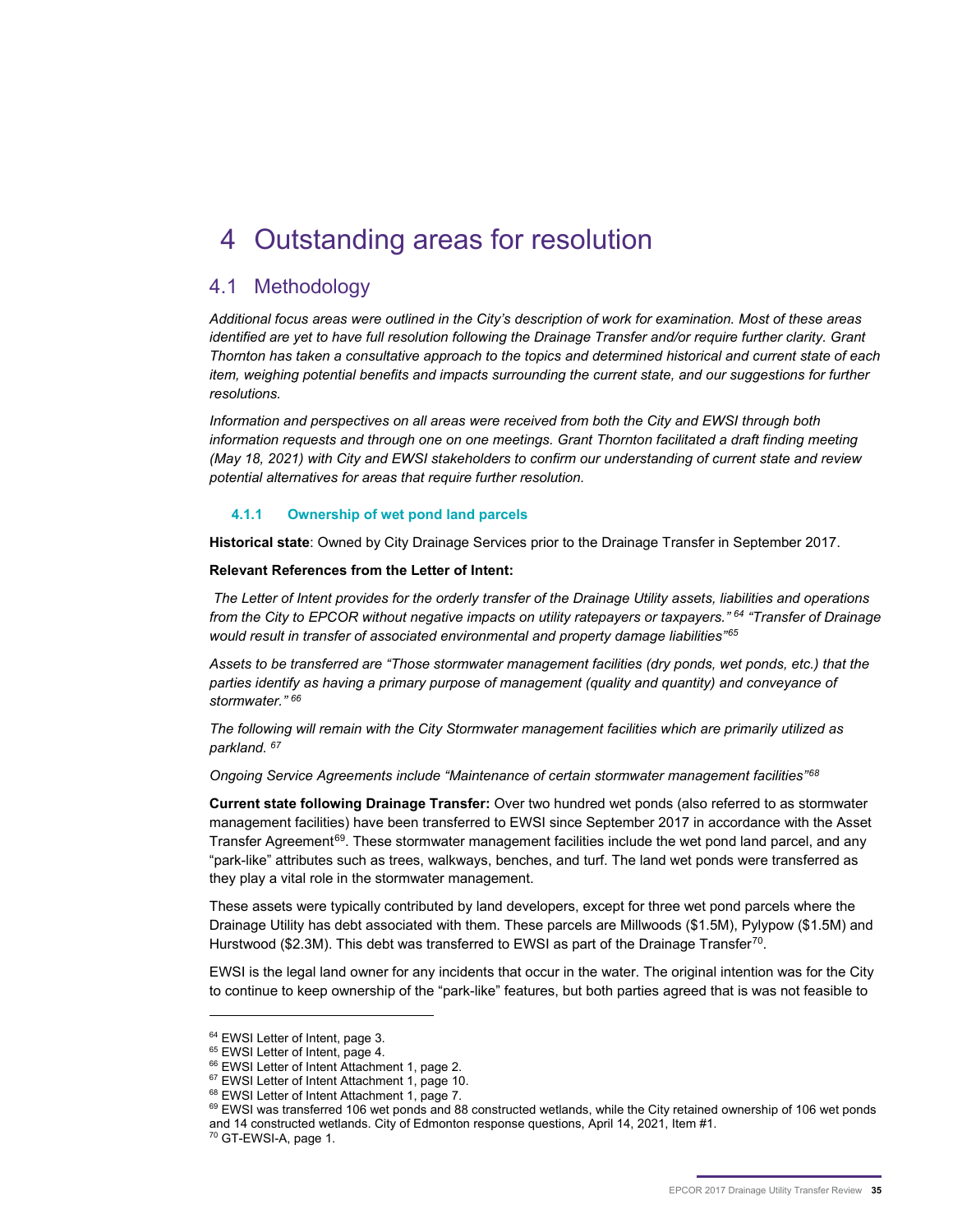subdivide the "land up to the high-water mark". As such, the entire parcels were transferred to EWSI. Specifically, it was decided that the entire land parcels would be transferred as there was no inexpensive and simple way to subdivide the land parcels and assume separate ownership of the wet pond and the surrounding land parcel.<sup>[71](#page-38-0)</sup>

While City-owned wet ponds at the time of the Drainage Transfer in September 2017 were transferred to EWSI, some wet ponds have remained in City ownership following the Transfer as well<sup>72</sup>. Other wet ponds and constructed wetlands are privately/developed owned. This has introduced an inconsistency in the ownership of land parcels and has generated confusion among residents who may not know which party to contact should there be issues to be resolved pertaining to the land parcel itself.

The current annual costs for EWSI amount to nearly \$1,722,000 for solely the maintenance of the ponds without the maintenance of the greenspaces associated with the land parcels. This amount is broken down in the following table<sup>[73](#page-38-2)</sup>:

| <b>Expense Item</b>                          | $Cost($ \$) |
|----------------------------------------------|-------------|
| Labor (Wages and Fringe)                     | 1,426,875   |
| Vehicles                                     | 75,000      |
| <b>Materials</b>                             | 50,000      |
| <b>Aquatic Weed Control Contractors</b>      | 60,000      |
| <b>Pest Control Contractors</b>              | 30,000      |
| <b>Invasive Specific Control Contractors</b> | 80,000      |
| <b>Total</b>                                 | 1,721,875   |

Based on high-level estimates provided by the City, the annual costs associated with parkland land maintenance for EPCOR owned wet ponds and constructed wetlands ranges between approximately \$2.0 million to \$2.3 million<sup>[74](#page-38-3)</sup>. As EWSI currently owns the land parcels containing the wet ponds, it assumes liability for the property as outlined in the City Drainage Bylaw. EWSI's liability however, would be subject to other parties' (including the City's) liability for their actions that may have caused or contributed to the damage or injury in question.

EPCOR's insurance is intended to respond to EPCOR's negligence causing bodily injury and property damage regardless of who owns the land parcels. However, EPCOR's insurance does not provide direct coverage for the City's negligence or other actions. For example, if the City is confirmed to be responsible to maintain the parkland surrounding the wet ponds on the land parcels, the City will have responsibility/liability for matters related to the parkland to the extent it is negligent or otherwise responsible in law<sup>75</sup>.

<span id="page-38-1"></span><span id="page-38-0"></span><sup>71</sup> GT-EWSI-A, page 1.

<sup>&</sup>lt;sup>72</sup> There are 206 EWSI City of Edmonton response, May 26, 2021.

<span id="page-38-2"></span><sup>&</sup>lt;sup>73</sup> GT-EWSI-C-A Follow Up, page 2. Note that EWSI does have any funds included in the revenue requirement to address green space maintenance of wet ponds (EWSI response, May 15, 2021).<br><sup>74</sup> City of Edmonton repeates, May

<span id="page-38-3"></span><sup>&</sup>lt;sup>4</sup> City of Edmonton response, May 26, 2021. 528 total hectares of wetland and constructed wetlands owned by EPCOR (City of Edmonton preliminary data estimate, provided April 30, 2021). Note that this does not include capital renewal

<span id="page-38-4"></span><sup>&</sup>lt;sup>75</sup> GT-EWSI-A Follow Up, page 3.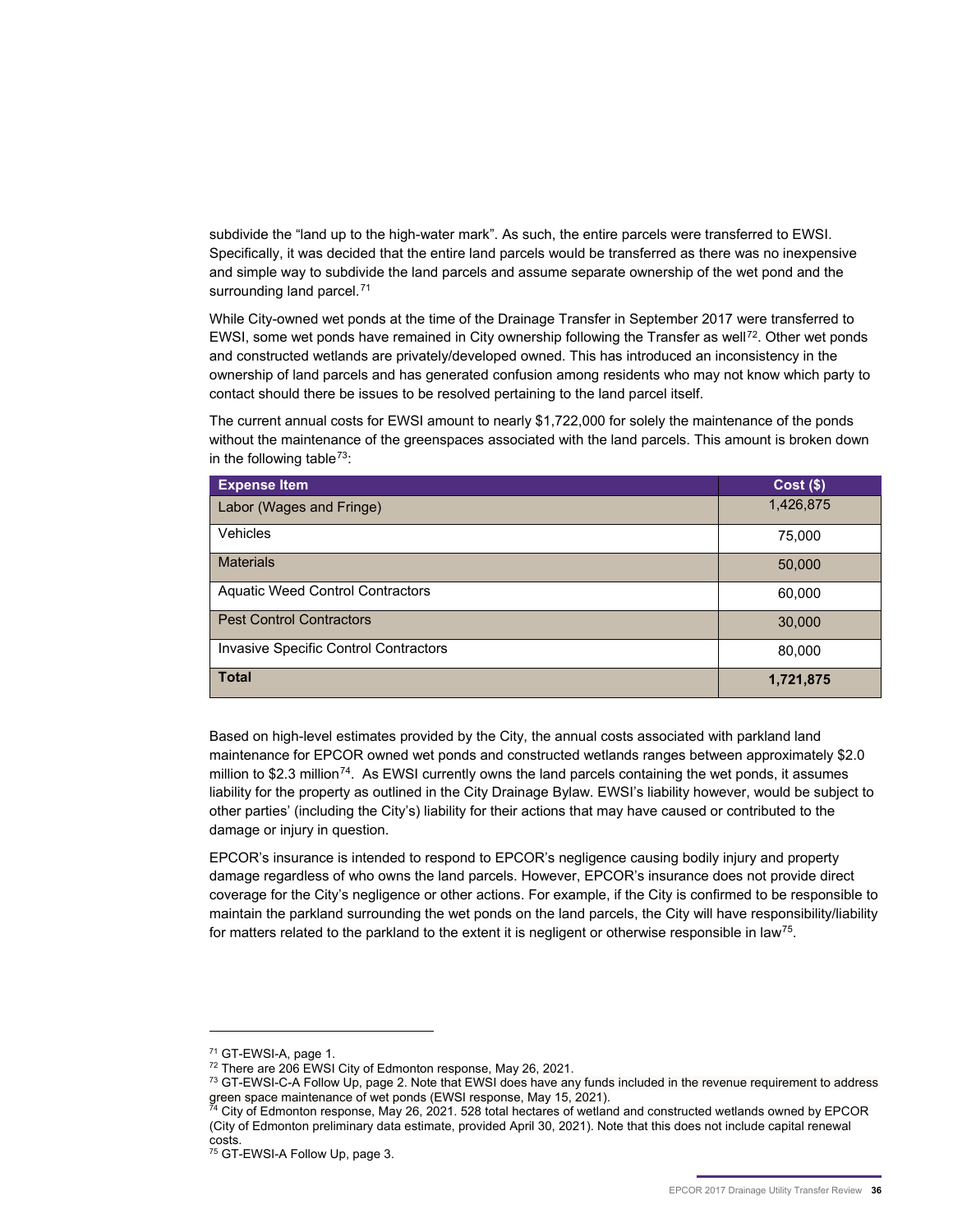#### **Benefits and potential issues surrounding the current state:**

Benefits:

• The ownership of the wet ponds and their land parcels remain with the EWSI, the operator and manager of the Drainage Utility.

Potential Issues:

- EWSI does not have the equipment or related infrastructure to maintain the greenspaces surrounding the wet ponds up to City standards. As they are not equipped, they have been ticketed for failing to upkeep the greenspaces.
- The roles and responsibilities surrounding the operation and maintenance of the land parcels are ambiguous (e.g. City began to send EWSI access agreement requests from citizens wanting to access their adjoining lots through the parkland surrounding wet ponds). These roles and responsibilities may have been unclear prior to the Transfer, but have since been further highlighted due to the separation of the roles and responsibilities between the City and EWSI.
- The Asset and Liability Transfer Agreement does not address the value, if any, that EWSI should pay for the future ownership of any wet pond land parcels in new developed areas.
- As the purpose of the land parcels includes the purposes of both Drainage and park land for citizen recreation, the language in City Policy C2202 could suggest that the land parcels may be considered official park land[76](#page-39-0).

#### **Suggestions for further resolutions:**

In order to prioritize the maintenance of the greenspaces, three alternatives have been identified as follows:

- *1) Develop and implement a Service Level Agreement (SLA) between the City and EPCOR in which the City will provide maintenance services to the greenspaces for a fee that will be funded by ratepayers.*
- *2) Develop and implement a Service Level Agreement (SLA) between the City and EPCOR, in which the City will provide maintenance services to the greenspaces for a fee that will be funded by taxpayers as part of City-wide park and greenspace maintenance*
- *3) Return the ownership of the wet ponds to the City. This allows the City to maintain the greenspaces of the land parcels that contain the wet ponds through the funding of taxpayers, while EWSI may still operate and maintain the wet ponds themselves through the Drainage Franchise agreement.*

The first alternative would see EWSI continue to own the wet ponds and associated land parcels, but the City would have a clear role and responsibility to maintain the surrounding greenspace. EWSI would likely be charged for this service through a SLA. This would ultimately form part of EWSI's revenue requirement to be recovered from ratepayers.

Through the second alternative, EWSI continues as the owner of the land parcels containing the wet ponds which allows them to remain under common ownership with the Drainage Utility. As the sounding space is often used as greenspace and/or parkland, it is difficult to justify that ratepayers bear the responsibility for the maintenance of these surrounding spaces. The SLA along with the Public Access Agreement would allow the City to maintain surrounding spaces and grant access to residents, while keeping ownership of the wet ponds land parcel with EWSI.

<span id="page-39-0"></span><sup>&</sup>lt;sup>76</sup> City of Edmonton response, May 26, 2021.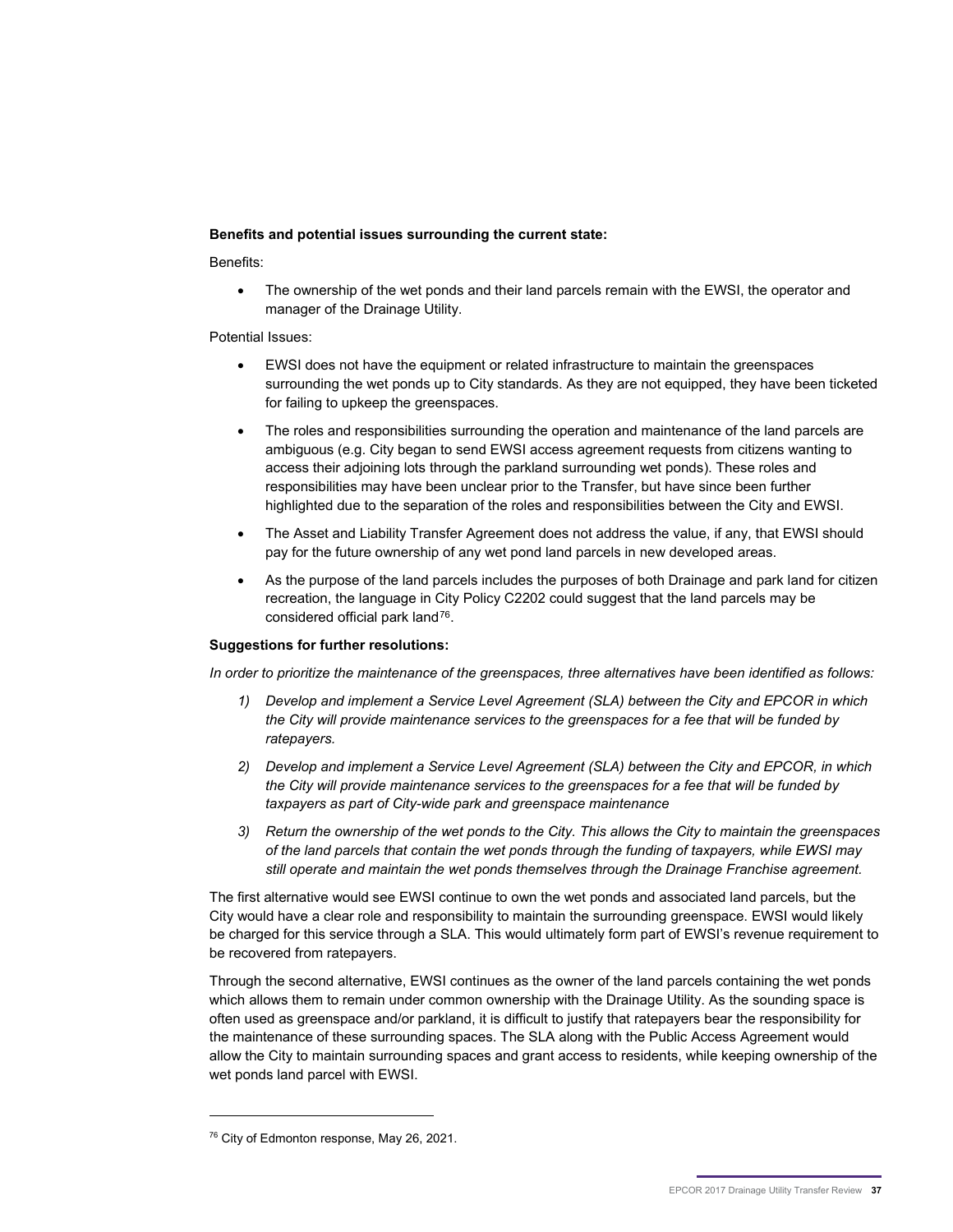By returning the ownership of the ponds to the City, the third alternative would have the legal ownership and maintenance of the greenspaces return to the City. However, EWSI would operate and maintain and assume liability for the wet ponds themselves through the Drainage Franchise Agreement<sup>[77](#page-40-0)</sup>. In this alternative, the City assumes all responsibility for associated costs with the land parcels that are surrounding the wet ponds themselves. Through this ownership model, the maintenance of surrounding parklands is assumed to funded by taxpayers $78$ .

As noted previously, there would continue to be liabilities for both the City and EWSI regardless of ownership alternatives.

#### **GT Observations and Findings:**

Based on the information gathered, and in combination with the cumulative effects on taxpayers and ratepayers in the following sections, there is greater merit for alternative two. Specifically, we suggest that the City and EWSI further explore the consequences of EWSI maintaining ownership of the wet ponds and land parcels, and to develop a SLA and Public Access Agreement in order for the City to maintain the greenspaces. This maintenance activity should continue to be funded by taxpayers considering the main use of these greenspaces is not directly related to the operations of the Drainage Utility. The SLA and Public Access Agreement can form part of the yet to be finalized Operations and Maintenance Agreement. This allows the continued ownership of wet ponds to remain as an asset with the Drainage Utility. Through the implementation of this alternative, it is important to fully clarify the roles and responsibilities of each party pertaining to the land parcels and ensure that they are well documented and able to be operationalized successfully (e.g. operating and maintenance responsibilities, capital renewal responsibilities, etc.).

#### **4.1.2 Stormwater costs to the City of Edmonton**

**Historical state:** Prior to the Drainage Transfer, several City owned land parcels (e.g. parks and green spaces) were not charged for stormwater utility costs.

#### **Relevant References from the Letter of Intent:**

*There must be value for the taxpayers and ratepayers.[79](#page-40-2)*

*Utility customers must not be negatively impacted.[80](#page-40-3)*

**Current state following drainage transfer**: Based on EWSI's preliminary analysis using 2020 rates, the City currently pays approximately \$88,000 per month in stormwater charges. If charged as per the Bylaw 1[81](#page-40-4)00, the City would pay an estimated \$692,000 per month<sup>81</sup>. Based on the initial analysis completed by EWSI, the City would pay an additional \$603,985 per month. With the inclusion of proposed rate increases in 2021 and 2022, EWSI estimates the additional charge to the City would be \$8.0 million for 2022 (approximately \$9.1 million in total City stormwater costs for 2022)<sup>82</sup>. The proposed new stormwater charges are anticipated to be implemented at the beginning of the next PBR period in  $2025^{83}$  $2025^{83}$  $2025^{83}$ .

As noted above, when the transfer occurred, some land parcels owned by the City and other ratepayers were not being billed as they should have been according to the Drainage Bylaw. EWSI believes that charging the City the proposed elevated costs will be equitable towards other major ratepayers within the City and will be consistent with Bylaw 12294.<sup>[84](#page-40-7)</sup> In addition, the current bylaw charges stormwater rates

<span id="page-40-2"></span>

<span id="page-40-4"></span><span id="page-40-3"></span>

<span id="page-40-5"></span>

<span id="page-40-1"></span><span id="page-40-0"></span><sup>&</sup>lt;sup>77</sup> GT-EWSI-A Follow Up, page 3.<br><sup>78</sup> GT-EWSI-A Follow Up, page 2.<br><sup>79</sup> EWSI Letter of Intent, page 1.<br><sup>80</sup> EWSI Letter of Intent, page 1.<br><sup>81</sup> EPCOR Drainage Services, Summary of Stormwater Revenue in the City of Edmonto

<span id="page-40-7"></span><span id="page-40-6"></span><sup>84</sup> GT-EWSI-B, page 3.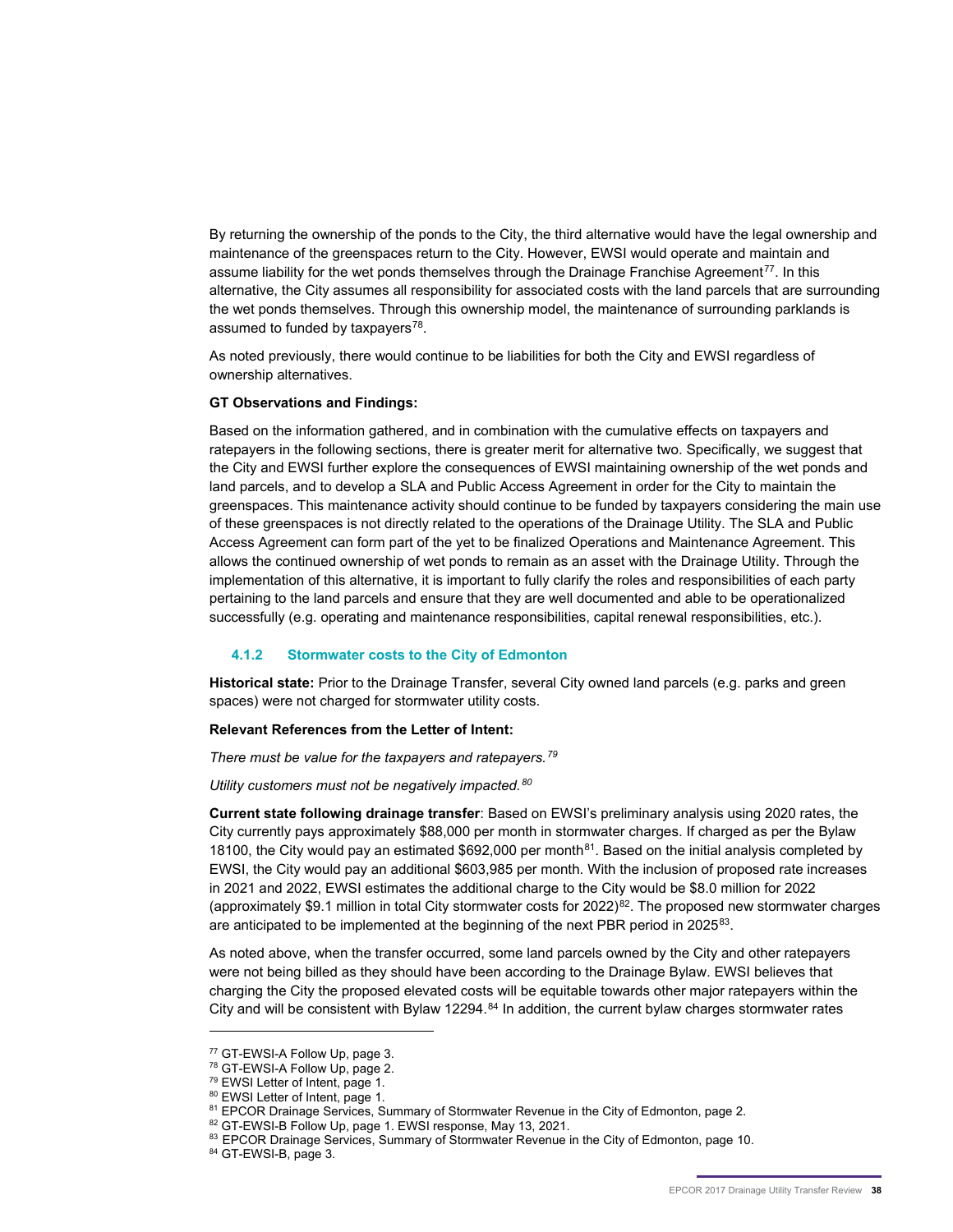based on land use zoning classification, however this is subject to change for the next PBR term, given potential future adjustments to the City's zoning bylaw.

#### **Benefits and potential issues surrounding the current state:**

Benefits:

- City of Edmonton does not receive additional charges, which would likely be funded directly or indirectly by taxpayers
- Principle of maintaining cost neutrality as discussed prior to the transfer is maintained

Potential Issues:

- Does not follow accepted regulatory principles of charging users based on their cost of service and Drainage Bylaw (In accordance with Bylaw 18100, any property owner that receives Drainage Services is considered a customer whom can be billed for service)
- Results in potential cross subsidization as stormwater rates would continue to include a component for services to the City of Edmonton
- Presents an inequitable situation for privately owned properties that are the same as City of Edmonton properties (e.g. cemeteries and golf courses)
- EWSI may remain unsure of the manner to treat new properties in some accounts (e.g. new fire station)

#### **Suggestions for further resolutions:**

*In order to determine an appropriate resolution for stormwater cost system for the City, two alternatives have been identified as follows:* 

- 1) *Continue charging the City the current stormwater costs.*
- 2) *City to pay the proposed rates as per Bylaw 18100 regardless of the perception of circuitous payments.*

The first alternative maintains the principle of cost neutrality, which was discussed by both City and EWSI prior to the Drainage Transfer. However, it does not address the treatment of new properties, and presents inequitable situations for privately owned properties within the City $85$ .

The second alternative would eliminate or limit the cross subsidization for the City stormwater costs from other ratepayers. While it would have the City pay an increase in stormwater costs (estimated at \$8.0 million per year, resulting in a total stormwater costs for the City of approximately \$9.1 million in 2022), it would result in a reduction of stormwater rates for other customers. The average consumer rates impacts are reflected in the following table throughout the 2022-2024 PBR term $86$ :

<sup>85</sup> GT-EWSI-B, page 5.

<span id="page-41-1"></span><span id="page-41-0"></span><sup>86</sup> In forecast year 2022, the City's additional \$8.0 million stormwater costs are estimated to lower the Stormwater Utility's revenue requirement from \$80.7 million to \$72.7 million, resulting in a 9.9% reduction. Note that this is different than then percentage decrease in rates due to the timing impacts of the assumed change in stormwater cost treatment and rate calculation (i.e. the rate calculation takes into account a 25% of the prior year rate and 75% of the current year rate). GT-EWSI-B Follow Up, page 2.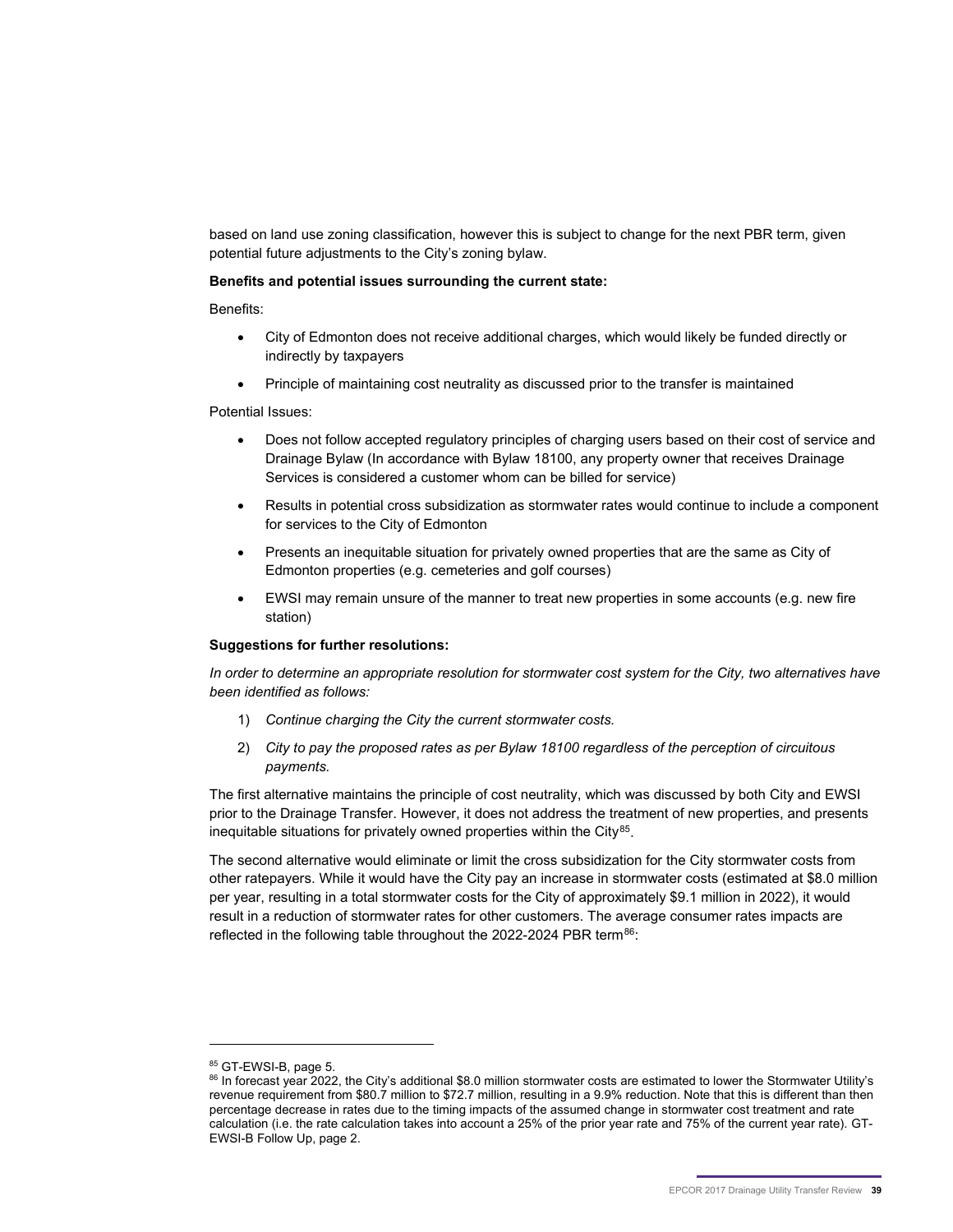|                       | 2022 (Jan-Mar) | 2022 (Apr-Dec) | 2023     | 2024     |
|-----------------------|----------------|----------------|----------|----------|
| <b>PBR Stormwater</b> |                |                |          |          |
| Rate <sup>87</sup>    | 0.049718       | 0.048209       | 0.049737 | 0.051684 |
| <b>Adjusted Rate</b>  | 0.049718       | 0.041789       | 0.045596 | 0.046893 |
| \$ Change in          |                |                |          |          |
| Rate                  |                | 0.00642        | 0.004141 | 0.004791 |
| % Decrease in         |                |                |          |          |
| Rate                  |                | $-13%$         | $-8%$    | $-9%$    |

Although the ratepayers benefit from a decrease in rates, it is likely that taxpayers would assume responsibility for funding these costs.

Certain EWSI facilities are currently either not being billed or are being partially billed for their stormwater charges. The billing costs have been identified as part of EWSI's 2020 budget development and properties will begin full billing in 2022<sup>[88](#page-42-1)</sup>.

#### **GT Observations and Findings:**

Based on the information gathered, there is greater merit for alternative two (i.e. City to pay stormwater costs for City land parcels). This is largely because it would limit cross subsidization from other ratepayers and create greater equity with similar privately-owned operations (e.g. golf courses). Although the principle of maintaining cost neutrality discussed prior to the Drainage Transfer may not adhered to in this alternative, this approach takes into account value for both taxpayers and ratepayers. It should also be noted that EWSI uses City zoning classification in order to categorize the land parcels for stormwater costs. However, EWSI may need to consider upcoming changes to the City's zoning bylaw for the respective stormwater classifications.

EWSI intends to complete both a cost of service review as well as a review of best practices review prior to making a formal proposal to the City as part of the next PBR for the inclusion of stormwater costs for the City. This review will include EWSI owned properties (some of which are also not being billed fully), wet ponds, as well as City owned properties, etc. Grant Thornton recommends that the City analyse EWSI's review to ensure the proposed rates charged to the City are fair, equitable, clear, and aligned with the Drainage Bylaw. Specifically, this includes a detailed review of land parcels and properties EWSI proposes to include in its determination of stormwater costs for the City. Nevertheless, the City has demonstrated a willingness to work with EWSI to review proposed changes to help ensure ratepayer equity.

#### **4.1.3 City of Edmonton contributed drainage assets as part of City capital projects**

**Historical state:** The Drainage Services Utility would typically complete repairs/replacements of deep, underground infrastructure during the initial stages of City capital programs. While the Drainage Services Utility distinguished between contributed and non-contributed assets for City capital projects (e.g. neighbourhood renewal projects), there was less explicit focus to classify and recover funding for drainage infrastructure associated with catch basins, manholes, and catch basin leads associated with City capital projects (e.g. to accommodate road alignment as part of neighbour renewal projects).

#### **Relevant References from the Letter of Intent:**

*There must be value for the taxpayers and ratepayers.[89](#page-42-2)*

<span id="page-42-0"></span><sup>87</sup> Based rate in Drainage PBR Application, including SRAs for re-basing and 90-day deferral, excluding SRA for CORe (GT-EWSI-B Follow Up, page 2).<br><sup>88</sup> GT-EWSI-B Follow Up, page 2.

<span id="page-42-2"></span><span id="page-42-1"></span><sup>89</sup> EWSI Letter of Intent, page 1.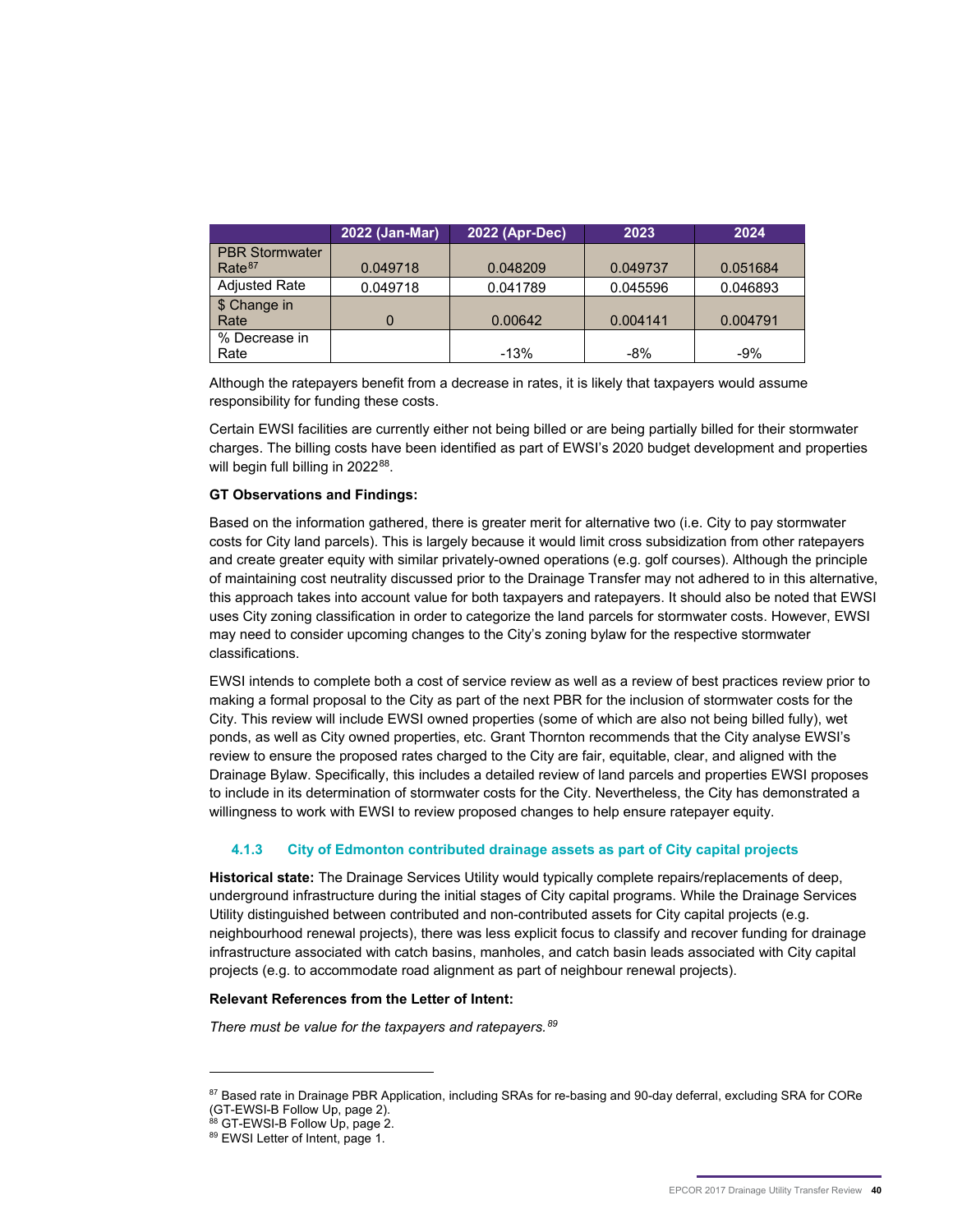#### *Utility customers must not be negatively impacted.[90](#page-43-0)*

**Current state following drainage transfer**: Similar to the approach prior to the Drainage Transfer, when EWSI is notified of a new City capital project, EWSI reviews its records and may identify assets that have been documented as damaged or approaching the end of their useful life. Asset replacements identified by EWSI, which require utility service are funded by EWSI and recorded as non-contributed assets. At times, the City or its contractor may elect to replace existing assets that were not identified to require replacement by EWSI for construction efficiency or other reasons. In these cases, the costs for the replacements of these assets are paid for by the City, and they will be recorded as contributed assets from the City to EWSI<sup>91</sup>. Although this is the general approach taken, each asset repair or replacement's treatment is assessed by EWSI on a case by case basis<sup>[92](#page-43-2)</sup>. Nonetheless, the current approach is based on the guidance provided in Section 9 of the Drainage Franchise Agreement (see Appendix H for greater details regarding the Drainage Transfer Agreement and examples of asset repairs/replacements are currently treated).

As per Section 9 of the Drainage Franchise Agreement, EWSI is not responsible for relocation costs associated with "catch basins to accommodate road alignment changes"[93.](#page-43-3) In other words, unless a catch basin is damaged or approaching the end of its useful life a catch basin, the City would typically be required to fund the catch basin construction works associated with City capital projects. This has been occurring most commonly through the City's neighbourhood renewal program, which is designed to "renew and rebuild roads, sidewalks and street lights in existing neighbourhoods and collector roadways. The program balances the need to rebuild in some neighbourhoods with a preventive maintenance approach in others."<sup>[94](#page-43-4)</sup>

The costs associated with the neighbourhood renewal program are regularly being funded through tax levies. Based on high-level estimates provided, each year the City has approximately 12 individual neighbourhoods renewal projects, with a total annual budget of approximately \$150 million. Of this amount, it is estimated that \$10 million is directly related to catch basin work<sup>95</sup>. As noted above, these are often elected to be replaced as part of neighbourhood renewal projects, and recorded as contributed assets from the City to EWSI. From 2017 to 2022, the annual amount of contributed drainage assets from the City to EWSI was on average approximately \$36.6 million<sup>[96](#page-43-6)</sup>. Therefore, the contributed assets related to catch basins as part of the neighbourhood renewal program represents a substantial (roughly 27%) of all City contributed drainage assets to EWSI.

#### **Benefits and potential issues surrounding the current state:**

Benefits:

- There exists flexibility between parties. For example, the City can plan and install catch basin and manholes for City projects through the use of a contractor if EWSI does not have the capacity to assist due to ongoing projects.
- The current process is efficient and cost minimizing to ratepayers. The City works with a contractor to streamline the process, causing less disruptions within neighbourhoods.

<span id="page-43-1"></span><span id="page-43-0"></span><sup>&</sup>lt;sup>90</sup> EWSI Letter of Intent, page 1.<br><sup>91</sup> GT-EWSI-C, page 2.

<span id="page-43-2"></span><sup>92</sup> GT-EWSI-C-C Follow Up, page 2-3.

<sup>93</sup> GT-EWSI-C, page 3.

<span id="page-43-6"></span><span id="page-43-5"></span><span id="page-43-4"></span><span id="page-43-3"></span> $94$  City of Edmonton Website, Neighborhood Renewal, accessed May 12, 2021.<br><sup>95</sup> City of Edmonton response, May 4, 2021.

<sup>96</sup> City of Edmonton response, May 26, 2021.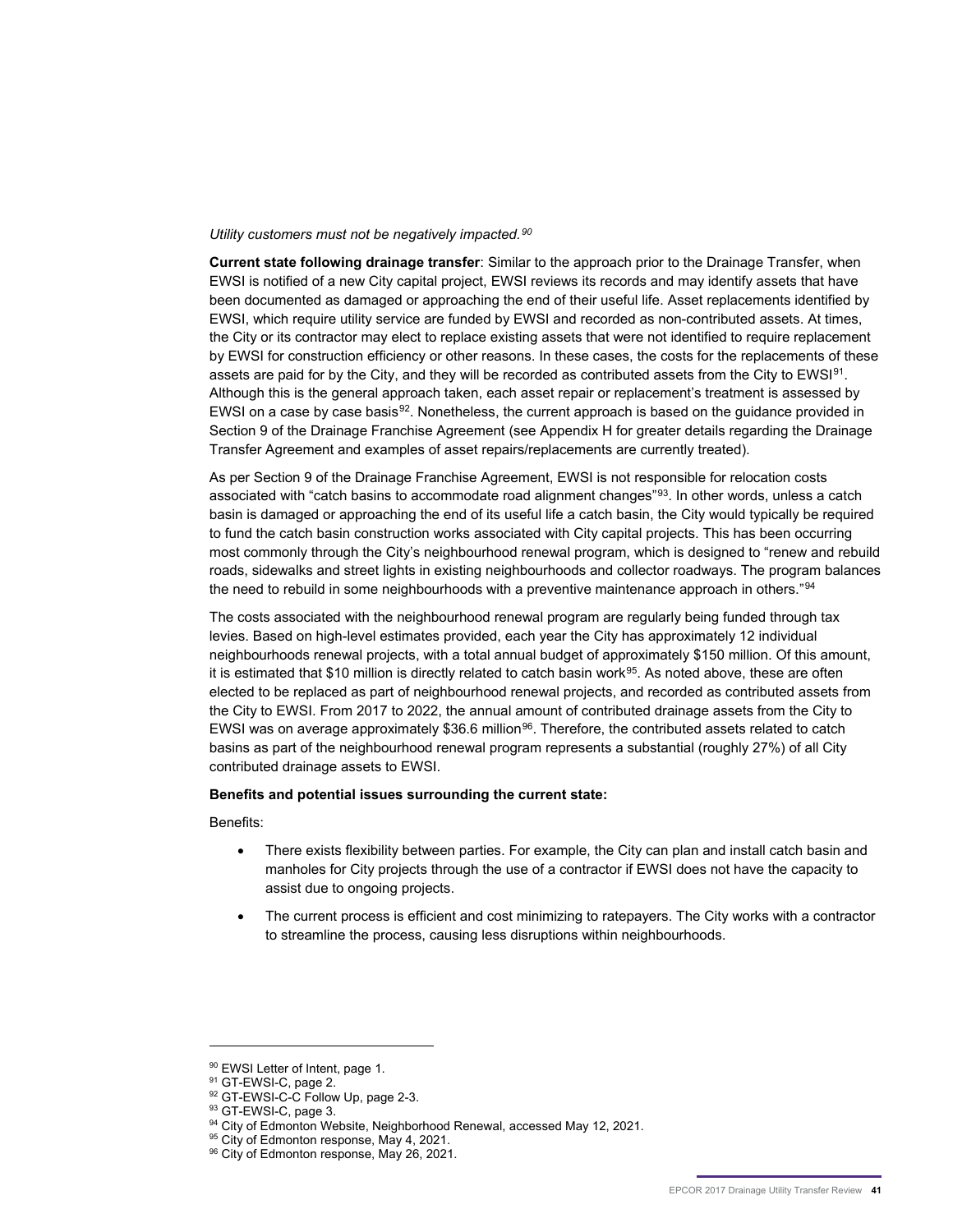Potential Issues:

- Section 9 in the Franchise Agreement does not directly address neighbourhood renewal; the determination of asset allocation requires collaboration between the City and EWSI.
- The high costs associated with neighbourhood renewal have a material impact on whichever party funds the repair and replacement of catch basins whether it be taxpayers or ratepayers.
- Large amounts of administrative tasks arise through communication and transactions surrounding the updated assets.
- Delays exist between when work is performed, and invoicing occurs. This can create difficulties in forecasting expenditures $97$ .

#### **Suggestions for further resolutions:**

The primary issue regarding contributed drainage assets for City capital projects, and in particular, for catch basin works associated with neighbourhood renewal programs, is whether the taxpayer or ratepayer should fund such asset repairs/replacements irrespective of the asset requiring immediate repair/replacement. In order to determine an appropriate resolution for allocating costs associated with drainage assets in these circumstances, two alternatives have been identified as follows:

- 1) Continue to use status quo approach in accordance with Section 9 of the Drainage Franchise Agreement whereby the City funds catch basin replacement/repair works, which are not damaged or approaching the end of their useful life.
- 2) Modify Section 9 of the Drainage Franchise Agreement to explicitly document the circumstances whereby EWSI would fund catch-base replacement/repair works for City neighbourhood renewal projects.

Alternative one follows Section 9 of the existing Drainage Franchise Agreement and general principles for contributed assets provided to a utility. However, unlike new assets that are contributed to a utility, the issue is for the repair/replacement of catch basins associated with neighbourhood renewals. These renewal projects are intended to rebuild infrastructure in some areas and invest to provide preventive maintenance in others. As such, while catch basins may be not be near the end of their useful life during these projects (and if replaced, deemed as a contributed asset and funded by the City), it may be reasonable to assume that they would be otherwise repaired/replaced in the future (prior to the surface works being repaired/repaired once again).

City Policy C624, Fiscal Policy for Revenue Generation, provides a governing framework for allocating service and infrastructure costs. This Policy is "intended to guide fiscal decisions on the fundamental question of who pays for what, in what amount, and why?<sup>[98](#page-44-1)</sup>" It states that "where a regulated utility service is provided, revenues are raised from customers and other non-tax sources to recover the whole cost of the service"<sup>[99](#page-44-2)</sup>. As such, is reasonable that most catch basins, manholes, and catch basin leads replacements in neighbourhood renewal projects form part of the "regulated utility service" for Drainage.

In addition, there are other precedents that can be considered, such as with water hydrants and Drainage relocation required for LRT. Although these are not identical to catch basin, when the City performs road alignment work, EWSI is typically responsible and funds the relocation of hydrants, which are subsequently

<sup>97</sup> GT-EWSI-C, page 3-4.

<span id="page-44-2"></span><span id="page-44-1"></span><span id="page-44-0"></span><sup>&</sup>lt;sup>98</sup> City Policy C624, Fiscal Policy for Revenue Generation, November 2, 2020.<br><sup>99</sup> GT-EWSI-D, page 4.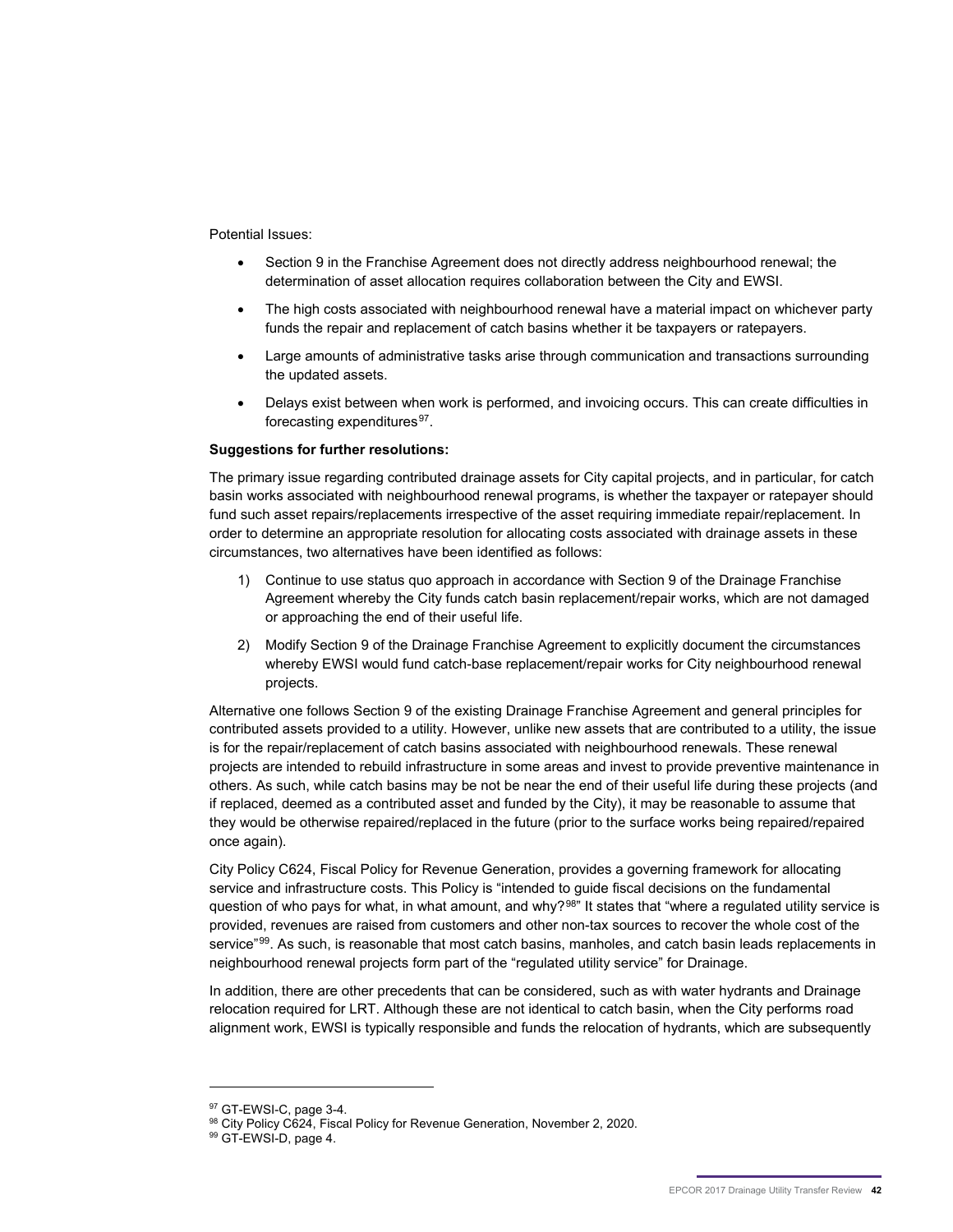funded by rates<sup>[100](#page-45-0)</sup>. Furthermore, the costs associated with drainage infrastructure associated with LRT relocation, is funded through EWSI's revenue requirement to be recovered from ratepayers<sup>[101](#page-45-1)</sup>.

#### **GT Observations and Findings:**

For circumstances where catch basin repair/replacement is required as part of a neighbourhood renewal project, it is reasonable for EWSI to fund these costs through from ratepayers. This is largely due to the older state of the infrastructure as part of neighbourhood renewal projects, regardless of whether the catch basin infrastructure is at or near the end of its useful life. These potential increases in rates may have a material impact on ratepayers, however this approach remains consistent with other City directed capital projects that ratepayers have funded (e.g. LRT, etc.). The City and EWSI may need to further quantify the impacts and address potential changes required to the Drainage Franchise Agreement. Overall, this will help ensure alignment to Policy C624 and help ensure that utility ratepayers are allocated the appropriate capital costs of infrastructure replacement.

There may be exceptions that should be considered by the City and EWSI as well. For example, EWSI may have repaired/replaced a catch basin prior to a neighbourhood renewal project. The City may choose to handle these circumstances on an exceptional basis. These situations may also help inform the prioritization of neighbourhoods for renewal (e.g. EWSI recently invested significant amounts to repair/replaced a catch basin).

It should also be noted that if EWSI was to fund the cost of catch basin replacement through rates, it would form a non-contributed asset, on which EWSI is able to earn a return. This can also be quantitatively examined during the detailed assessment suggested.

Regardless of either alternative selected, it is recommended that the City and EWSI delivery services to Edmonton's residents at the lowest cost and with the least disruption to the public. As such, there is likely to be administrative burden to allocate costs for combined construction projects irrespective of the resolution selected. Nonetheless, both the City and EWSI have independently expressed that cost minimization on behalf of Edmonton's businesses and residents should always be the primary consideration, with cost allocation being a secondary consideration. While EWSI and the City prioritized the scope of analysis to catch basins and associated infrastructure associated with neighbourhood renewal, it is suggested that EWSI and the City examine other City Drainage contributed assets to ensure consistency with City Policy C624.

#### **4.1.4 Appropriate documentation and oversight of ongoing services between the City and EPCOR through service agreements**

**Historical state:** Service agreements were used for Water and Wastewater prior to the Drainage Transfer and were used as a precedent in create new SLAs for the Drainage Utility.

#### **Relevant References from the Letter of Intent:**

*"A number of agreements between the City and EPCOR will be required to effect the transfer."[102](#page-45-2)*

**Current state following drainage transfer:** The following documentation and service agreements have been developed and executed:

- 1. Biosolids Service Level Agreement
- 2. Customer Contact Centre Services Agreement

<sup>100</sup> City of Edmonton response, May 4, 2021.

<span id="page-45-2"></span><span id="page-45-1"></span><span id="page-45-0"></span><sup>101</sup> Drainage PBR 2022-2024, page 165.

<sup>102</sup> EWSI Letter of Intent Attachment 1, page 1.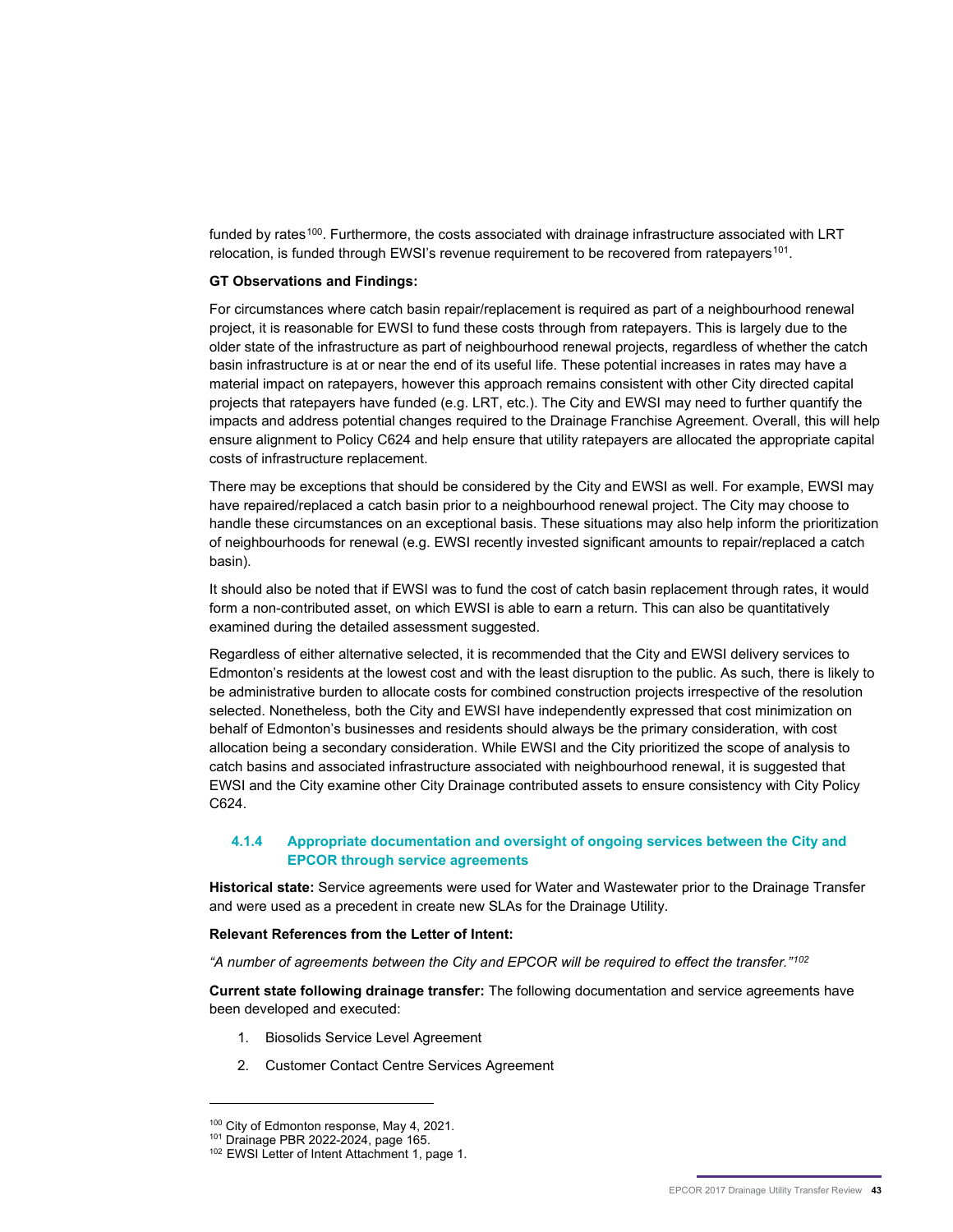- 3. Drainage Enforcement Services Agreement
- 4. Fleet Services Agreement
- 5. Information Technology Services Agreement
- 6. Facility Maintenance Agreement (now expired and will not be renewed)
- 7. Urban Form and Corporate Strategic Development Services Agreement
- 8. Witness, Employee and Information Sharing Services Agreement
- 9. Integrated Infrastructure Services Agreement<sup>103</sup>

In addition, there are also four outstanding agreements that have yet to be finalized:

- 1. City Operations Service Agreement also known as Operations and Maintenance Agreement
- 2. Restricted Covenant Service Level Agreement
- 3. All Utility URW Service Level Agreement
- 4. Clarification Services Agreement<sup>[104](#page-46-1)</sup>

In addition to agreements, there is a Steering Committee of City of Edmonton Branch Managers and EPCOR Directors that meet quarterly to strategically plan, construct and operate infrastructure to support the implementation of the City Plan and complementary EPCOR Strategic Plans<sup>105</sup>. The primary goal of the Committee is to maintain effective communication channels at senior management levels and provide a forum where challenging issues of mutual interest can be addressed in a timely manner.

#### **Benefits and potential issues surrounding the current state:**

Benefits:

• As there have been previous transfers of utilities from the City to EWSI, there have been precedents set for agreements that have been followed for Drainage agreements.

Potential Issues:

- The language in some of the agreements and documentation of agreements may be interpreted differently.
- While committees have at senior levels have been established, there can be a lack of connection between directions confirmed at this level, and operational activities.
- In some cases, shared responsibilities have not been clearly defined between EWSI and the City; understanding when a handover should take place, or who has decision making authority, is not always clear.

#### **Suggestions for further resolutions:**

While there are no binary alternatives for this area, it's important to note that the City and EPCOR have taken positive steps to collaborate in order to provide services for the delivery of Utility and other City services.

<sup>103</sup> GT-EWSI-D, page 1

<span id="page-46-1"></span><span id="page-46-0"></span><sup>104</sup> GT-EWSI-D, page 2

<span id="page-46-2"></span><sup>105</sup> GT-EWSI-D, page 3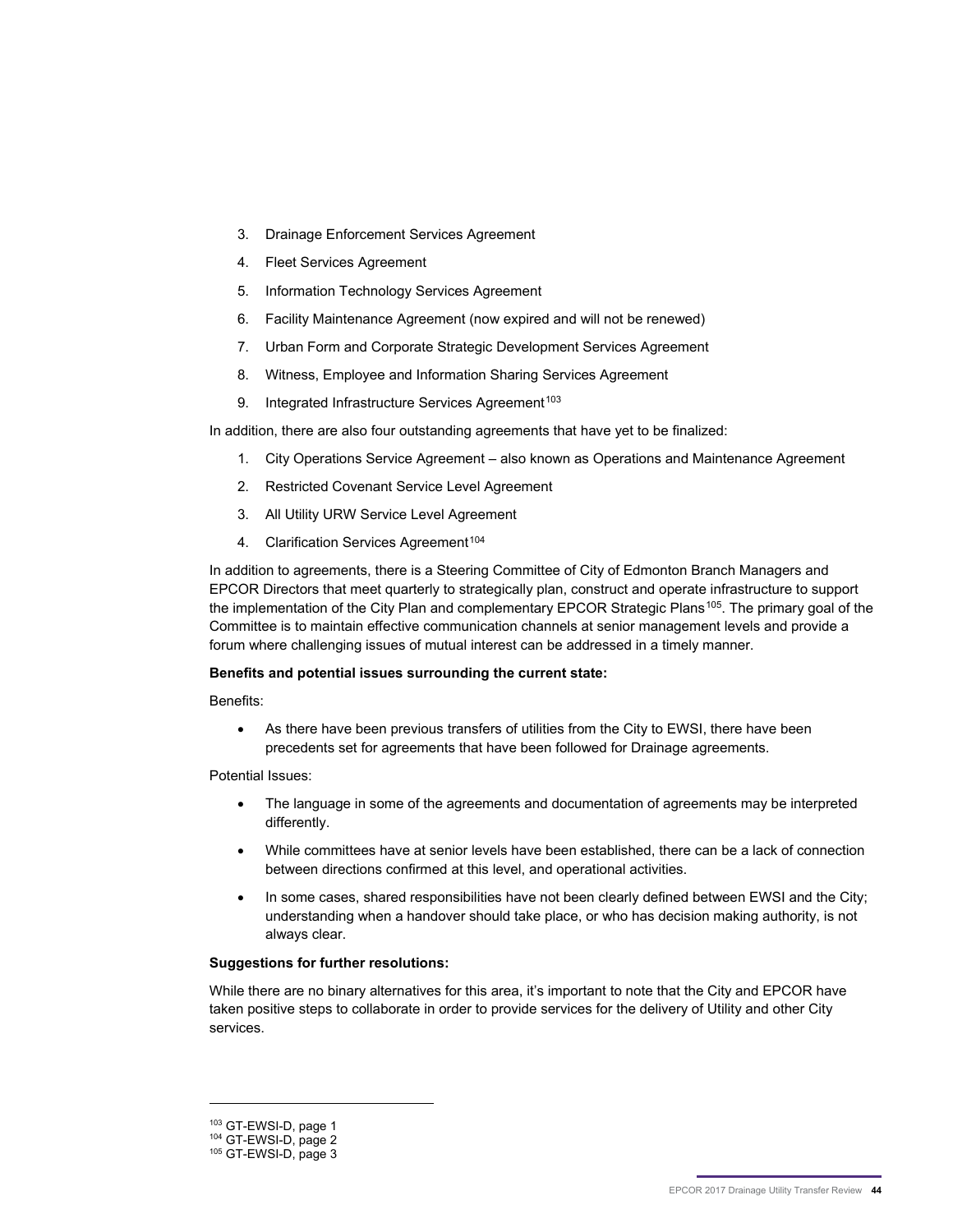#### **GT Observations and Findings:**

EWSI and the City are both large organizations that have frequent touchpoints and communications due to the nature of their interrelated operations. As a result of these interrelated operations, there are areas of complexity when it comes to the governance and oversight of both organizations. It is beneficial that there is documented agreements, as well as senior leadership committees to support a clear understanding of roles and responsibilities. There are also recent precedents (such as the Sanitary Servicing Strategy Fund (SSSF) as mentioned in Section 4.1.5) where roles, responsibilities, oversight, decision making processes, and authority have been recently discussed and confirmed. Nonetheless, due to the complexity that accompanies these large organizations, there are still areas for further understanding and clarifying roles from which both parties would benefit (including finalizing the outstanding agreements noted in this section). While discussing the roles and responsibilities of each other in the decision-making process, it is suggested that strong documentation processes are undertaken in order to generate a comprehensive organizational memory for reference. Senior leadership committees can be expanded upon to include more involvement from operational levels in order to reduce ambiguity and confusion for both strategic and day-to-day decision-making processes.

#### **4.1.5 Clarity of drainage planning roles and responsibilities between the City and EPCOR**

**Historical state:** The City assumed control over Drainage planning across development stages.

#### **Relevant References from the Letter of Intent:**

*The City would have direct control over the direction of municipal development. [106](#page-47-0) Ongoing Service Agreements include "City Planning Services (land development planning, engineering, cost assessment*

#### *and infill support)."[107](#page-47-1)*

**Current state following drainage transfer:** Both the City and EPCOR have roles and responsibilities at across various stages of the drainage planning process. Generally, for broader planning stages (e.g. City plan, area and neighbourhood plans, etc.) EWSI is consulted to provide general input and specialised technical knowledge for drainage (e.g. for developments that require specialized consideration such as lift station). However, the City leads and develops the long-term strategies and planning policies through the City Plan, which at a high-level provides guidance for land use direction. Drainage is one of several disciplines (e.g. transportation, landscaping, etc.) that is be considered in an integrated fashion at this stage of planning. The City leads the review and approval of all area and neighbourhood plans, and has Drainage staff to review these plans to ensure they are meeting design objectives<sup>[108](#page-47-2)</sup>. Further City Drainage staff review and approve all development and infill submission drawings submitted for the Drainage system, with technical input provided by EWSI as required. The full details of City and EWSI roles are detailed in Appendix I.

While documented in Appendix I, both the City and EWSI suggest that there remain some ambiguities around certain roles for Drainage Planning, which can be further clarified. For example, the City has collaborated with EWSI and other stakeholders in the development community to provide greater clarity and confirm roles, responsibilities, governance, and decision-making processes for the Sanitary Servicing Strategy Fund (SSSF). This can help inform future working arrangements and collaboration between the City and EWSI for other drainage planning matters.

<span id="page-47-1"></span><span id="page-47-0"></span>

 $106$  EWSI Letter of Intent, page 4.<br> $107$  EWSI Letter of Intent Attachment 1, page 7.

<span id="page-47-2"></span><sup>108</sup> City of Edmonton drainage review staff are funded by EWSI through a SLA (GT-EWSI-E, page 1).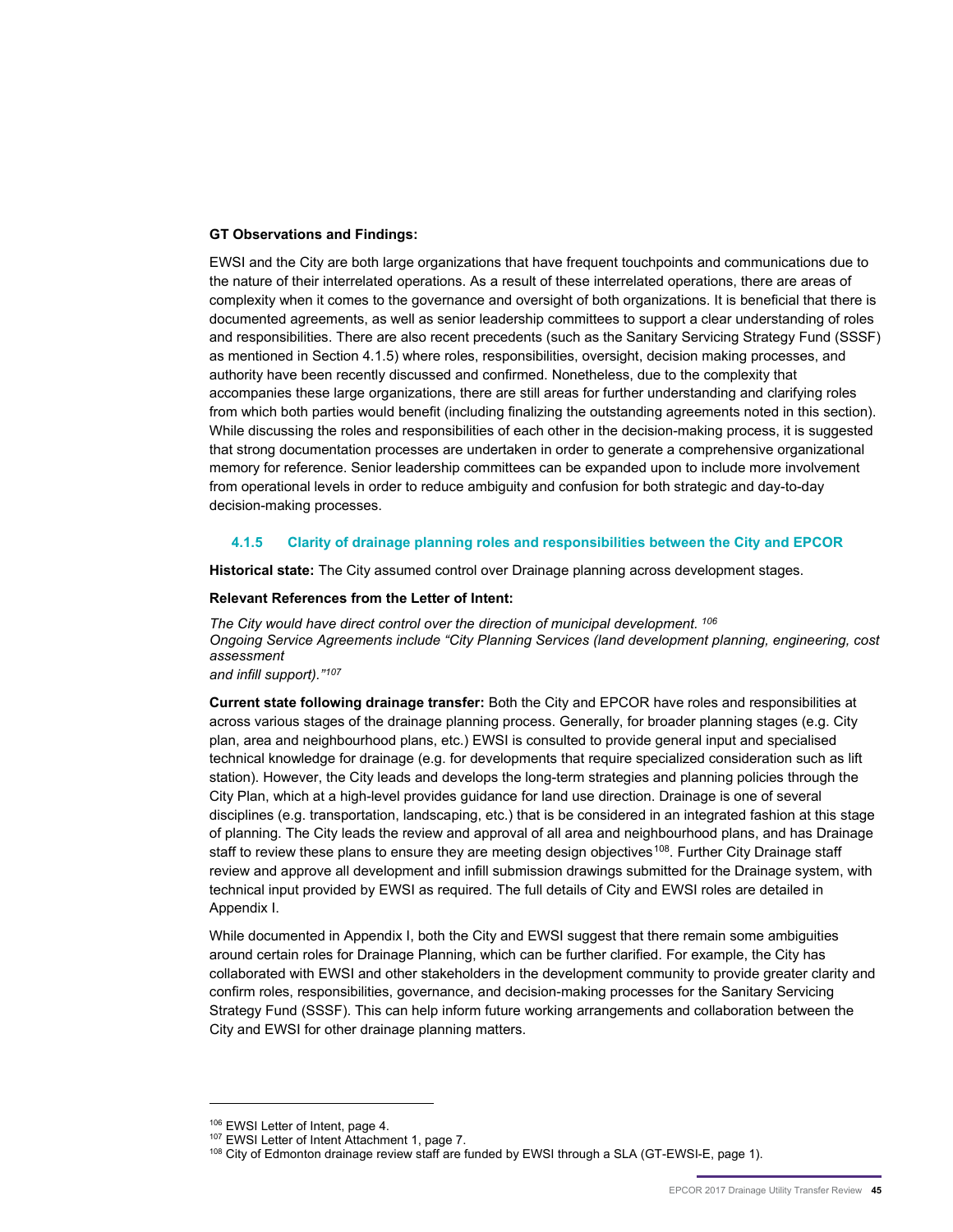#### **Benefits and potential issues surrounding the current state:**

#### **Benefits**

- The City has ultimate control over the direction of municipal development via the Urban Growth and Planning Coordination sections, the development and approval of City Plan, in-house Drainage engineers, etc.
- EWSI and the City have developed a process that allows for additional EWSI resources to be brought into the discussion and review process when required.

#### Potential Issues:

- In some circumstances, there are unclear priorities between the City and EWSI around the roles and responsibilities that each party plays.
- The transition of knowledge through the Drainage Transfer process may not have been sufficiently documented, leaving some ambiguity and interpretation of roles<sup>[109](#page-48-0)</sup>.
- Some challenges associated with the planning of major infrastructure additions to the sewer trunk network due to historical design standards<sup>[110](#page-48-1)</sup>.
- Some questions pertaining to where (City or EWSI) fully technical expertise for drainage planning currently exists (e.g. lift station reviews often require operational expertise which has transitioned to EWSI).

#### **Suggestions for further resolutions:**

Grant Thornton did not consider binary alternatives for this area. The City and EWSI have taken positive steps to collaborate and clarify roles for drainage planning since the Transfer. While the City continues to lead much of the municipal development planning and drainage reviews for area and neighbourhood plans, there may be opportunities to further leverage the technical expertise from EWSI's drainage staff. EWSI has provided diagrams, as seen in Appendix J that outline proposed changes to the current system for Area/Neighbourhood Plans and Infill and Industrial Plans as well as for Neighbourhood Design Reports. These charts are meant to clarify the roles and responsibilities of EWSI and the City moving forward in the Drainage utility planning to ensure effective operations. In this scenario, EWSI's roles and responsibilities would include reviewing and confirming boundary conditions and design assumptions, as well as reviewing and approving analysis for infill and industrial areas. These proposed changes allow for a multi-level review of plans and ensure agreement from both EWSI and the City.<sup>[111](#page-48-2)</sup>

#### **GT Observations and Findings:**

The City and EWSI are both large organizations whose operations are interrelated and involve significant amounts of communication and discussion around the planning of the drainage network. While the City maintains authority over the City Plan, there will continue to be an interrelationship with EWSI to identify utility infrastructure requirements to support the City Plan, and also identify constraints to the City Plan imposed by utility infrastructure planning. As a result of this, and through the Drainage Transfer, there has been a perceived decrease in the clarity of City and EWSI drainage planning roles. In order to achieve a high level of understanding and cooperation between the two parties, further clarification and coordination between municipal and utility planning areas may be required. Adding formalized documentation of the roles and responsibilities of each party should ensure that planning functions run more smoothly (including interrelationships needed for successful drainage planning). Specifically, it is suggested that the City and

<span id="page-48-0"></span><sup>109</sup> City of Edmonton, meeting with Lindsey Butterfield, April 22, 2021

<span id="page-48-2"></span><span id="page-48-1"></span><sup>110</sup> GT-EWSI-D, page 3

<sup>111</sup> GT-EWSI-E, page 7